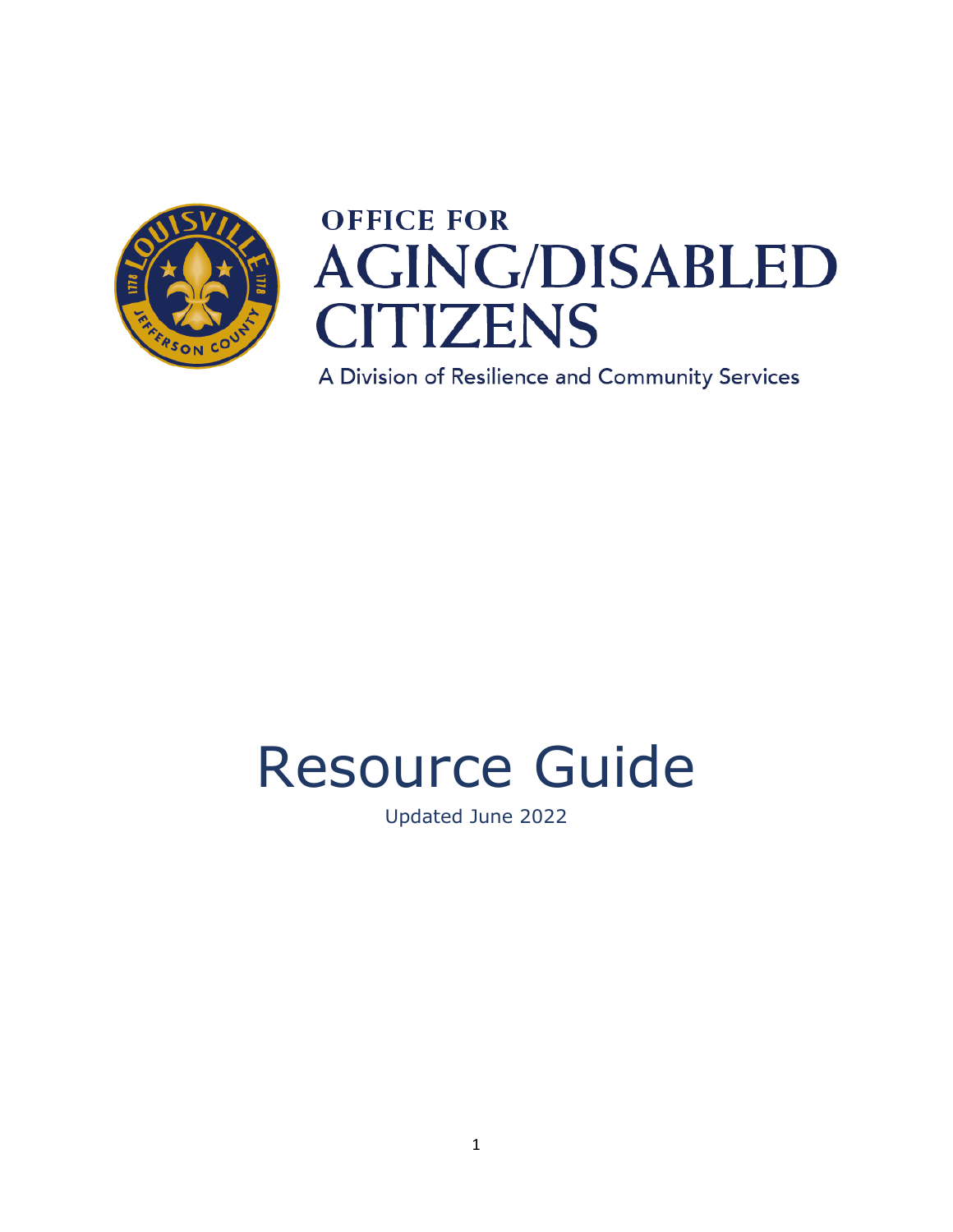# **Directory**

#### **Advocacy: Pg 4**

#### **Care for Older Adults and Persons with Disabilities: Pg 7**

Adult Day Health Centers Geriatric Care Managers Home Health, Personal Care, and Home Management Residential Support

#### **Caregiver Resources: Pg 14**

#### **Clothing: Pg 14**

#### **Community Ministries: Pg 16**

#### **Consumer Protection and Complaints: Pg 18**

Consumer Protection Legal Services Neighborhood Problems Nursing Home Complaints and Problem Resolution

#### **Counseling and Mental Health Services: Pg 20**

Counseling Drug and Alcohol Dependency Hospital Inpatient and Outpatient Treatment

#### **Crime and Safety: Pg 24**

Crime, Personal Safety and Victim Assistance Emergency and Transitional Shelters Guardianship

#### **Driving Assessment pg 29**

#### **Educational Opportunities: Pg 30**

Adult and Continuing Education Programs Books and Library Services

#### **Emergency Services: Pg 32**

Financial Assistance Food Home Repair and Weatherization Security Response Services

#### **Employment Services: Pg 34**

#### **Financial Matters: Pg 36**

Assistance Preparing Tax Returns Estate Planning Financial Management Funeral Planning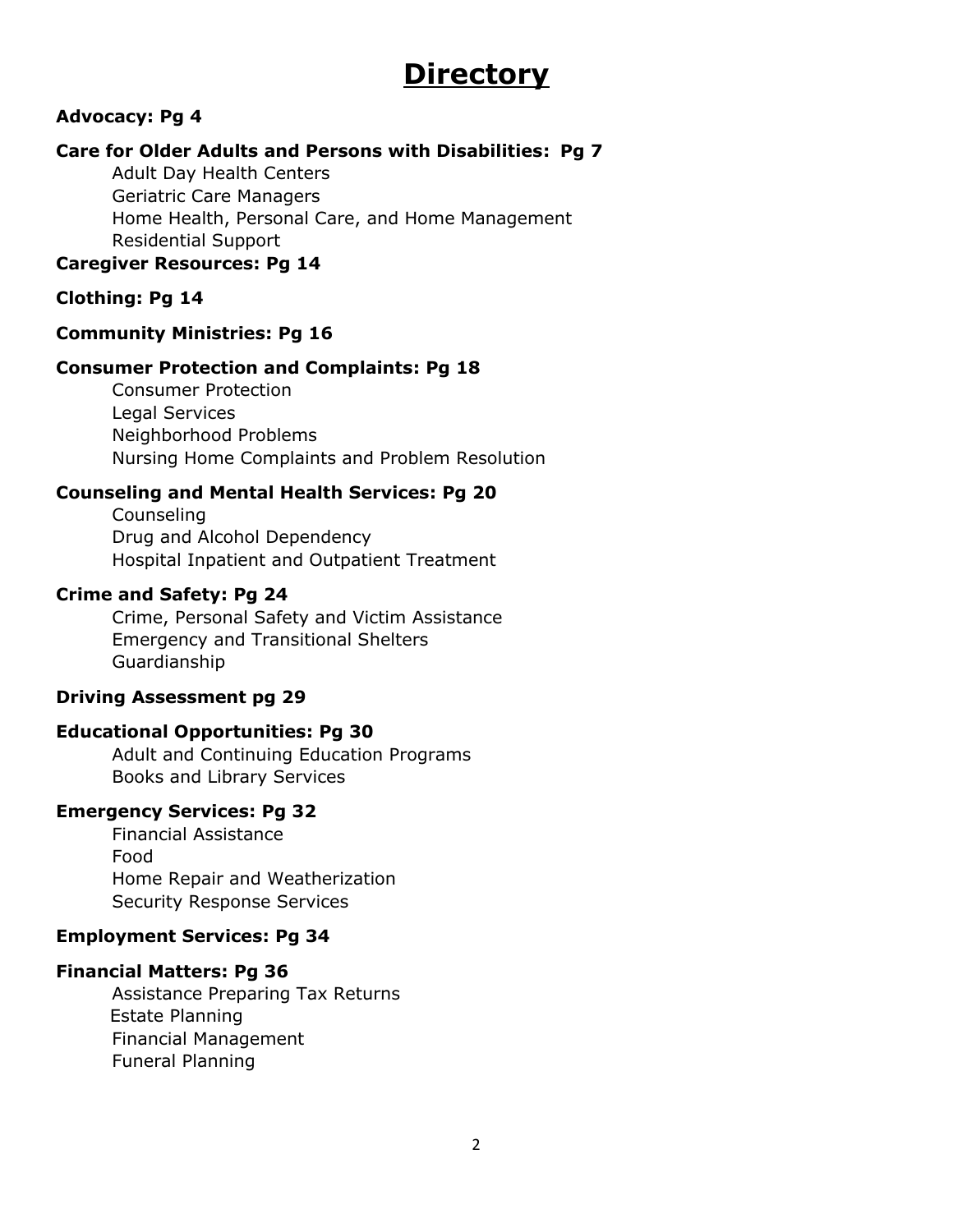#### **Food: Pg 38**

 Home Delivered Meals Senior Nutrition Sites

#### **Geriatric Evaluation and Treatment: Pg 40**

#### **Government Programs: Pg 41**

Disabled Parking Permits Medicare and Medicaid Metro Sewer District (MSD) Neighborhood Place Social Security Administration Vital Statistics

#### **Grandparents Raising Grandchildren: Pg 45**

#### **Health and Fitness: Pg 46**

Dental Care Fitness and Wellness Programs Health Centers and Clinics Hospice and Pallative Care **Hospitals**  In-Home Medical Care and equipment Organ Donation Support Groups

#### **Homeless Resources: Pg 55**

Day Centers Daily Food Sites Emergency and Transitional Shelters

#### **Housing: Pg 58**

Downsizing and Organizing Help Finding a Place to Live Home Design, Repairs, Modifications, Universal Design and Ramps

#### **Insurance and Long-Term Care Insurance: Pg 61**

#### **International Services and Resources: Pg 62**

**Recreational and Social Activities: Pg 62**

Cultural Opportunities

#### **Services for the Blind: Pg 68**

#### **Services for Deaf, Hard of Hearing and Speech Difficulties: Pg 69**

**Transportation: Pg 67**

**Veterans Services: Pg 71**

#### **Volunteer Opportunities: Pg 73**

**Voting: Pg 74**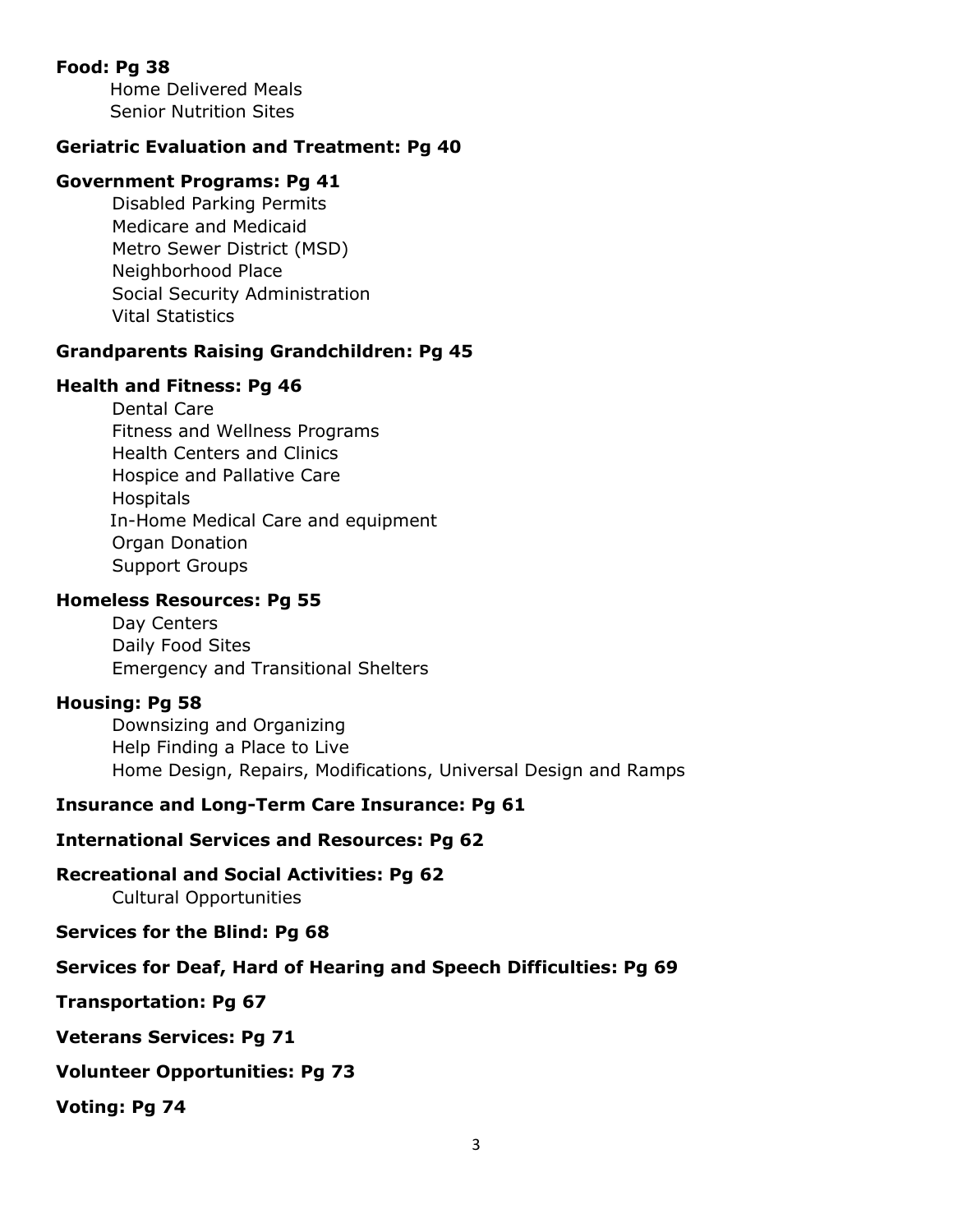# **Advocacy**

# **AARP KY**

10401 Linn Station Rd, Suite 121 A national organization with local chapters with various volunteer opportunities. [www.aarp.org/ky](http://www.aarp.org/ky) 800.295.7275

# **Advocacy Action Network**

Includes the Kentucky Mental Health Coalition, United 874K Coalition and Behavioral Health Technical Advisory Committee

[www.advocacyactionnetwork.wildapricot.org](http://www.advocacyactionnetwork.wildapricot.org/) 877.894.0222

# **Alzheimer's Association-Greater KY & Southern IN Chapter**

Advocates for people with Alzheimer's and related disorders, caregivers, friends, and families.

[www.alz.org/kyin](http://www.alz.org/kyin) 800.272.3900

# **The Arc of Kentucky**

706 E Main Street, Ste A Frankfort, Ky Provides services and supports that will promote a life of value for Kentuckians with intellectual and developmental disabilities. [www.arcofky.org](http://www.arcofky.org/) 502.875.5225 or 800.281.1272

# **American Council of the Blind**

148 Vernon Ave [www.kentucky-acb.org](http://www.kentucky-acb.org/) 502.895.4598

#### **Brain Injury Association of Kentuckiana**

BIAK seeks to share its philosophy, experience and skills with survivors, family members, students, caregivers, administrators, health professionals, legislators, the lay community and all those who desire to make a difference in the life of individuals with brain injuries and their families.

7321 New LaGrange Rd, Suite 100 [www.biak.us](http://www.biak.us/) 502.493.0609

# **The Coalition for the Advancement of Regional Transportation**

The CART is a community service organization serving Kentucky and Southern Indiana.

[www.cartky.org](http://www.cartky.org/)

#### **Center for Accessible Living**

501 S. 2nd Street, Suite 200 A disability resource and advocacy organization. Advocates to promote issues, laws, and legislation that assures the community is accessible to all.

[www.calky.org](http://www.calky.org/)

502.598.6620 or 844.689.6620 (VIDEO) 502.413.2689

# **Coalition for the Homeless**

1300 S. 4th St, Suite 250 To advocate for people who are homeless and for the prevention and elimination of homelessness.

[www.louhomeless.org](http://www.louhomeless.org/) 502.636.9550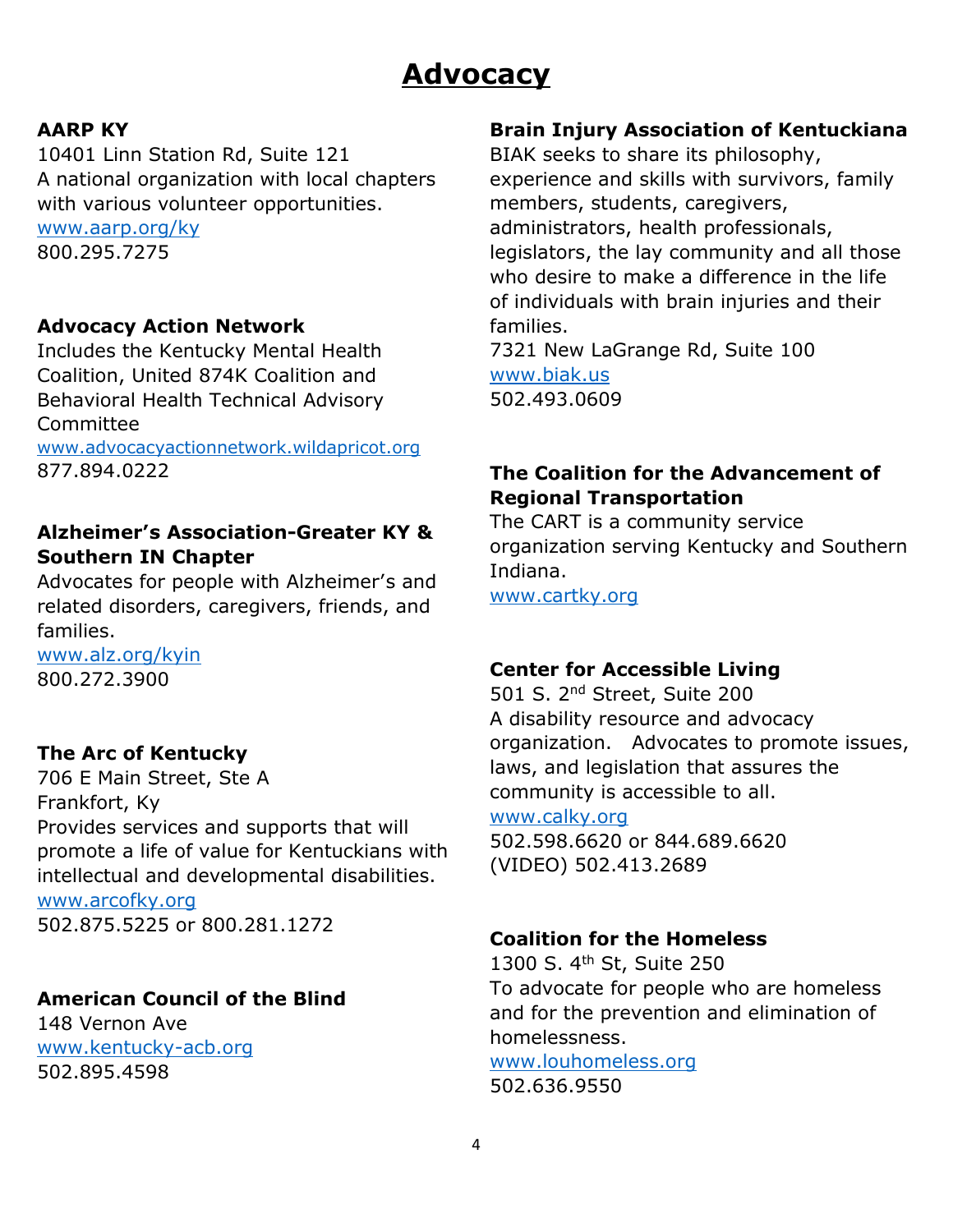# **Commonwealth Council on Developmental Disabilities**

656 Chamberlin Ave, Suite C Frankfort, KY To create change through visionary leadership and advocacy so that people have choices and control over their own lives.

[www.kentucky.gov](http://www.kentucky.gov/) 502.564.7841

# **The Council on Developmental Disabilities**

2214 Dundee Rd, Suite A A nonprofit serving the intellectual and developmental disabilities community in the greater Louisville area.

[www.the-council.org](http://www.the-council.org/) 502.584.1239

# **Epilepsy Foundation of Kentuckiana**

982 Eastern Parkway

The Epilepsy Foundation of Kentuckiana will ensure that people with seizures are able to participate in all life experiences; and will prevent, control and cure epilepsy through advocacy, education, services and research. [www.efky.org](http://www.efky.org/)

502.637.4440 or 866.275.1078

# **Foundation for a Healthy Kentucky**

1640 Lyndon Farm Ct, Suite 100 A non-profit, philanthropic organization working to address the unmet health care needs of Kentuckians.

[www.healthy-ky.org](http://www.healthy-ky.org/) 502.326.2583 or 877.326.2583

# **Hearing Loss Association of America**

Kentucky Chapter [www.hearinglosskentucky.org](http://www.hearinglosskentucky.org/) 502.233.5774

# **KY Senior Living Association (KSLA)**

133 Evergreen Rd, Suite 212 KSLA is solely dedicated to representing assisted living and other senior housing communities throughout the Commonwealth. <https://kentuckyseniorliving.org/> 502.938.5102

# **Kentucky Association of Health Care Facilities**

9403 Mill Brook Rd KAHCF /KCAL provides a wide variety of services to member facilities including legislative and regulatory activities, professional development, statewide recognition programs, publications, media relations, research, and advocacy relations. [www.kahcfkcal.org](http://www.kahcfkcal.org/) 502.425.5000

# **Kentucky Home Care Association**

Providing advocacy, education and leadership for home care providers and those they serve. [www.khca.net](http://www.khca.net/)

# **Kentucky Protection & Advocacy**

5 Millcreek Park Frankfort, KY To protect and promote the rights of Kentuckians with disabilities through legally based individual and systemic advocacy, and education.

#### [www.kypa.net](http://www.kypa.net/)

502.564.2967 or 800.372.2988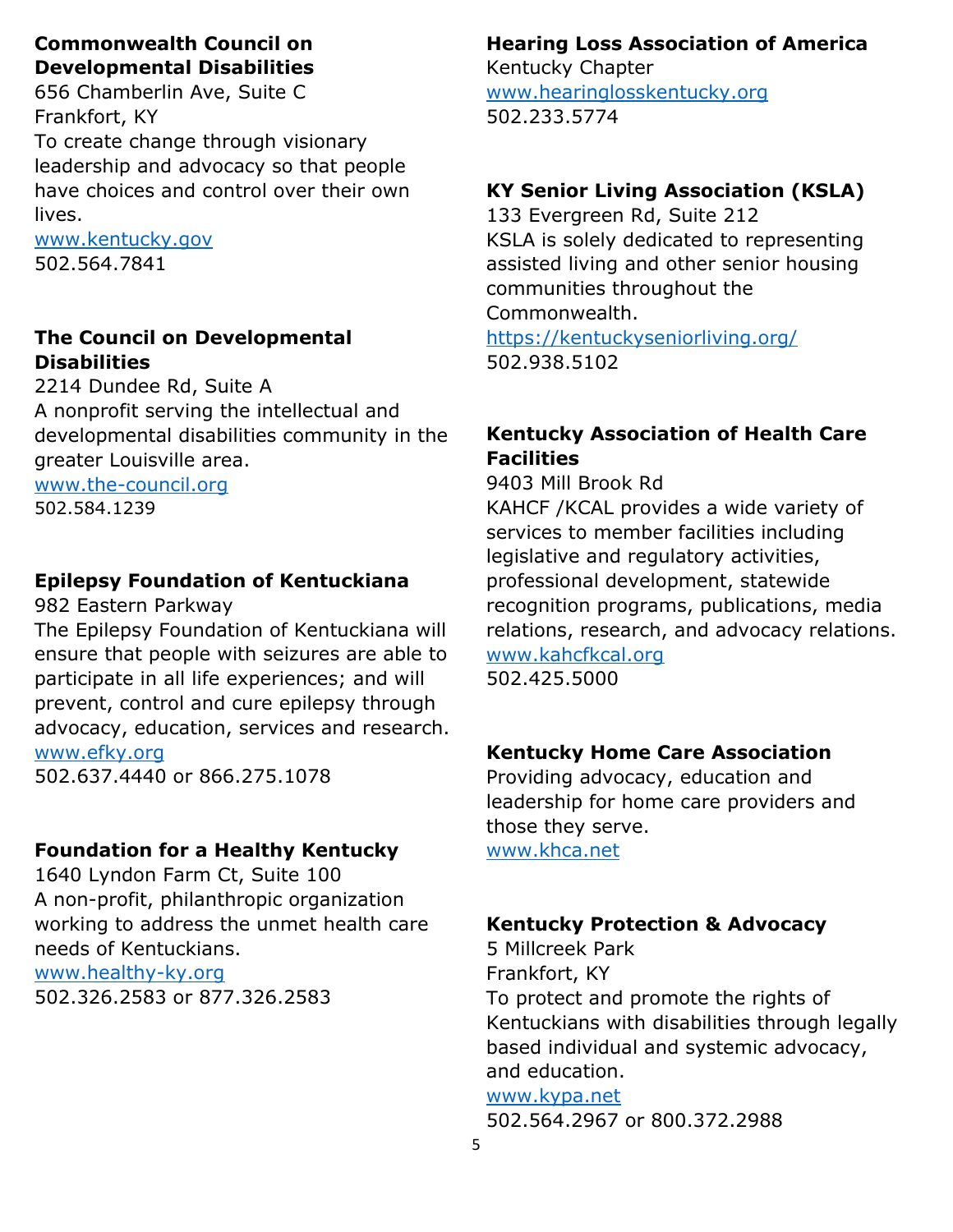# **KIPDA**

11520 Commonwealth Drive Serves as the public advocate for the development of community based systems of services, monitors and evaluates programs, hearings and community actions which affect older adults and persons with disabilities; represents the interests of older adults and persons with disabilities.

[www.kipda.org](http://www.kipda.org/)

502.266.5571 or 888.737.3363 TDD 800.648.6056

#### **Kentuckians for Single Payer Healthcare**

Coalition of individuals and organizations working to pass universal, single payer health insurance as embodied in the plan of the Physicians for a National Health Program.

[www.kyhealthcare.org](http://www.kyhealthcare.org/)

#### **Louisville Metro Government Office of Resilience & Community Services**

701 W. Ormsby Ave Provides access to information and resources. Advocates for rights, policies and funding.

[www.louisvilleky.gov](http://www.louisvilleky.gov/)

**Homeless Services Division** 502.574.4377

**Office of Aging and Disabled Citizens** 502.574.5092

**Office for Veterans** 502.574.5758

#### **Metro Disability Coalition**

Independent disability advocacy organization.

#### **Metro Housing Coalition**

Advocates for affordable, decent housing policies in the metropolitan regions, state and nation.

[www.metropolitanhousing.org](http://www.metropolitanhousing.org/) 502.384.6368

# **National Alliance on Mental Health (NAMI)**

Offers support groups and educational programs for mentally ill citizens and their families. 800.950.6264 [www.namilouisville.org](http://www.namilouisville.org/)

# **New Directions Housing Corp**

1617 Maple Street Develops and maintains affordable housing and vital communities in partnership with neighborhoods and other stakeholders. <https://www.ndhc.org/>

502.589.2272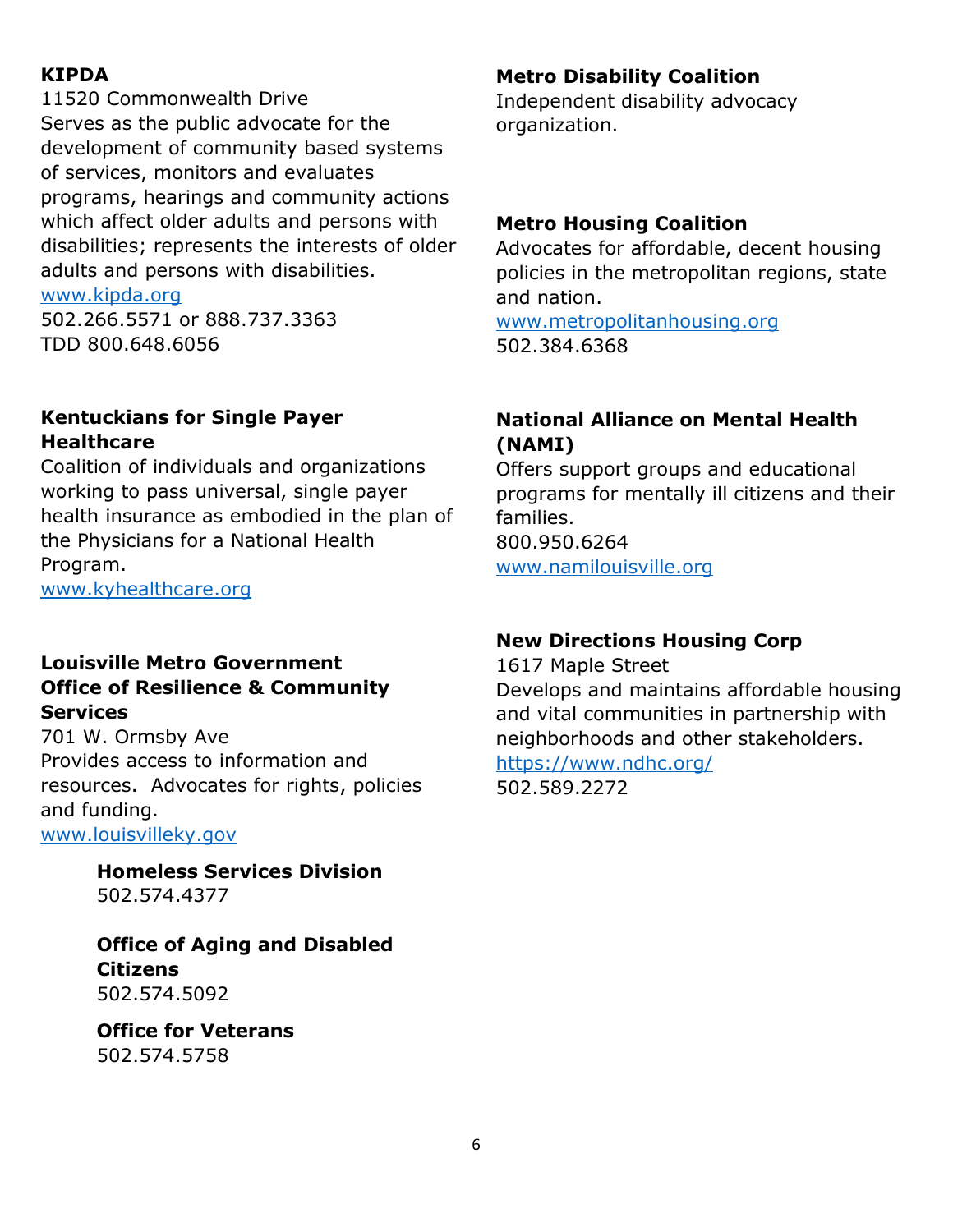# **Care for Older Adults and Persons with Disabilities**

#### **Adult Day Health Centers**

#### **Access Care**

908 Dupont Road

Access Care is dedicated to elongating and improving the quality of life of our most vulnerable populations. Access Care provides a true alternative to a nursing home and allows families to rest easy knowing their loved ones are being taken care of with the utmost care. [www.accesscareadhc.com](http://www.accesscareadhc.com/) 502.891.0029

#### **Active Day**

At Active Day, every day is dedicated to the independence and dignity of seniors and disabled members of all abilities. While members enjoy themselves in our adult day care centers, their families experience a renewed sense of security and fulfillment. [www.activeday.com](http://www.activeday.com/)

#### **Hikes Point**

3403 Breckenridge Ln, Suite C 502.491.3302

#### **Watterson Park**

1920 Goldsmith Lane, Unit 100 502.360.5777

#### **Caring Adult**

1015 Dispatchers Way Lagrange, Ky 40031 Our seasoned staff of caring individuals received ongoing specialized training geared to the needs of individuals affected by Alzheimer's and Parkinson's.

[www.tccaaky.org](http://www.tccaaky.org/)

502.222.1349

#### **Cedar Lake**

9505 Williamsburg Plaza, Suite 200 The Cedar Lake Enrichment Center provides a person-centered, structured environment for individuals with intellectual and developmental disabilities. CLEC offers a choice of scheduled classes with curriculum designed to enhance the quality of life. Vocational training and community inclusion are offered as well.

[www.cedarlake.org](http://www.cedarlake.org/) 502.495.4946

#### **Fern Creek-Highview United Ministries**

9300 Beulah Church Rd The adult day center balances cognitive activities with physical activities in a structured fun-filled day. An optional breakfast is offered, along with a hot lunch and an afternoon snack. Activities include exercise, games, music and other entertainment, intergenerational activities, pet visits, and much more

[www.fchum.org](http://www.fchum.org/) 502.762.9612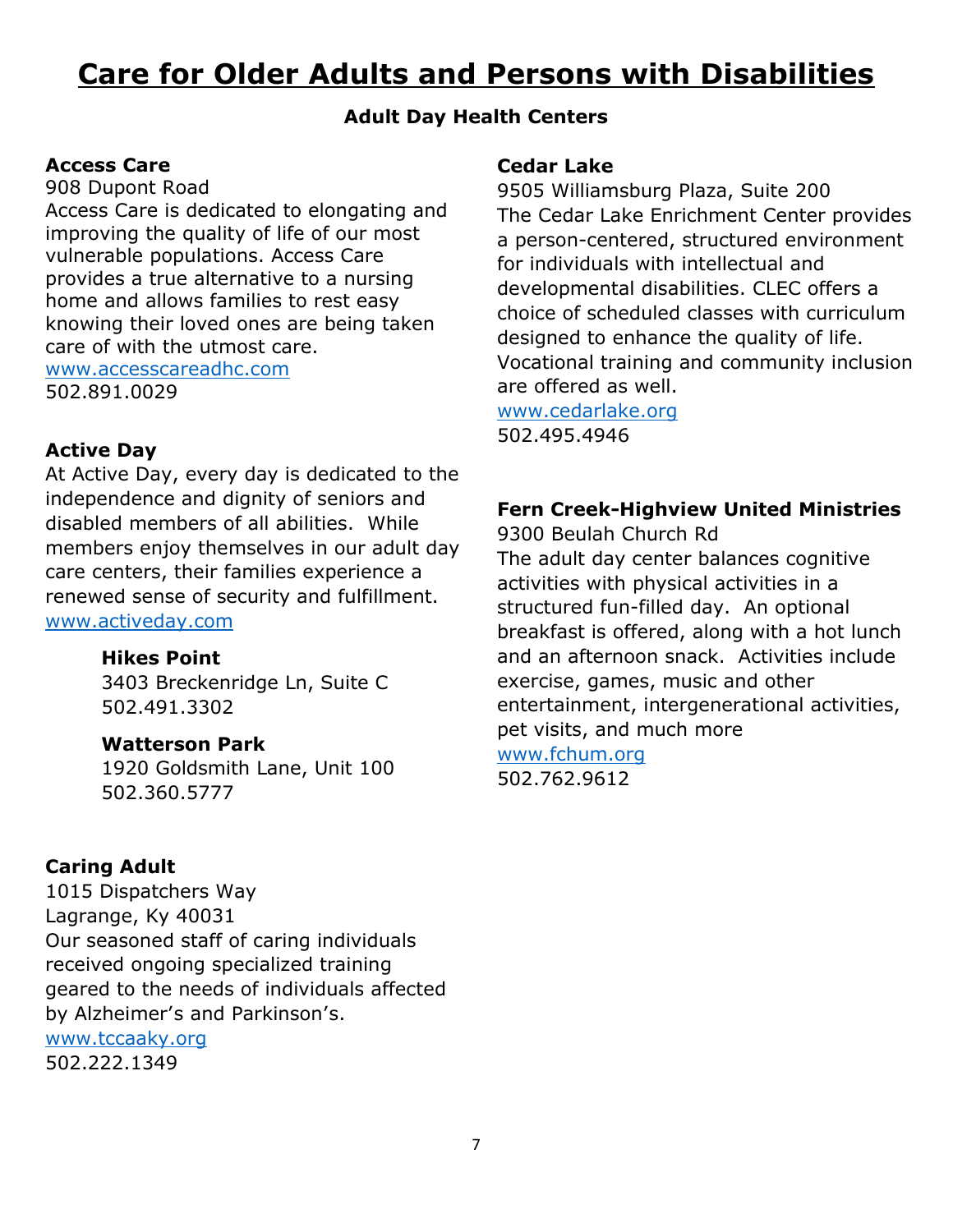#### **Harbor House**

2231 Lower Hunters Trace The Adult Day Training services, provide person centered, goal-oriented day services for adults with disabilities. ADT staff encourages each participant to live up to their full potential. The ADT program provides life skills activities such as daily living skills, communication, budgeting, learning to count money, learning to write, learning computer skills, arts & crafts, cooking, gardening, friendship building and many more.

[www.hhlou.org](http://www.hhlou.org/) 502.719.0072

#### **Heartsong**

9260 Stonestreet Rd

A licensed health care program specializing in care for persons with dementia and Alzheimer's. We also offer programs of care for those recently dismissed from a medical facility as well as socialization for the elderly.

[www.heartsong-mc.com](http://www.heartsong-mc.com/) 502.935.3300

#### **Horizon**

960 S. 4<sup>th</sup> Street

Compassionate, experienced licensed nurses and assistive personnel are on staff. Our goal is keeping families together while ensuring the best possible quality of life for our clients.

[www.forhorizon.com](http://www.forhorizon.com/) 502.815.6465

#### **Kaleidoscope Inc**

10330 Bunsen Way

A fully accredited and licensed facility through the Kentucky Division of Licensing and Regulation for the Cabinet of Health and Human Services.

[www.kaleidoscopeservices.org](http://www.kaleidoscopeservices.org/) 502.495.1662

#### **Mariposa**

1520 Baxter Ave Our adult day health center is a unique and exciting program that provides lifeenhancing services to individuals with intellectual and developmental disabilities. We integrate individual choice and need with supportive-community based opportunities while offering experiences in the creative arts.

[www.Princecaregroup.com](http://www.princecaregroup.com/) 503.896.8147

# **Geriatric Care Managers**

#### **Dr. Ed Wunsch**

2321 Lime Kiln Lane, Suite A Services to Kentuckiana's elderly and their families include the following: Nursing home placement, counseling, Medicare/Medicaid, and Power of Attorney. [www.dredwunsch.com](http://www.dredwunsch.com/) 502.423.0909

#### **ElderCare 4 Families**

13806 Lake Point Circle, #200 Geriatric care management services by a licensed social worker or registered nurse. [www.eldercare4families.com](http://www.eldercare4families.com/) 502.244.8446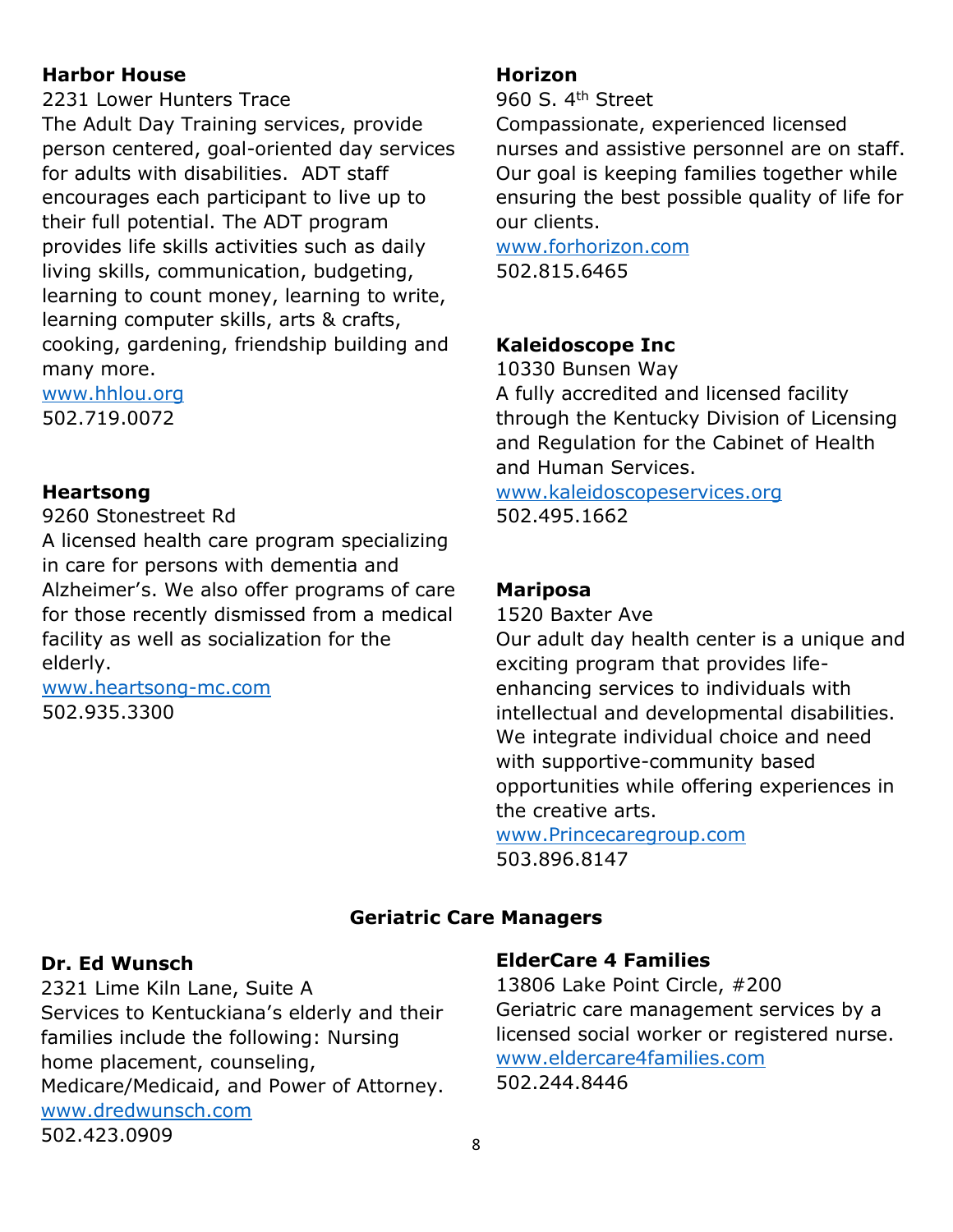#### **Jewish Family & Career Services**

2821 Klempner Way Older Adult Services [www.jfcslouisville.org](http://www.jfcslouisville.org/) 502.452.6341

#### **U of L Trager Institute**

Flourish Program The Flourish Program delivers interdisciplinary patient-centered care coordination to adults with multiple chronic conditions living in rural Kentucky. This program uses health care navigation to link patients' clinical & behavioral health care plans with comprehensive community care plans.

[www.optimalagininstitute.org/flourish](http://www.optimalagininstitute.org/flourish) 502.852.5629

#### **Luken Associates**

5110 MacIntosh Ave

Luken Associates was established in 1981. We are an independent, professional, elderly care management consulting firm providing practical and innovative services to families, hospitals, nursing homes, and care facilities.

[www.lukenassociates.com](http://www.lukenassociates.com/) 502.222.2065

#### **Senior Helpers**

4043 Taylorsville Rd Providing personal and companion care by experienced, insured, and bonded caregivers. [www.seniorhelpers.com](http://www.seniorhelpers.com/)

502.208.3023

# **Home Health, Personal Care and Home Management Agencies:**

#### **Medical In-Home Care**

#### **Affiliated Nursing Service**

2932 Breckenridge Ln, Suite 2 Affiliated Nursing Services provides exceptional care within the home setting, designed to fit your unique needs or the needs of your loved one. We provide assistance with activities of daily living, personal care and skilled nursing services. [www.affiliatedbaptist.com](http://www.affiliatedbaptist.com/) 502.634.0918

#### **Allways Caring Home Care**

806 Stone Creek Pkwy, Suite 9 Personal care and support services. [www.allwayscaring.com](http://www.allwayscaring.com/) 502.871.4901

#### **Amedisys Home Health Services**

Provider of home health care and hospice services.

#### [www.amedisys.com](http://www.amedisys.com/)

 **833 Valley College Drive, Suite 5** 502.933.1311

**9000 Wessex Place, Suite 304** 502.429.4550

**13101 Magisterial Drive, Suite 101** 502.244.5441

#### **Apria Healthcare**

10500 Bluegrass Pkwy

Offering a comprehensive range of home respiratory therapy, diabetic supplies, medications and equipment, home infusion therapy and home medical equipment services.

9 [www.apria.com](http://www.apria.com/) 502.499.9099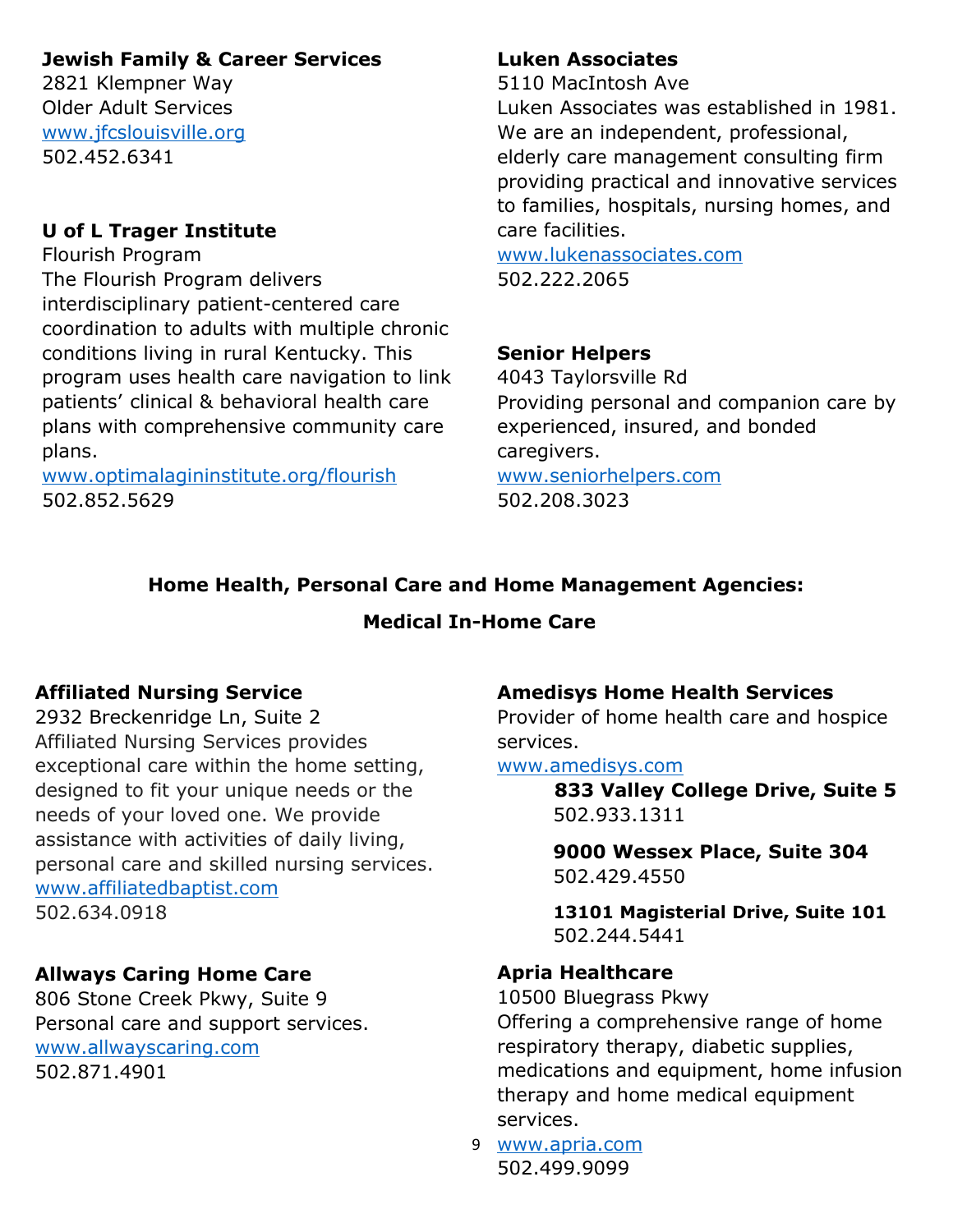#### **Baptist Health Home Care**

6420 Dutchman's Parkway, Suite 360 Experienced nurses, therapists and other health professionals provide the expert, compassionate home care that makes a difference to people who are recovering at home or have a chronic medical condition. Medicare and Medicaid certified in-home healthcare agency. [www.baptisthealth.com](http://www.baptisthealth.com/)

502.454.5656

#### **Caretenders and Almost Family**

Medicaid Waiver program, nursing care, therapy, personal care and homemaking. [www.lhcgroup.com](http://www.lhcgroup.com/)

> 4545 Bishop Ln, Suite 200 502.238.5150

972 Stonestreet Rd 502.933.2785

#### **Hosparus, Inc.**

3532 Ephraim McDowell Drive A fully accredited non-profit organization, provides care, comfort and counseling for people facing life-limiting illness. [www.hosparushealth.org](http://www.hosparushealth.org/)

800.264.0521

#### **Kentuckiana Nursing Service**

5001 Crown Manor Place, Suite 200 Personal Care, companionship, respite care and support for individuals with intellectual and developmental disabilities. 502.540.1482

#### **Kindred @ Home**

Staff will help you learn to manage your condition and maintain your independence by surrounding you with the care and support you need to gain the confidence to get back to doing the things you love. [www.kindredathome.com](http://www.kindredathome.com/) 866.227.3524

#### **Norton Home Health**

Home health professionals specially trained to deliver high-quality care that helps patients recover and regain strength, health, and independence. Specialized providers help with recovery or managing chronic conditions so that you can live your best life.

[www.nortonhealthcare.com](http://www.nortonhealthcare.com/) 502.423.4336

# **Veterans Administration Medical Center**

800 Zorn Ave Home and community-based services for veterans. [www.louisville.va.gov](http://www.louisville.va.gov/) 502.287.4000

#### **VNA Health at Home**

5111 Commerce Crossing Drive, Suite 110 The VNA Health at Home team provides the care and services you need to recover, all in the comfort of your home.

[www.chisaintjosephhealth.org/vnahealthathome](http://www.chisaintjosephhealth.org/vnahealthathome) 502.584.2456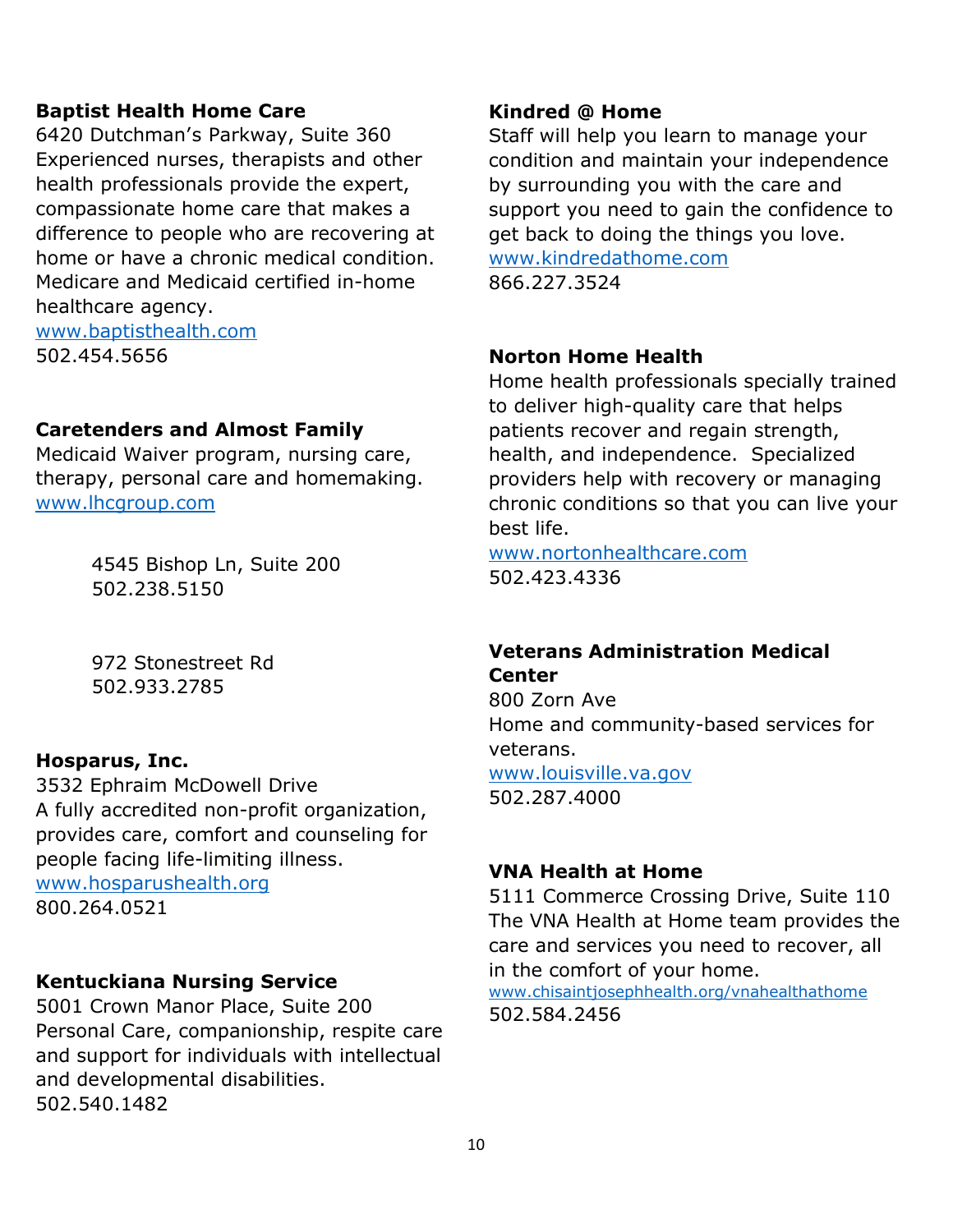#### **Home Care, Personal Care and Home Management Agencies:**

#### **Non-Medical In-Home Care**

#### **Affiliated Nursing Service**

2932 Breckenridge Ln, Suite 2 Affiliated Nursing Services provides exceptional care within the home setting, designed to fit your unique needs or the needs of your loved one. We provide assistance with activities of daily living, personal care and skilled nursing services [www.affiliatedbaptist.com](http://www.affiliatedbaptist.com/) 502.634.0918

#### **All Best In-Home Care**

1114 E. 10<sup>th</sup> Street Jeffersonville, IN

Professional assistance with activities of daily living, companionship, mediating depression, implementing prescribed orders and treatments, free consultation for senior living placement, respite care, veterans benefits, and long-term care financing information.

[www.allbesthomecare.com](http://www.allbesthomecare.com/) 502.456.2273

#### **Assurance Home & Convalescent Care**

3004 Taylorsville Rd Trained, attentive caregivers who provide support for all activities of daily living including: Bathing, grooming, meal planning, light house keeping, assistance with scheduling and many more.

[www.assurancecare.com](http://www.assurancecare.com/) 502.479.1906

#### **Capacity Care**

4033 Taylorsville Rd, Suite 100 As our parents and grandparents age, we want them to remain as independent as possible while also being safe. Capacity Care provides a highly trained, insured staff that offers individualized in-home care to meet each individuals needs while providing their families the peace of mind and comfort they desire for their loved one. [www.capacitycare.com](http://www.capacitycare.com/) 502.893.8414

#### **Caretenders and Almost Family**

Medicaid Waiver program, nursing care, therapy, personal care and homemaking. [www.lhcgroup.com](http://www.lhcgroup.com/)

> 4545 Bishop Ln, Suite 200 502.238.5150

972 Stonestreet Rd 502.933.2785

#### **Center for Accessible Living**

Personal Care Attendant Program 501 S 2nd Street, Suite 200 For adults who have at least two nonfunctional limbs and who are capable of managing the program.

[www.calky.org](http://www.calky.org/) 502.589.6620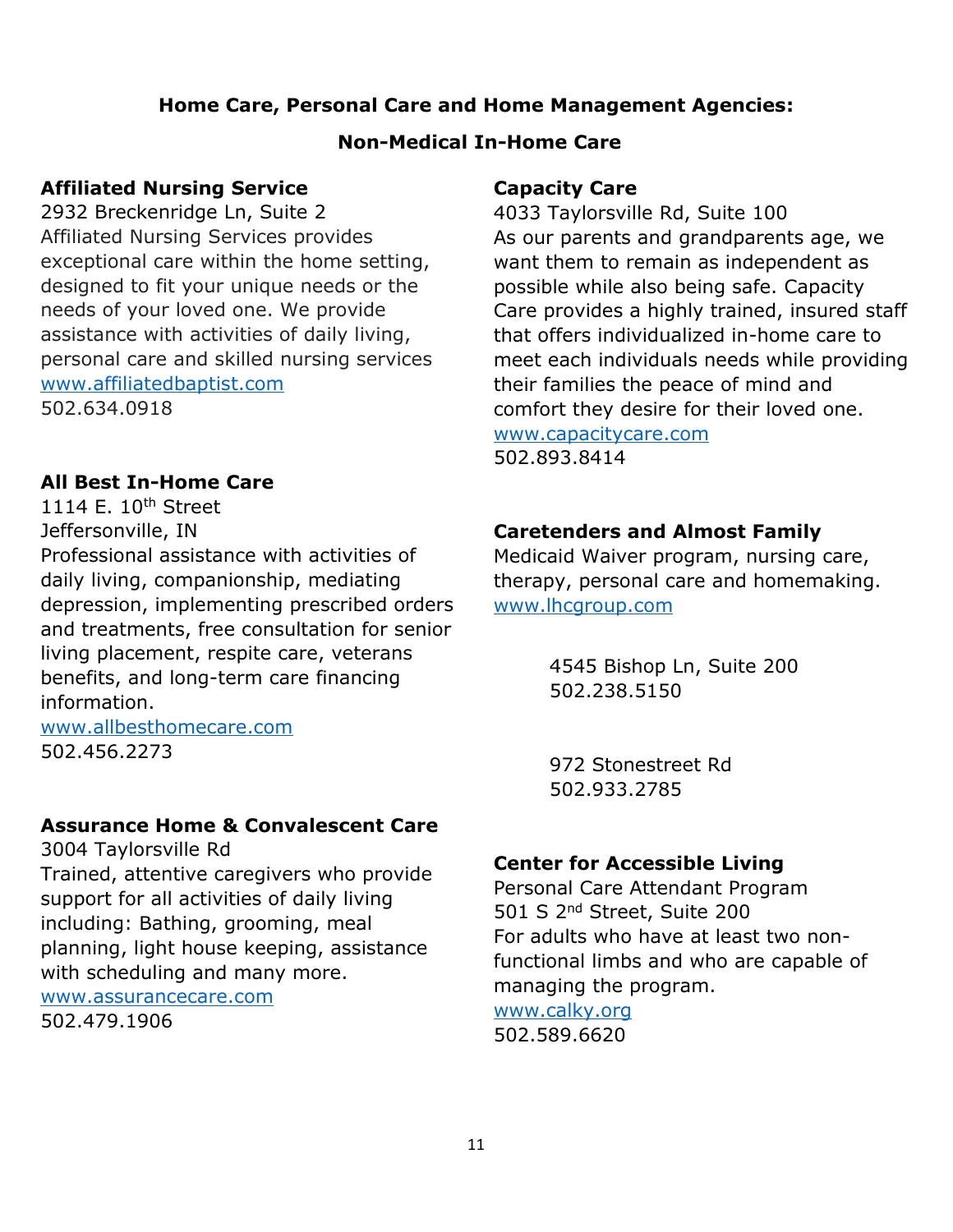#### **Comfort Keepers**

4113 Oechsli Ave, Suite A By combining a caring spirit with the highest standards, we strive to offer an unsurpassed level of service, value and quality to our clients and to the Northern Kentucky community. We are proud to have established a new standard in the quality of home care services provided to seniors and disabled individuals in our community [www.comfortkeepers.com](http://www.comfortkeepers.com/) 502.721.0101

#### **ElderCare 4 Families**

13806 Lake Point Cir #201 ElderCare 4 Families provides dedicated and warm-hearted local in-home care to Southern Indiana and Louisville. Delivering the best elder care Louisville has seen day and night for you and your family. We're proud to offer industry-leading in-home elder care services and around-the-clock inhome elderly care to seniors and those in need. Our [services](http://eldercare.sg-host.com/elder-services/) include [personal](https://eldercare4families.com/personal-care-services/) [care,](https://eldercare4families.com/personal-care-services/) companion care, homemaking services, 24 hour care, respite care, Alzheimer's, dementia and memory care, transportation and much more. [www.eldercare4families.com](http://www.eldercare4families.com/)

502.244.8446

#### **Granny Nannies**

3044 Breckenridge Lane, Suite 101 Home, Alzheimer's, and stroke recovery care; Accident or surgery recovery, hospice care assistance.

[www.grannynannies.com](http://www.grannynannies.com/) 502.454.9134

#### **Helping Hands**

2301 Hurstbourne Village Dr, Suite 100 Homemaking, transportation, and errands. [www.home-companions.com](http://www.home-companions.com/) 502.426.9783

#### **Home Instead Senior Care**

4101 Taylorsville Rd, Suite 200 Provides reliable, compassionate, well trained caregivers to assist with: bathing, dressing, meal preparation, medication reminders, light housekeeping, laundry, and errands. Alzheimer respite and end-oflife care also available.

[www.homeinstead.com](http://www.homeinstead.com/) 502.230.9682

#### **Jewish Family and Career Services**

Senior Concierge HomeCare 2821 Klempner Way This non-medical service offers personal care and grooming, meal planning and preparation, light housekeeping, laundry, medication reminders, respite, companionship and socialization. A comprehensive assessment is completed and a care plan is established to support safety and comfort in your preferred living situation.

[www.jfcslouisville.org](http://www.jfcslouisville.org/) 502.452.6341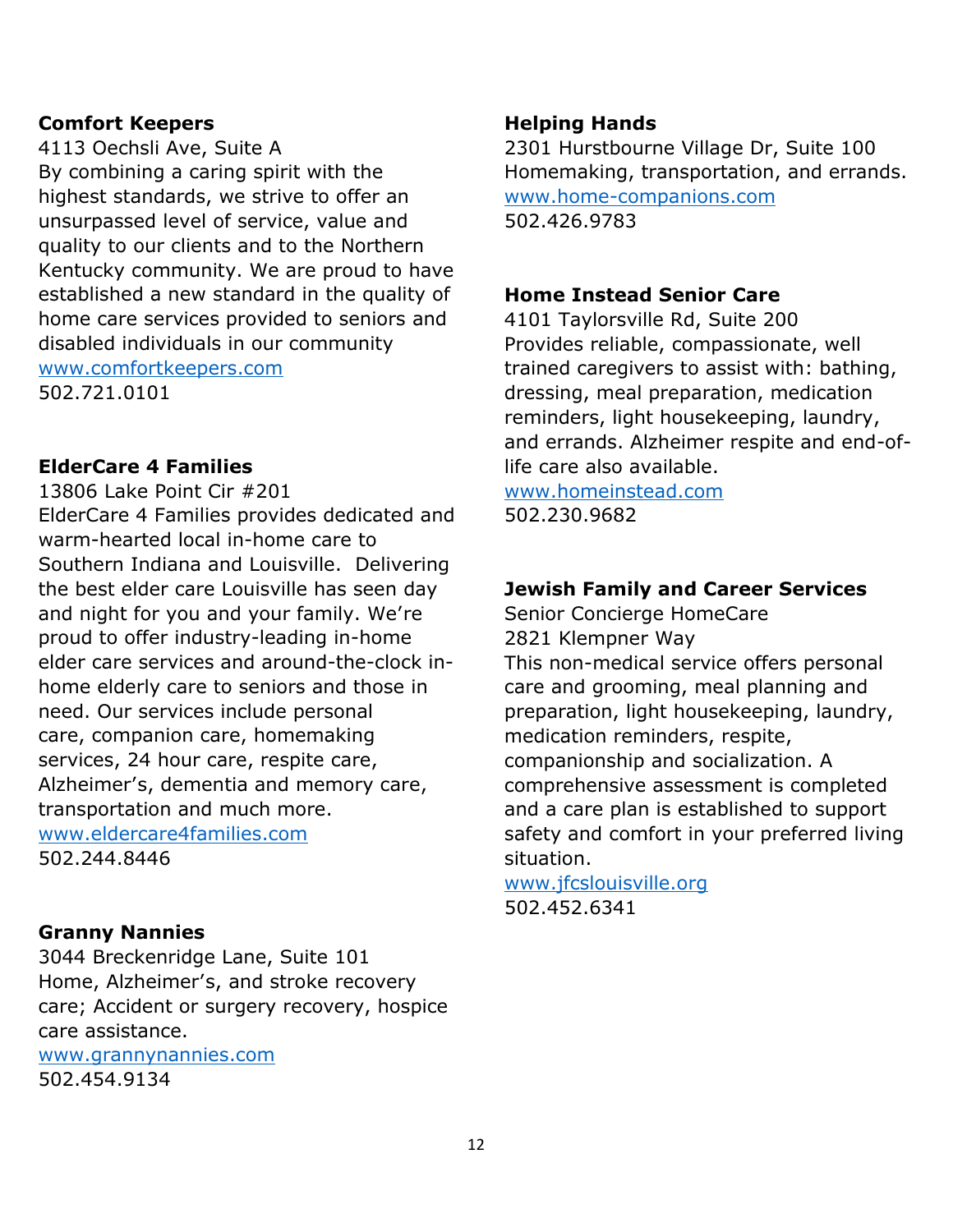# **KIPDA**

11520 Commonwealth Drive [www.kipda.org](http://www.kipda.org/) 502.266.5571 or 888.737.3363 TDD 800.648.6056

# **Consumer Directed Options**

CDO allows eligible Medicaid Waiver members to choose their own providers/staff/employees for non-medical waiver services. Home and Community based waiver (HCB), Supports for Community Living (SCL) or Acquired Brain Injury (ABI) and Michelle P waiver participants are eligible for CDO services.

# **In-Home Emergency Services**

Temporary in-home services to persons 60+ to prevent premature or inevitable nursing home placement. The service is limited and will not extend beyond 8 weeks. Services may include homemaking, personal care, and respite.

# **In-Home Services**

Assists persons 60+ who are either at risk of becoming institutionalized or who are already in a facility but could live at home with assistance. Services may include home delivered meals, homemaking, personal care, escort and respite. Fees are on a sliding scale.

# **Personal Care Attendant Program**

Attendant services for severely physically disabled persons age 18+. The consumer must be mentally alert with permanent temporary or recurring functional loss of two or more limbs. The consumer has the management responsibility of hiring, supervising, and dismissing attendant.

# **Maxim Health Care**

Home health care and companion [www.maximhealthcare.com](http://www.maximhealthcare.com/) 888.917.7962

# **Right at Home**

500 Executive Park Companion, Personal and Specialty care. [www.rightathome.net](http://www.rightathome.net/) 502.897.0580

# **Senior Helpers**

4043 Taylorsville Rd One on one personal and companion care provided in the home from 1 hour to 24 hours per day. Alzheimer's and dementia care, respite, transportation, food prep and light housekeeping by skilled and screened nurses aides.

[www.seniorhelpers.com](http://www.seniorhelpers.com/) 502.208.3023

# **Veterans Administration Medical Center**

800 Zorn Ave Home and community based services for veterans. [www.louisville.va.gov](http://www.louisville.va.gov/) 502.287.4000

# **Visiting Angels**

126 S Sherrin Ave

Our comprehensive home care is customized for seniors based on their individual needs and preferences. If you have a loved one who needs personalized in-home care, contact us today to schedule a free consultation.

[www.visitingangels.com](http://www.visitingangels.com/)

13 502.897.6547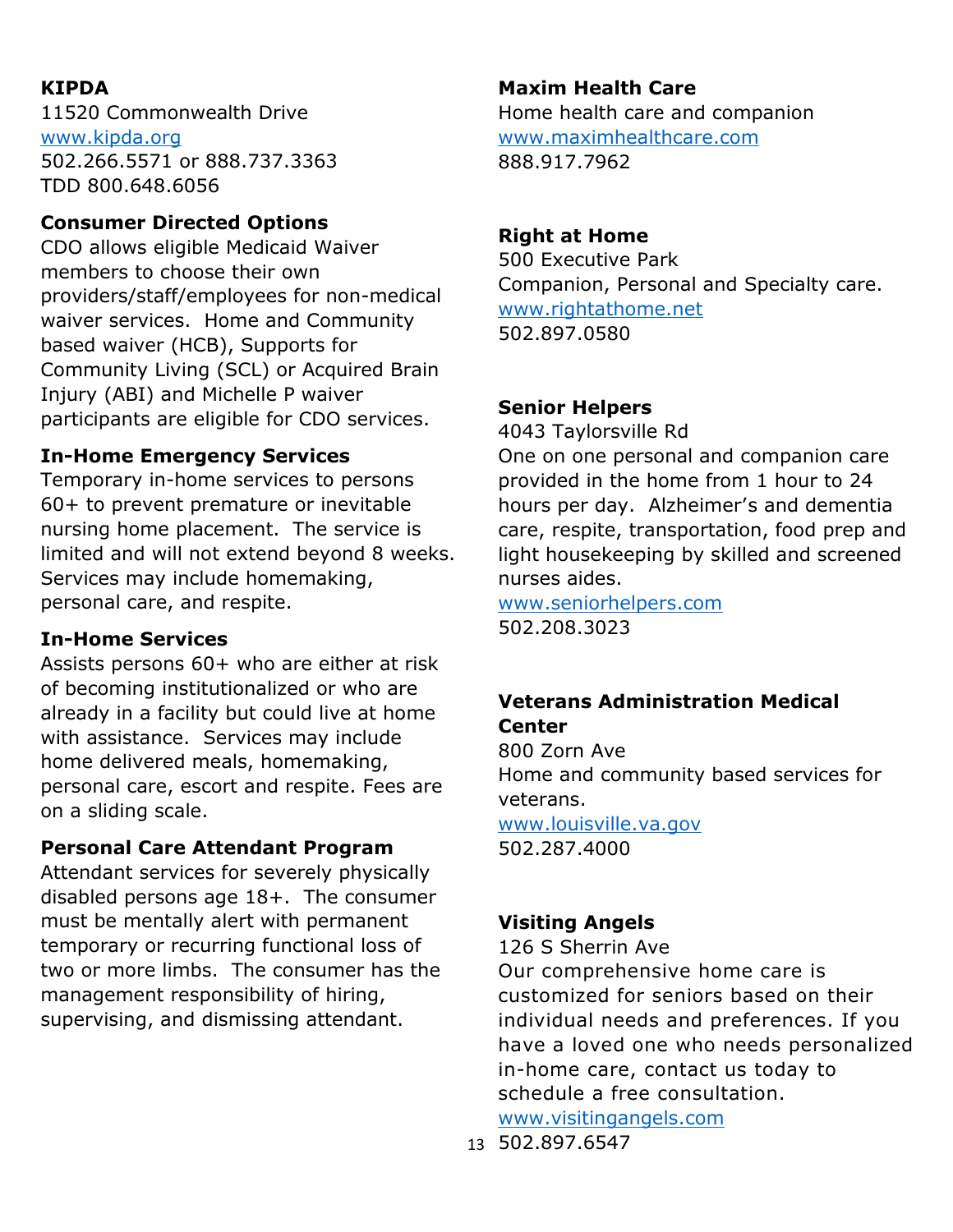# **Residential Support**

# **Day Spring**

2210 Meadow Dr Staffed residences and family homes, community living supports, respite, personal care, therapy services and case management.

[www.dayspringky.org](http://www.dayspringky.org/) 502.636.5990

# **Pillar**

7408 Hwy 329

Crestwood, Ky

Provides Residential supports for Clients on the Medicaid SCL Waiver. We have 17 homes in our residential area. We also offer Behavior Supports, Case Management, and have 3 Adult Day Training Centers.

[www.pillarsupport.org](http://www.pillarsupport.org/) 502.657.0103

# **Caregiver Resources**

# **Alzheimer's Association**

Family caregiver dementia training, resources and support groups. [www.alz.org/kyin](http://www.alz.org/kyin) 800.272.3900

# **Jewish Family & Career Services**

2821 Klempner Way Counseling, individual and group training, support groups for caregivers. [www.jfcslouisville.org](http://www.jfcslouisville.org/) 502.452.6341

# **KIPDA**

11520 Commonwealth Drive Provides services to family caregivers such as information, assistance, training, support groups, respite, and supplemental services. [www.kipda.org](http://www.kipda.org/)

502.266.5571 or 888.737.3363 TDD 800.648.6056

# **Clothing**

# **Baptist Fellowship Center**

1351 Catalpa Street Serves residents of Louisville by appointment only. [www.bfcenter.org](http://www.bfcenter.org/) 502.774.2734

#### **Disabled American Veterans Thrift Store**

1701 Berry Blvd Small fee charged at all locations. [www.davlouisville.com](http://www.davlouisville.com/) 502.368.6431

#### **Fern Creek Highview United Ministries**

9300 Beulah Church Road Serves residents in the areas of 40291 and 40228.

# [www.fchum.org](http://www.fchum.org/)

502.762.9611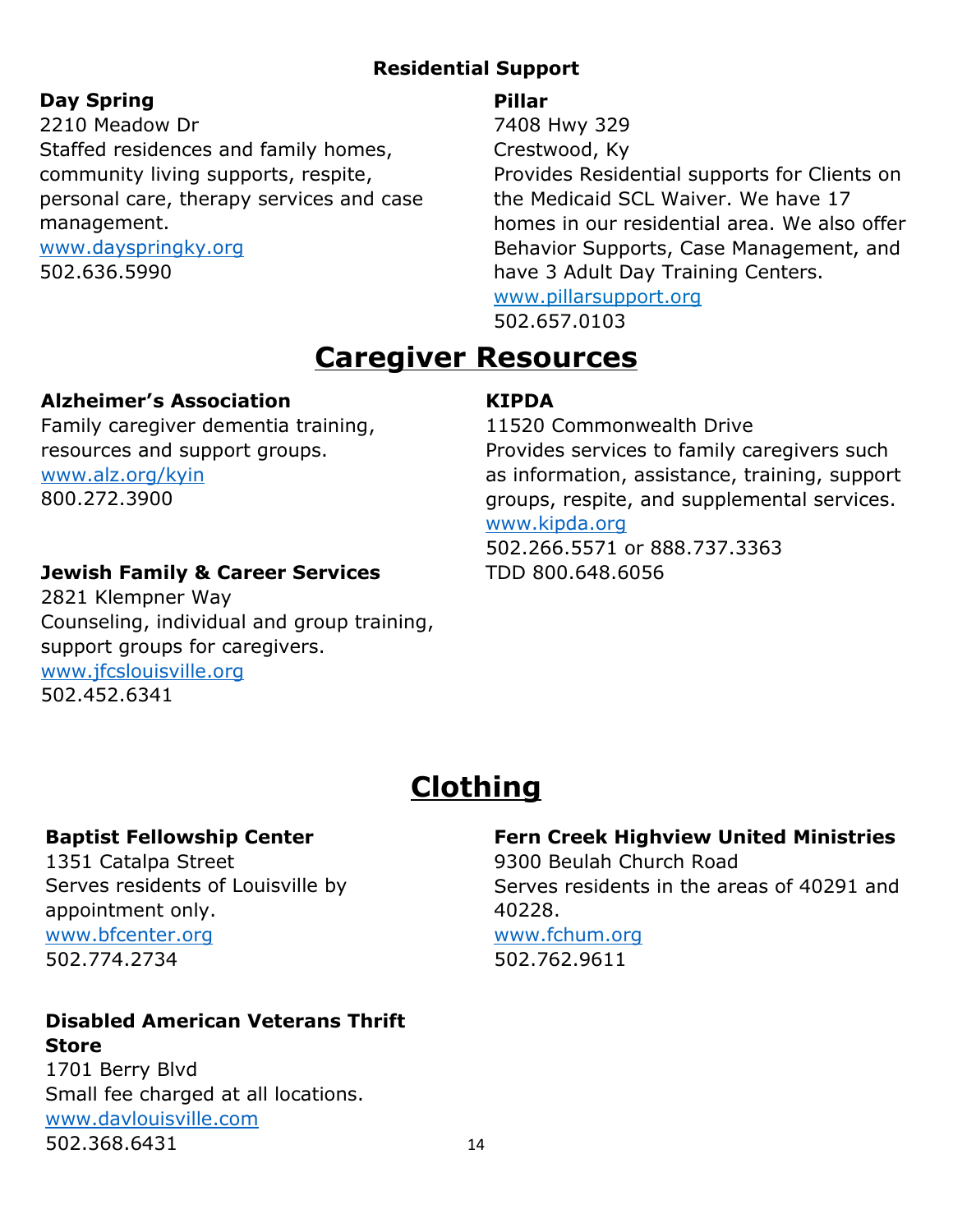# **Goodwill Industries of KY** Small fee charged at all locations

[www.goodwillky.org](http://www.goodwillky.org/)

**Downtown** 909 East Broadway 502.584.8821

# **Jeffersontown** 12616 Taylorsville Rd

502.456.4735

# **Shively**

4840 Dixie Hwy 502.448.5010

# **Northfield**

4950 Hwy 42 502.425.1365

**Hillview** 5117 Antle Drive 502.964.6150

#### **Hurstbourne** 133 S. Hurstbourne Pkwy 502.412.9374

**Okolona** 5601 Outer Loop 502.964.4900

#### **St. Matthews** 4224 Shelbyville Rd 502.895.7842

#### **Middletown** 100 Huntington Ridge 502.253.9213

**Hikes Point** 4201 Goodwill Way 502.456.4735

**Fern Creek** 5230 Bardstown Rd 502.491.9336

# **Newburg (2nd Chance Outlet)**

6210 Preston Hwy 502.434.5100

# **Immanuel Baptist Church**

850 S. 4th Street [www.immanuelky.org](http://www.immanuelky.org/) 502.585.2733

# **Ministries United of South Central Louisville (MUSCL)**

1207 Hart Ave Serves zip codes 40213, 40217, 40219 and 40229. Must call ahead.

[www.muscl.org](http://www.muscl.org/) 502.363.9087

# **Nearly New Shop**

Mid-City Mall, Lower Level #24 1250 Bardstown Road small fee. [www.ncjwlou.org](http://www.ncjwlou.org/) 502.454.6633

# **The Salvation Army Center of Hope**

911 S. Brook Street Call for appointment. [www.salvationarmylouisville.org](http://www.salvationarmylouisville.org/) 502.671.4900

# **Schuhmann Center**

730 E Gray Street Must have ID; providing clothing to homeless or anyone in service area. [www.stmartinoftourslouisville.org](http://www.stmartinoftourslouisville.org/)

15 502.589.6696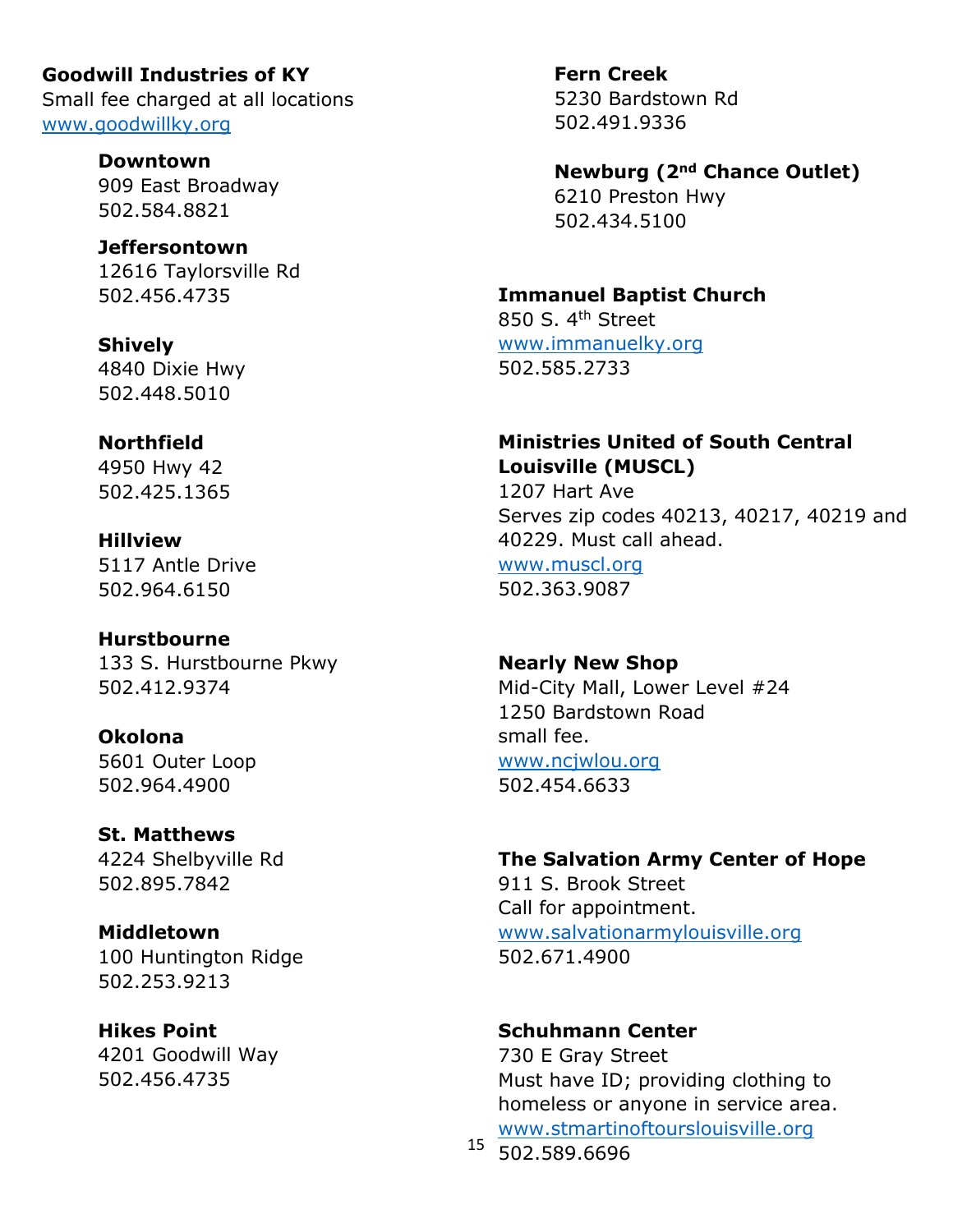#### **Shively Area Ministries**

4415 Dixie Hwy Serves residents of Shively. [www.shivelyareaministries.com](http://www.shivelyareaministries.com/) 502.447.4330

# **Sister Visitor Center**

2235 W Market Serves residents of western Louisville. Call to confirm eligibility. [www.cclou.org](http://www.cclou.org/) 502.776.0155

# **St. Vincent de Paul Thrift Stores**

[www.svdplou.org](http://www.svdplou.org/)

**10280 Shelbyville Road** 502.253.2901

**248 E Market** 502.583.1370

**2217 Hikes Lane** 502.473.8856

# **Walnut Street Baptist Church**

1143 S. 3rd Street [www.walnutstreet.org](http://www.walnutstreet.org/) 502.589.5290

#### **Wayside Christian Mission Bargain Center**

9125 Galene Drive [www.waysidechristianmission.org](http://www.waysidechristianmission.org/) 502.297.8784

#### **Shop Well with You**

Clothing for Cancer patients. [www.shopwellwithyou.org](http://www.shopwellwithyou.org/)

#### **Specially for You LLC** Adaptive clothing. [www.speciallyforyou.net](http://www.speciallyforyou.net/) 605.765.9396

#### **Wardrobe Wagon**

pecial needs clothing store [www.wardrobewagon.com](http://www.wardrobewagon.com/) 800.221.8929

# **Community Ministries**

The Association of Community Ministries (ACM) is an umbrella organization bringing 13 Louisville, KY based Community Ministries together to serve residents on a neighborhood level. The ACM network is proud to be a national model providing emergency assistance to neighbors in crisis across the entirety of our community. [www.louisvilleministries.org](http://www.louisvilleministries.org/)

#### **Central Louisville Community Ministries**

809 S 4th Street 502.587.1999

Serving Zip Codes: 40202 and portions of 40203 and 40208

#### **Eastern Area Community Ministries** 9104 Westport Road

502.426.2824

Serving Zip Codes: 40027, 40059, 40222, 40223, 40241, 40242, 40243, 40245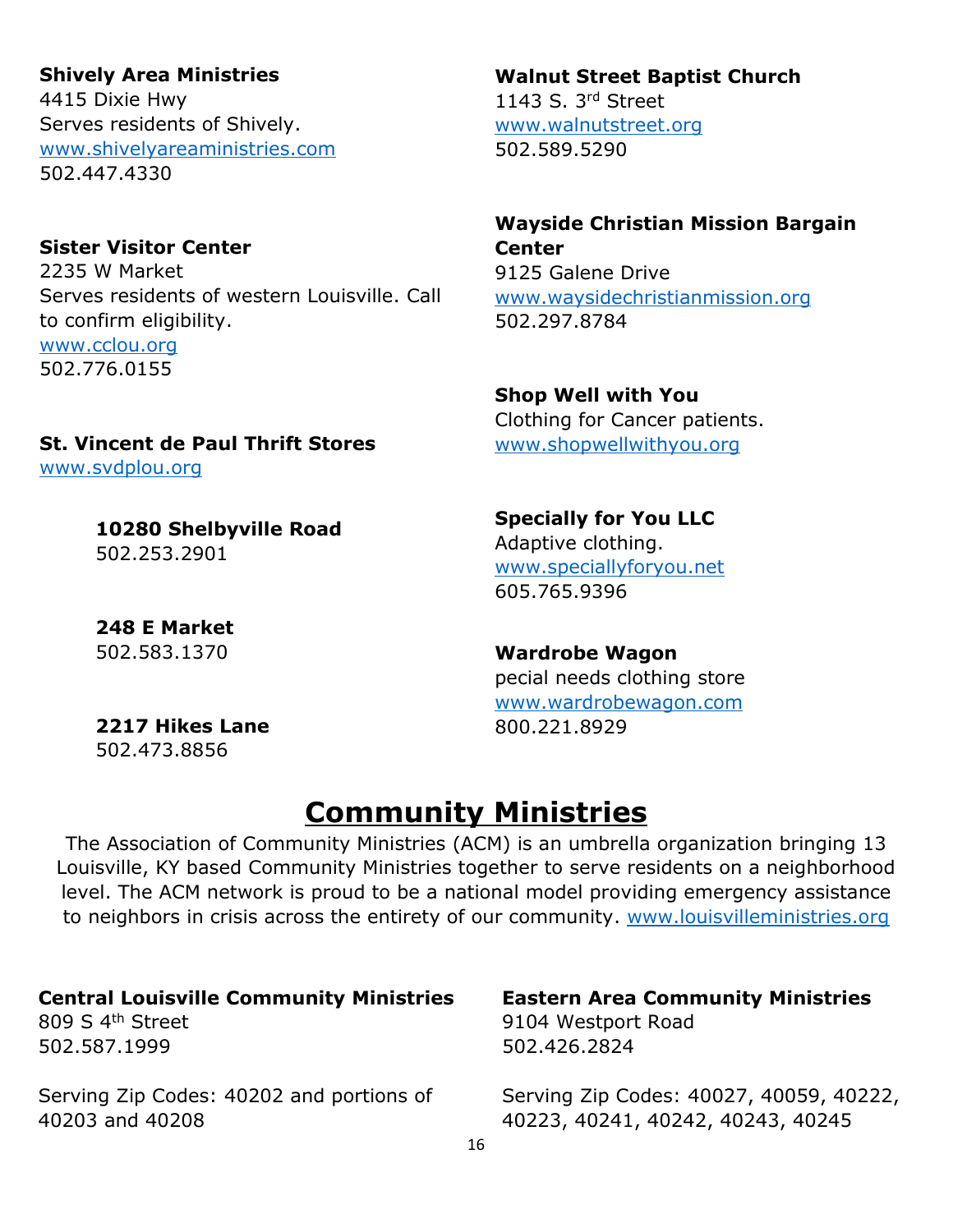# **Fern Creek/Highview Ministries**

9300 Beulah Church Road 502.762.9608

Serving Zip Codes: 40218, 40228 and 40291

#### **Highlands Community Ministries**

1228 E. Breckinridge Street 502.451.3695

Serving Zip Codes: 40204 and 40205

# **J-Town Area Ministries**

10617 Taylorsville Road 502.267.1055

Serving Zip Codes: 40023, 40299 and portions of 40220

#### **Ministries United South Central Louisville**

1207 Hart Ave 502.363.9087

Serving Zip Codes: 40213, 40217 and portions of 40218, 40219 and 40229

# **Shively Area Ministries**

4415 Dixie Highway 502.447.4330

Serving Zip Code: 40216

#### **St. Matthews Area Ministries**

201 Biltmore Road 502.893.0205

Serving Zip Codes: 40207 and portions of 40220

#### **Sister Visitor Center (West of 9th St)**

2235 W Market 502.776.0155

Serving Zip Codes: 40203 and portions of 40211 and 40212

#### **South Louisville Community Ministries**

415 ½ W Ashland Ave 502.367.6445

Serving Zip Codes: 40118 and portions of 40208, 40209, 40214, 40215 and 40219.

#### **Southwest Community Ministries**

8504 Terry Road 502.935.0310

Serving Zip Codes: 40177, 40258, 40272

#### **United Crescent Hill Ministries**

150 State Street 502.893.0346

Serving Zip Code: 40206

# **West Louisville Community Ministries**

3146 W. Broadway 502.409.7371

Serving Zip Codes: 40210 and portions of 40211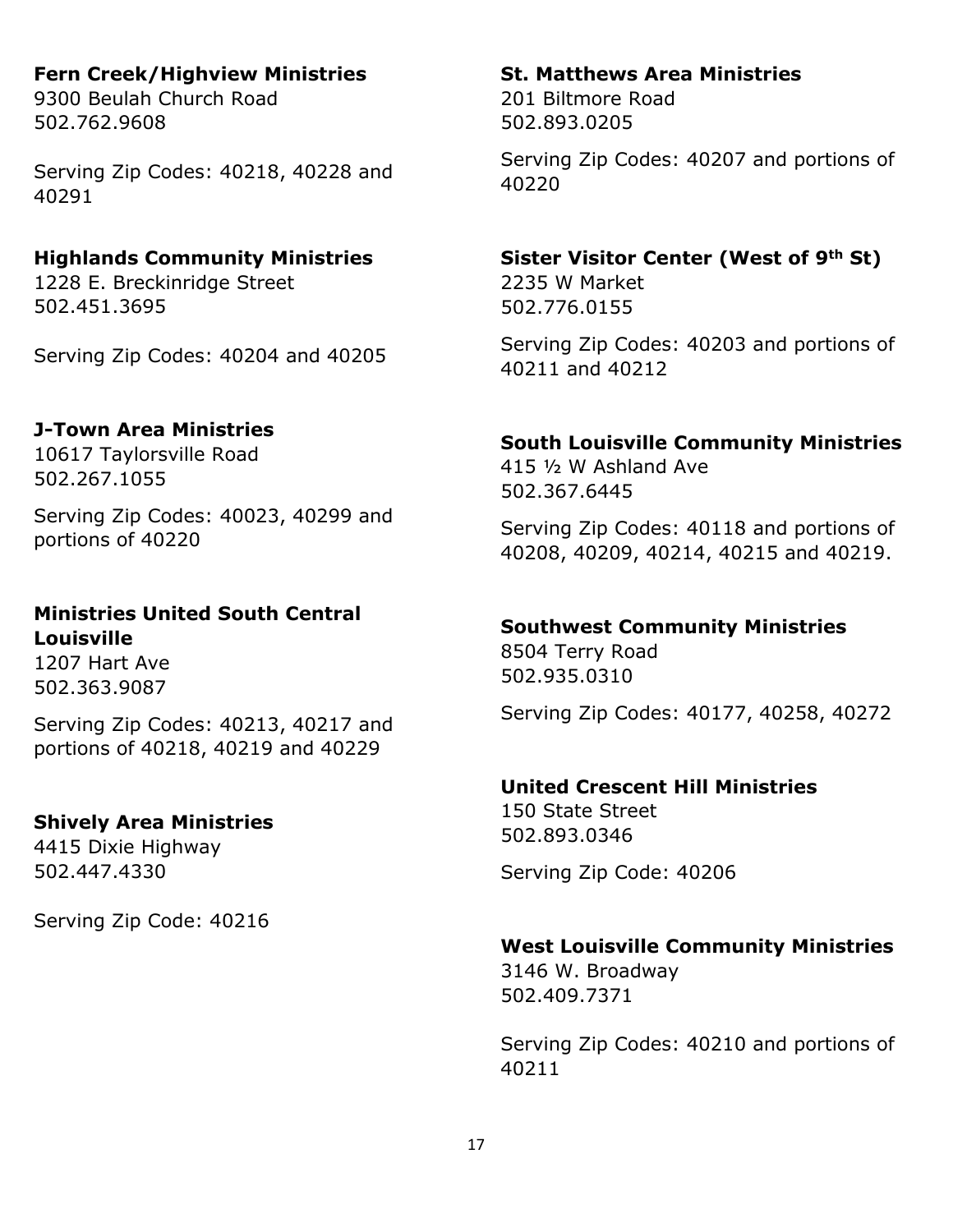# **Consumer Protection and Complaints**

#### **Consumer Protection**

#### **Better Business Bureau**

844 S. 4<sup>th</sup> Street Issues reports to consumers requesting information on a particular firm. Handles consumer complaints and offers arbitration program to resolve disputes. Provides information on charitable solicitations. [www.bbb.org](http://www.bbb.org/)

502.583.6546 or 800.388.2222

# **Equal Employment Opportunity Commission**

600 Martin Luther King Jr. Place, Suite 268 Handles complaints of employment discrimination that violates Federal Law.

[www.eeoc.gov](http://www.eeoc.gov/)

502.694.3940

# **Kentucky Board of Embalmers and Funeral Directors**

9114 Leesgate Road, Suite 4 Licenses embalmers, funeral directors and funeral establishments. Answers consumer questions and concerns about ethical practices.

[www.kentucky.gov](http://www.kentucky.gov/) 502.426.4589

# **Kentucky Commission on Human Rights**

332 W. Broadway, Suite 1400 Handles complaints of violations of State Civil Rights Legislation in the areas of employment, housing and public accommodations.

[www.kentucky.gov](http://www.kentucky.gov/)

502.595.4024

#### **Kentucky Department of Insurance**

500 Mero Street Frankfort, KY The Kentucky Department of Insurance regulates the Commonwealth's insurance market, licenses agents and other insurance professionals, monitors the financial condition of companies, educates consumers to make wise choices, and ensures Kentuckians are treated fairly in the marketplace

[www.kentucky.gov](http://www.kentucky.gov/)

502.564.3630

# **Kentucky Office of the Attorney General**

# **Consumer Protection Division**

1024 Capital Center Drive, Suite 200 Protecting Kentuckians from bad actors in the marketplace. The Office has the power to civil investigative demands and civil subpoenas in order to investigate conduct alleged to violate Kentucky's consumer protection laws.

[www.kentucky.gov](http://www.kentucky.gov/) 502.696.5389

# **Louisville Metro Government Human Relations Commission**

745 W Main Street

The Louisville Metro Human Relations Commission seeks to bridge the many ethnic, racial, and religious groups in Louisville Metro through a combination of civil law enforcement and education & outreach.

[www.Louisvilleky.gov](http://www.louisvilleky.gov/) 502.574.3631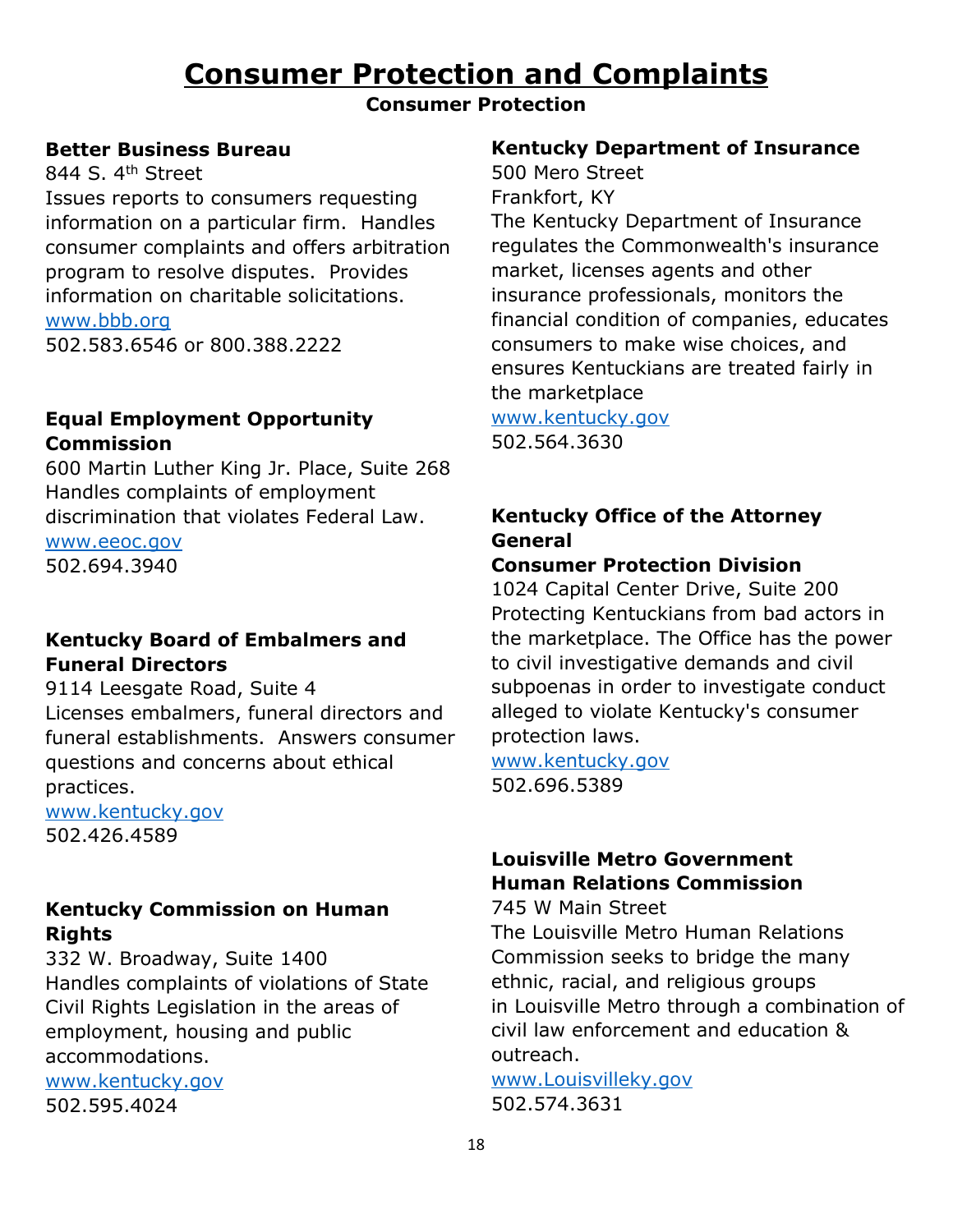# **National Association for the Advancement of Color People (NAACP)**

The mission of the NAACP is to ensure the political, educational, social, and economic equality of rights for all persons and to eliminate racial hatred and racial discrimination.

[www.lounaacp.org](http://www.lounaacp.org/) 502.776.7608

#### **US Department of Housing and Urban Development (HUD)**

Gene Snyder Courthouse 601 W. Broadway, 1st Floor Handles complaints of housing discrimination that violates federal law. [www.hud.gov](http://www.hud.gov/) 502.582.5251

# **Senior Medicare Patrol**

400 E Gray Street SMP helps Medicare beneficiaries, their families and caregivers who have questions about billing issues or believe they may be a victim of healthcare fraud or scams. SMP empowers and assist Medicare beneficiaries, their families, and caregivers to prevent, detect, and report health care fraud, errors, and abuse through outreach, counseling, and education. [www.louisvilleky.gov](http://www.louisvilleky.gov/) 502.574.6960

#### **Legal Services**

# **Jefferson County Attorney**

600 W. Jefferson Street, 2nd Floor Provides advocacy to crime victims. [www.louisvilleky.gov](http://www.louisvilleky.gov/) 502.574.6336

# **Legal Aid Society**

416 W. Muhammad Ali Blvd, Suite 300 Assists low-income persons with civil matters.

[www.laslou.org](http://www.laslou.org/) 502.584.1254

# **Louisville Bar Association**

600 W. Main Street, Suite 110 [www.loubar.org](http://www.loubar.org/) 502.583.5314

# **Call-A-Lawyer**

Talk directly with a volunteer attorney who will provide information based on a brief description of legal issues, including suggestions of where you may go for legal assistance. Held the third Tuesday of each month 6-8pm. **502.583.1801**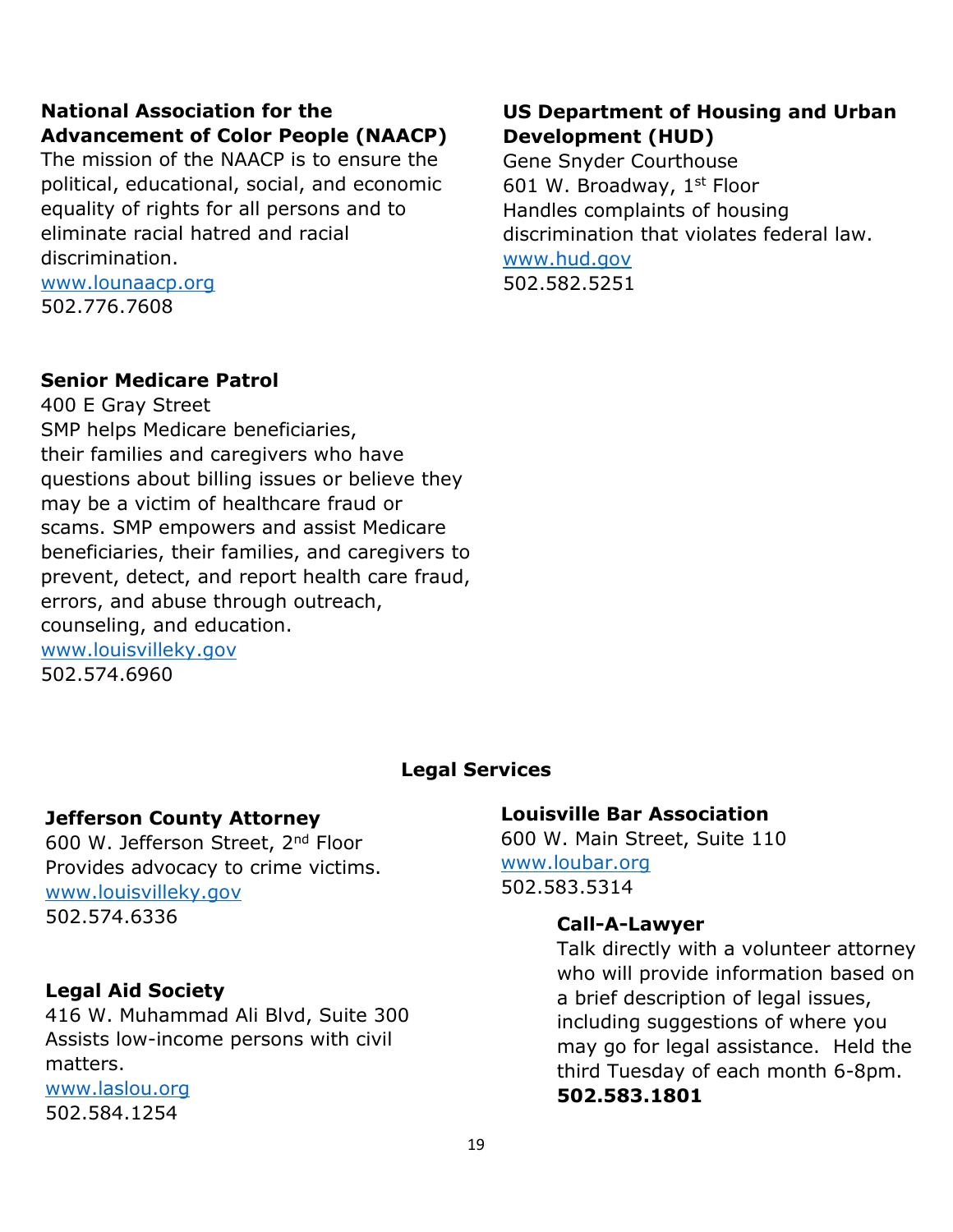# **Neighborhood Problem**

#### **MetroCall 311**

**Metro Council**

To report unsafe conditions in the Louisville Metro and Jefferson County area, such as unsafe housing, trash, sewage problems, traffic control signals and other safety hazards. 311 or 502.574.5000

601 W. Jefferson Street [www.louisvilleky.gov](http://www.louisvilleky.gov/) 502.574.1100

# **Nursing Home Complaints and Problem Resolution**

# **KIPDA Region -Long Term Care Ombudsman**

Catholic Charities 2911 S.  $4<sup>th</sup>$  Street Investigates complaints and helps nursing home residents resolve problems. Operates certified volunteer program in area nursing homes to promote quality care for all residents. [www.cclou.org/long-term-care](http://www.cclou.org/long-term-care-ombudsman)[ombudsman](http://www.cclou.org/long-term-care-ombudsman) 502.637.9786

# **Kentucky Long Term Care Ombudsman**

Cabinet for Health and Family Services 3138 Custer Drive, Suite 110 Advocates for residents of nursing homes, personal care homes and family care homes. Ombudsman work to resolve problems of individual residents and to bring about improvements in care through changes at the local, state and national levels.

[www.kentucky.gov](http://www.kentucky.gov/) 859.277.9215

# **Counseling and Mental Health Services**

# **Baptist Health Louisville Behavioral Health**

4000 Kresge Way

At Baptist Health Louisville, we understand the difficulty of living with a behavioral health condition. Even simple tasks can feel like significant challenges. That's why we offer a comprehensive program of treatment options for persons with behavioral health issues, including depression, anxiety, schizophrenia, bipolar disorders, and substance use disorder. [www.baptisthealth.com](http://www.baptisthealth.com/) 502.896.715

#### **Bridgehaven Inc**

950 S. 1st Street Psychosocial rehabilitation services for adults with mental illness with impaired ability to work and/or manage daily activities.

[www.bridgehaven.org](http://www.bridgehaven.org/) 502.585.9444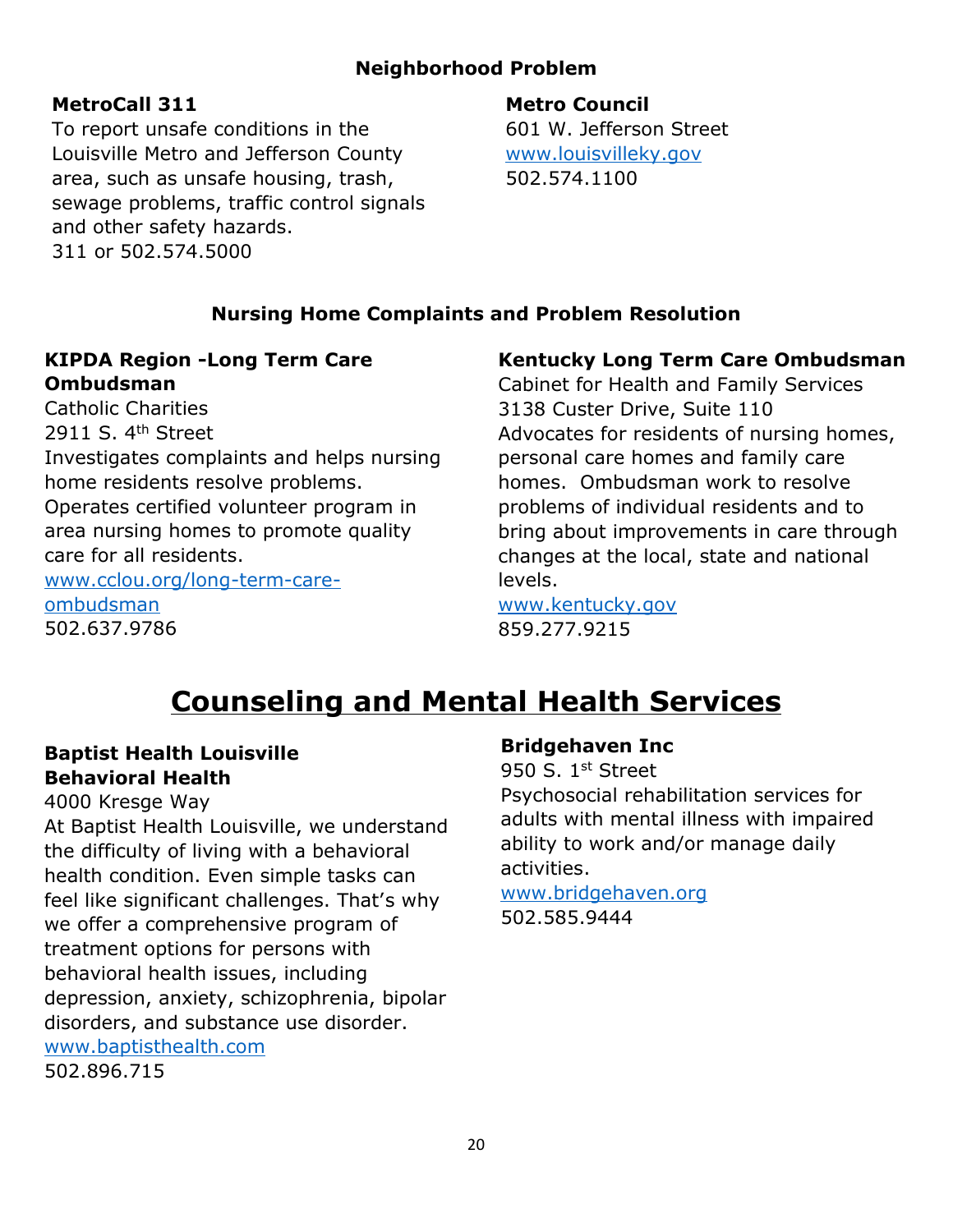# **The Center for Women and Families**

927 S. 2<sup>nd</sup> Street

Empowers domestic and sexual violence victims to establish violence-free lives via supportive services including crisis intervention, emergency shelter, counseling and therapy.

[www.thecenteronline.org](http://www.thecenteronline.org/) 844.237.2331

# **Jewish Family & Career Services**

2821 Klempner Way Individual, relationship, family and group counseling. Crisis intervention. Sliding scale and KIPDA funding available. [www.jfcslouisville.org](http://www.jfcslouisville.org/)

502.452.6341

# **Ministries United of South Central Louisville (MUSCL)**

1207 Hart Ave Counseling and services for persons age 60 and over. Serving zip codes 40213, 40217, 40219, 40229 [www.muscl.org](http://www.muscl.org/)

502.363.9087

# **Seven Counties Services**

Adult, developmental disabilities, prevention and addiction services.

[www.sevencounties.org](http://www.sevencounties.org/) 502.589.8600

> **24/7 Adult Crisis Line** 502.589.4313

**First Appointment Line** 502.589.1100

# **University of Louisville Peace Hospital**

2020 Newburg Road Inpatient and outpatient services. 24-hour assessment and referral line. [www.uoflhealthnetwork.org](http://www.uoflhealthnetwork.org/)

502.451.3333

# **Veterans Administration Medical Center**

800 Zorn Ave

If you're struggling with issues like PTSD, depression, grief, anger or trauma, we offer counseling and other support. All VA health care facilities offer same-day help. You may qualify even without enrolling in VA health care.

[www.louisville.va.gov](http://www.louisville.va.gov/) 502.287.4000

# **Wellspring**

225 Breckenridge Street Rehabilitation and support services for person with severe mental illness. [www.wellspringky.org](http://www.wellspringky.org/)

502.637.4361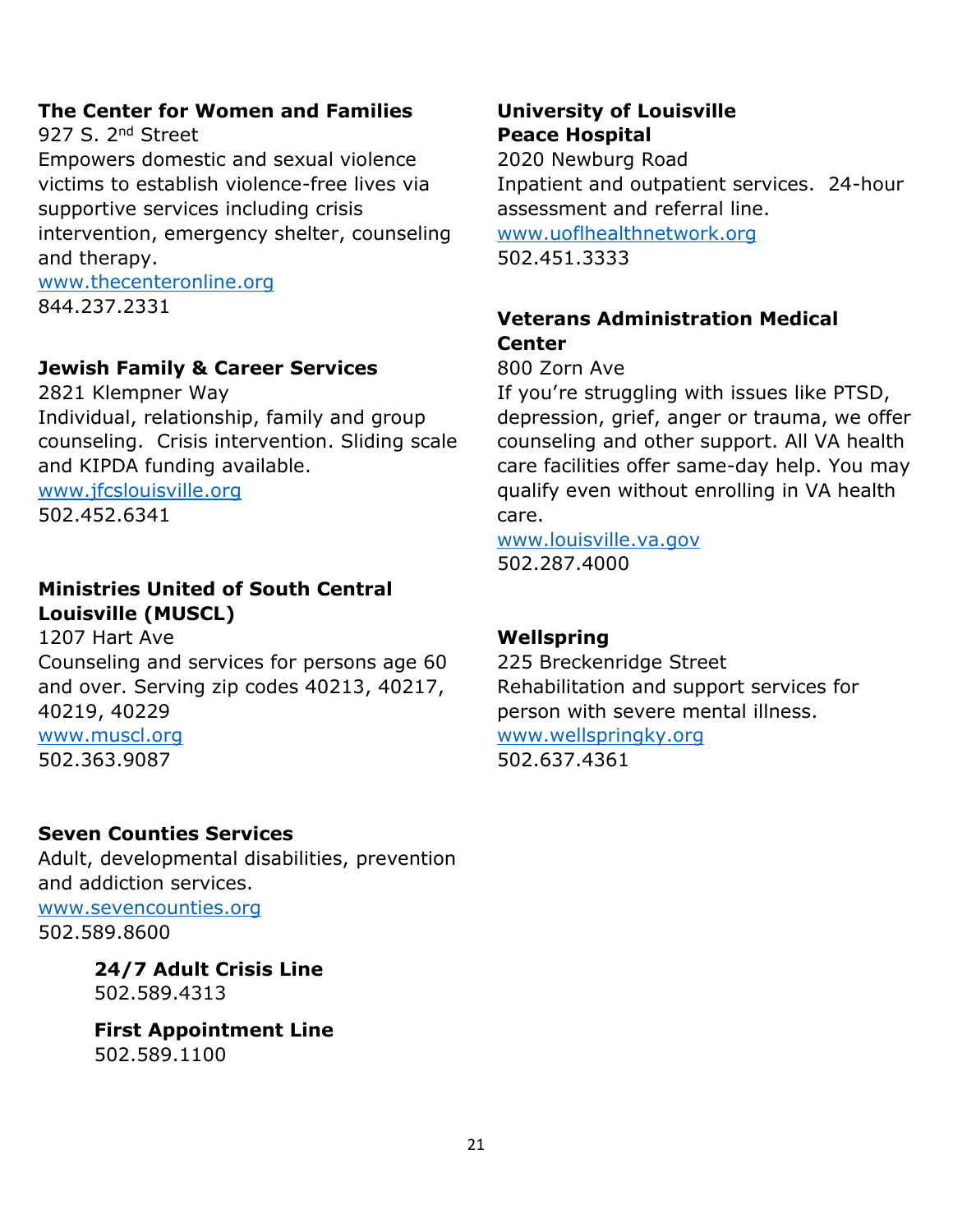# **Above & Beyond Counseling Services**

5330 S. 3rd Street, Suite 234 Outpatient counseling center for substance abuse.

<http://www.aboveandbeyondcounselingservice.com/> 502.896.8006

# **The Healing Place**

The Healing Place truly is where hope is found. Every day, we provide food, shelter, clothing, and our nationally-recognized recovery program to nearly 1,000 men and women at no cost to the client. All a person has to have is a desire to get sober. We want there to be no barriers to recovery. [www.thehealingplace.org](http://www.thehealingplace.org/)

> **Men's and Women's Campus** 502.585.4848

**Outpatient Services** 502.357.1972

# **The Morton Center**

1028 Barret Ave Outpatient treatment for substance abuse. Family involvement and support. [www.themortoncenter.org](http://www.themortoncenter.org/) 502.451.1221

# **COPES-Council on Prevention and Education: Substances**

845 Barret Ave Alcohol and drug prevention training, referrals for alcohol and drug abuse treatment.

[www.copes.org](http://www.copes.org/) 502.583.6820

# **Seven Counties Services**

Substance Use Disorders are a chronic illness that can destroy families, end careers and ultimately, ruin lives. The Seven Counties Services Addiction Recovery Center is an 80-bed inpatient and outpatient facility for adults specializing in the effective treatment of substance use disorders.

[www.sevencounties.org](http://www.sevencounties.org/) 502.589.8600

**24/7 Addiction Help**

502.583.3951

# **Talbot House**

520 W. Saint Catherine Street Short-term detox and treatment for addicted men. [www.talbothouselouisville.org](http://www.talbothouselouisville.org/) 502.587.0669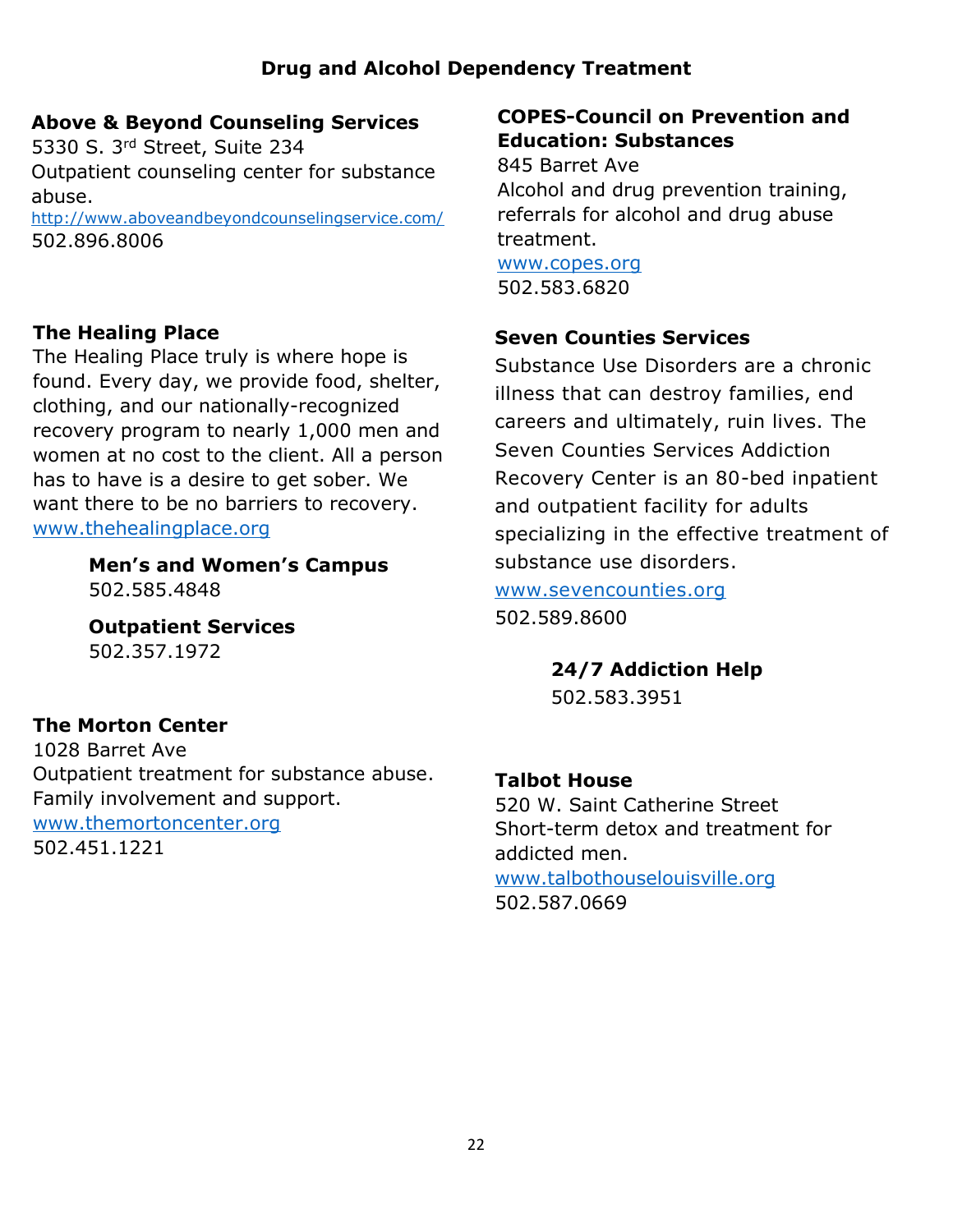# **Baptist Health Louisville Behavioral Health**

4000 Kresge Way At Baptist Health Louisville, we understand the difficulty of living with a behavioral health condition. Even simple tasks can feel like significant challenges. That's why we offer a comprehensive program of treatment options for persons with behavioral health issues, including depression, anxiety, schizophrenia, bipolar disorders, and substance use disorder.

[www.baptisthealth.com](http://www.baptisthealth.com/) 502.896.715

# **Norton Behavioral Health NLPCC**

720 West Hill Street [www.nortonhealthcare.com](http://www.nortonhealthcare.com/) 502.636.3164

#### **University of Louisville Peace Hospital**

2020 Newburg Road Inpatient and outpatient services. 24-hour assessment and referral line. [www.uoflhealthnetwork.org](http://www.uoflhealthnetwork.org/) 502.451.3333

# **The Brook Hospital**

Since 1985, The Brook Hospitals have been providing quality mental health and addiction treatment services. The Brook Hospitals have two outstanding facilities located in Louisville, Kentucky. [www.thebrookhospitals.com](http://www.thebrookhospitals.com/)

#### **KMI**

8521 LaGrange Road 502.426.6380

# **Dupont**

1405 Browns Lane 502.896.0495

#### **University of Louisville Psychiatry and Depression Center**

401 E Chestnut Street, suite 610 [www.uoflphysicians.com](http://www.uoflphysicians.com/) 502.588.4450

# **Veterans Administration Medical Center**

800 Zorn Ave If you're struggling with issues like PTSD, depression, grief, anger or trauma, we offer counseling and other support. All VA health care facilities offer same-day help. You may qualify even without enrolling in VA health care.

[www.louisville.va.gov](http://www.louisville.va.gov/) 502.287.4000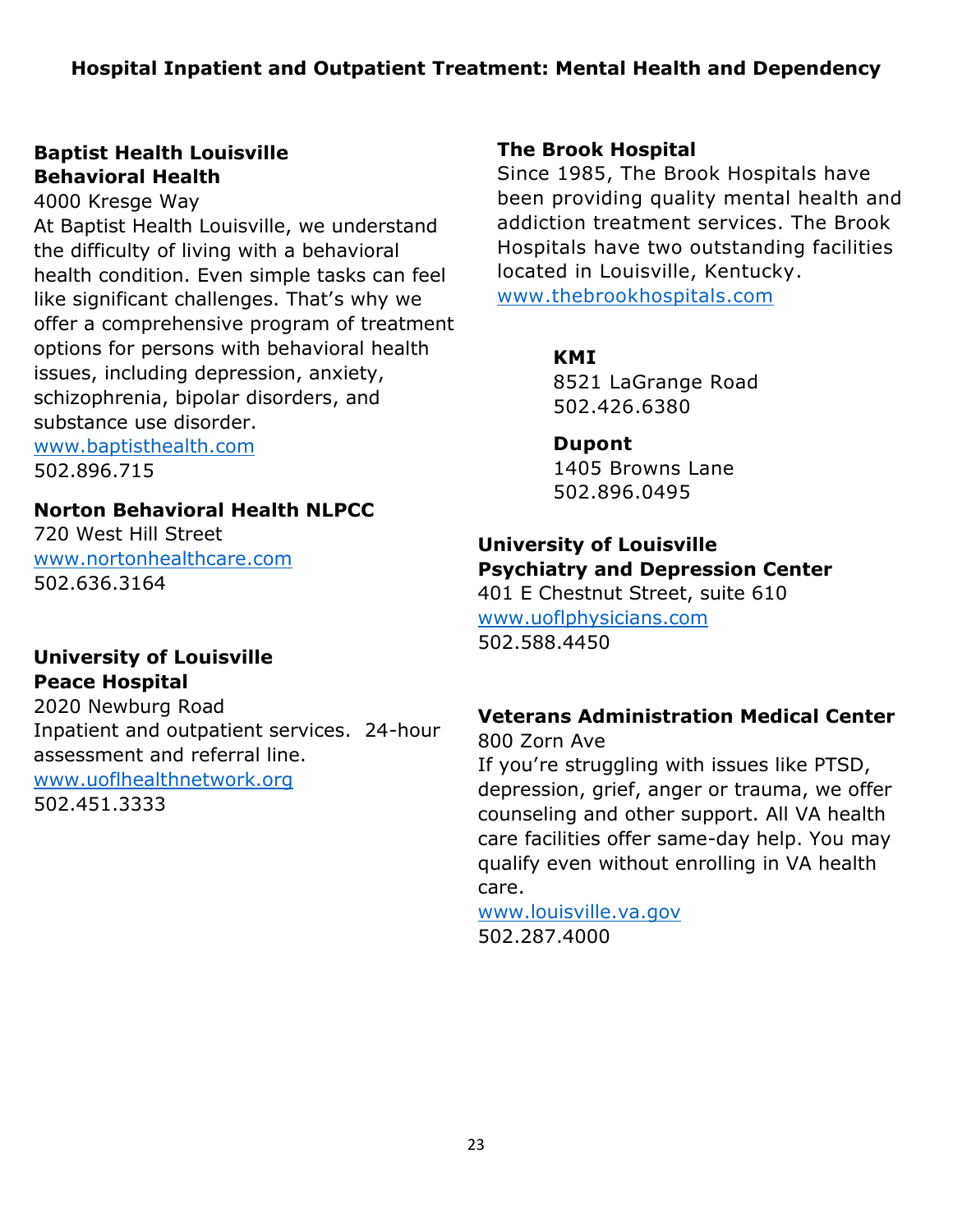# **Crime and Personal Safety**

# **Crime, personal safety, and Victim Assistance**

# **Adult Protective Services Cabinet for Health and Family Services**

908 W. Broadway, 6W Investigates allegations of abuse, neglect or exploitation of persons age 18 & over. Provides case management services. Works with law enforcement agencies to protect abused, neglected or exploited adults. [www.kentucky.gov](http://www.kentucky.gov/) 502.595.4803 or 877.597.2331 (reporting)

# **Alzheimer's Association 24/7 Wandering Support**

The Alzheimer's Association, in collaboration with MedicAlert® Foundation, provides membership plans with 24/7 Wandering Support.

[www.alz.org](http://www.alz.org/) 800.272.3900

# **The Center for Women and Families**

927 S. 2<sup>nd</sup> Street

Empowers domestic and sexual violence victims to establish violence-free lives via supportive services including crisis intervention, emergency shelter, counseling and therapy.

[www.thecenteronline.org](http://www.thecenteronline.org/) 502.581.7222

# **Jefferson County Attorney**

600 W. Jefferson Street, 2nd Floor Provides advocacy to crime victims. Prosecutes all crimes at the misdemeanor level.

[www.louisvilleky.gov](http://www.louisvilleky.gov/) 502.574.6336

#### **Louisville Metro Police Department**

633 W Jefferson Street [www.louisville-police.org](http://www.louisville-police.org/) 502.574.7060

# **Downtown Area Patrol**

224 S. 2<sup>nd</sup> Street 502.574.3370

#### **First Division**

416 N 29th Street 502.574.7167

# **Second Division**

3419 Bohne Ave 502.574.2478

# **Third Division**

7219 Dixie Hwy 502.574.2135

#### **Fourth Division**

1340 S. 4th Street 502.574.7010

#### **Fifth Division**

2301 Douglass Blvd 502.574.7636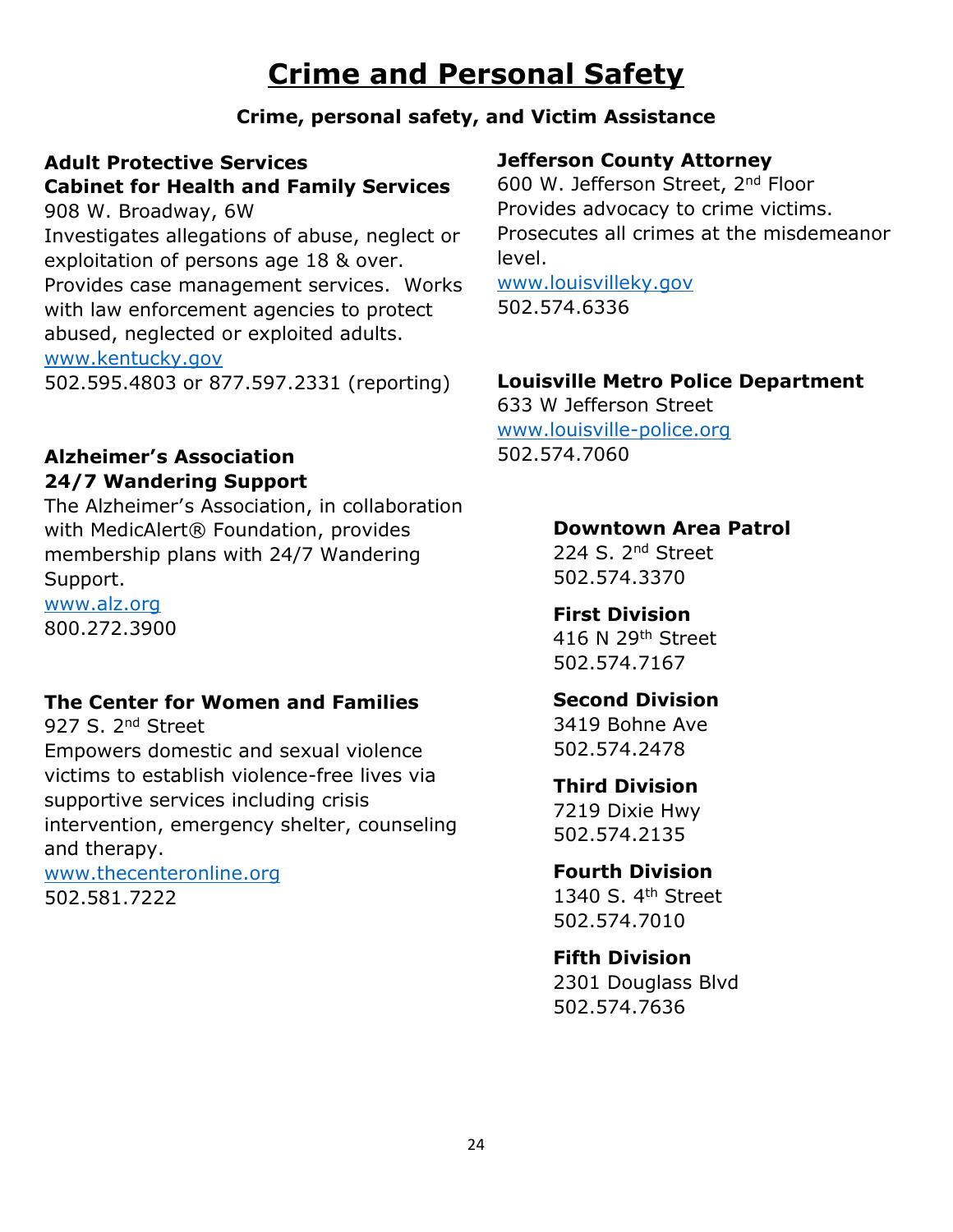#### **Louisville Metro Police Department**

Continued…

#### **Sixth Division**

5600 Shepherdsville Rd 502.574.2187

#### **Seventh Division**

7201 Outer Loop 502.574.2133

# **Eighth Division**

2927 Goose Creek Rd 502.574.2258

# **Louisville Metro Police Department Victim Services Unit**

The VSU supports crime victims and witnesses by helping them to navigate the criminal justice system and by responding to their emotional, physical, and financial needs.

502.574.8788

# **Office of the Attorney General Office of Senior Protection**

1024 Capital Center Drive, Suite 200 Frankfort, KY The Office of Senior Protection was established to protect senior citizens. The office is responsible for administering and offering a variety of services and training to equip senior Kentuckians, and collaborating senior stakeholders in protecting seniors against fraud, scams and financial exploitation.

[www.kentucky.gov](http://www.kentucky.gov/) 502.696.5300

# **Office of the Attorney General Office of Victims Advocacy**

1024 Capital Center Drive, Suite 200 Frankfort, KY 40601 The Office of Victims Advocacy (OVA) was formally established in 1985 to provide enhanced assistance to crime victims. OVA staff represent the Attorney General's Office throughout the state, providing a direct conduit with local victim service organizations to promote awareness of victims' rights. [www.kentucky.gov](http://www.kentucky.gov/) 502.573.1009

# **Office of the Commonwealth's Attorney 30th Judicial Circuit**

514 W. Liberty Street

Provides information and support services at the circuit court level to victims of felony crimes.

[www.louisvilleprosecutor.com](http://www.louisvilleprosecutor.com/) 502.595.2300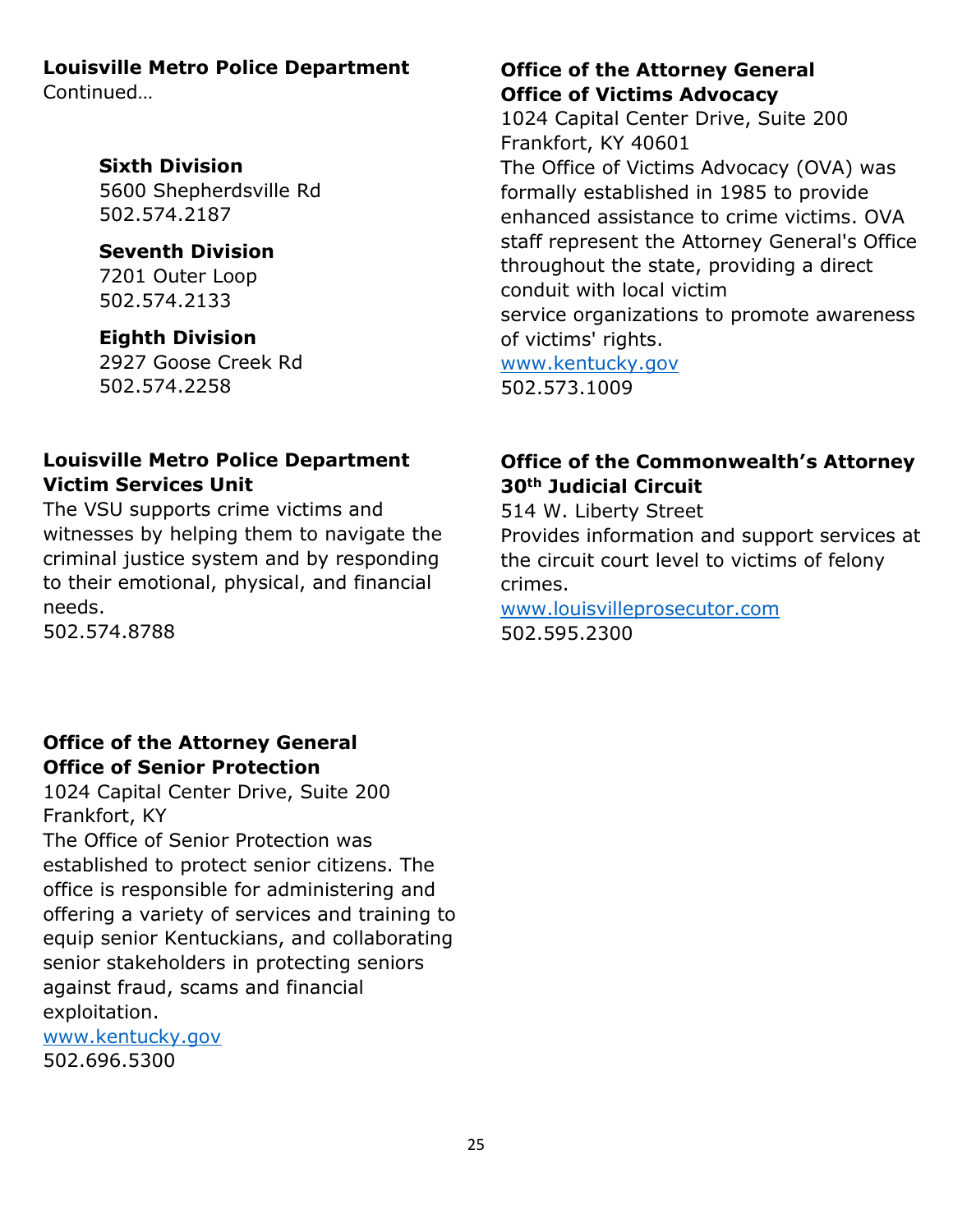# **Emergency and Transitional Shelter**

Reserve a bed/Single Point of Entry # 502.637.2337

# **American Red Cross**

510 E. Chestnut Street Provides shelter to victims of disaster or fire.

[www.redcross.org](http://www.redcross.org/) 502.589.4450

# **The Center for Women and Families**

927 S. 2<sup>nd</sup> Street Empowers domestic and sexual violence victims to establish violence-free lives via supportive services including crisis intervention, emergency shelter, counseling and therapy.

[www.thecenteronline.org](http://www.thecenteronline.org/) 844.237.2331

#### **Choices Inc**

419 S. Shelby Street

The head of household must be homeless, and someone in the household must be suffering from a mental or physical disability. Residents receive case management, other supportive services, and life skills programming, which help them to succeed in housing and make healthy life choices.

[www.choiceshome.org](http://www.choiceshome.org/) 502.585.3780

#### **The Healing Place**

The Healing Place truly is where hope is found. Every day, we provide food, shelter, clothing, and our nationally-recognized recovery program to nearly 1,000 men and women at no cost to the client. All a person has to have is a desire to get sober. We want there to be no barriers to recovery. [www.thehealingplace.org](http://www.thehealingplace.org/)

> **Men's and Women's Campus** 502.585.4848

**Outpatient Services** 502.357.1972

# **House of Ruth**

607 E. St. Catherine Residential program for up to 10 homeless persons affected by HIV/AIDS. Case management, drug counseling and advocacy.

<https://houseofruth.net/> 502.587.5080

# **Jefferson Street Baptist Community at Liberty**

800 E. Liberty Street Day shelter for the homeless that provides coffee, phones, medical, clothing and shelter referrals. Provide a warm and safe place for anyone to be from 7-10am every weekday.

[www.jeffstbaptist.weebly.com](http://www.jeffstbaptist.weebly.com/) 502.585.3737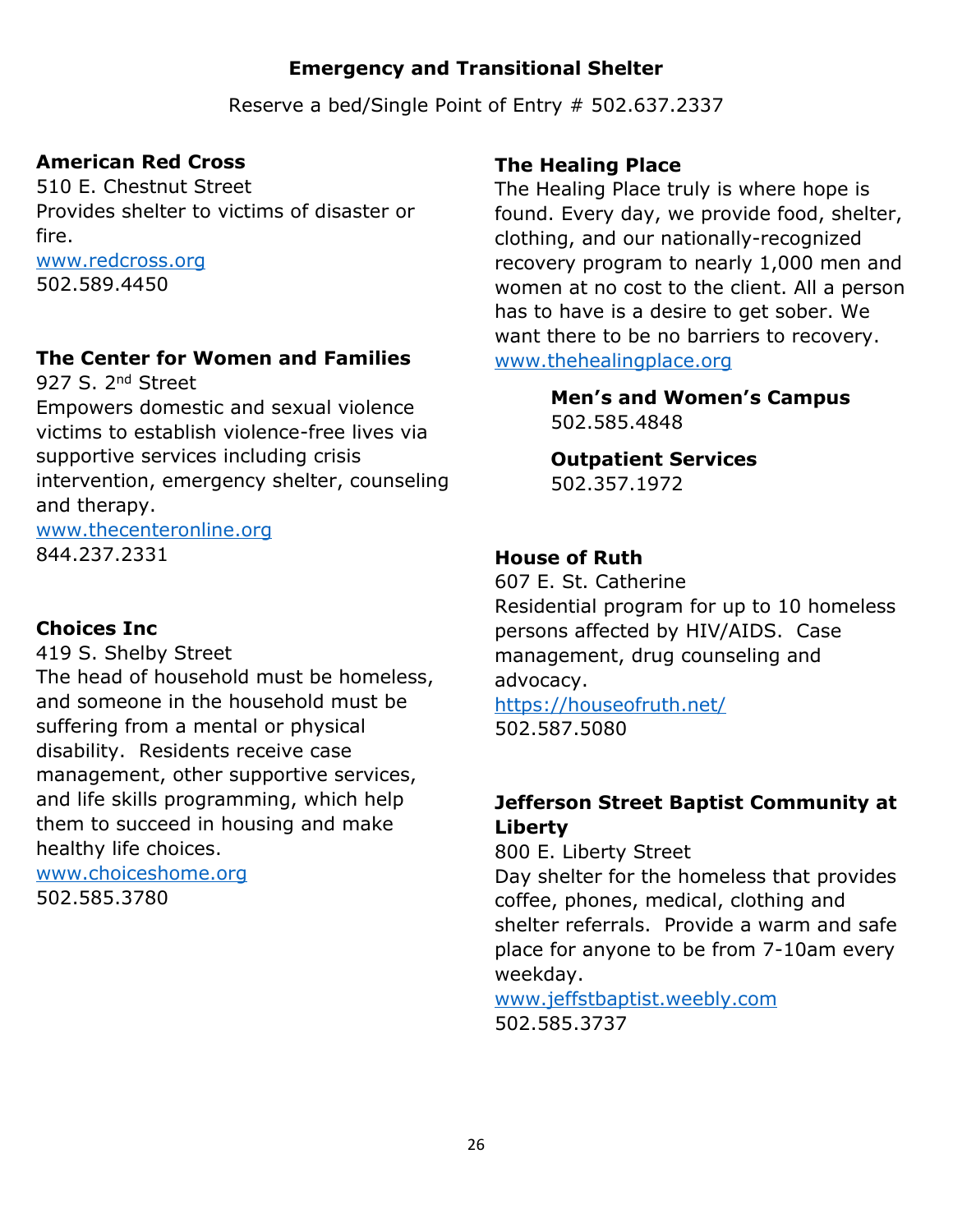# **Rhonda's Another Chance**

710 S. 31st Street

Our mission is to guide women toward permanent lifestyle changes and self dependency. We aim to lend a hand to any woman who requests our assistance. We provide a short-term (6 months to a year) transitional home for homeless women. We generously offer our service of love, time and talent. We develop programs tailored to work one-on-one with each resident. Women can develop life skills, build their self-esteem and self worth, all while learning to build healthy relationships. [www.rhondasanotherchance.org](http://www.rhondasanotherchance.org/) 502.776.8830

# **Salvation Army The Center of Hope**

911 S. Brook Street

The Center of Hope provides homeless people and poverty-stricken families with a safe, secure alternative to living in the streets or parks, and to help these men and women develop and implement realistic goal plans that lead toward employment, housing, and self-sufficiency. We provide a healthy, substance-free environment that promotes healing and growth.

[www.salvationarmylouisville.org](http://www.salvationarmylouisville.org/) 502.671.4900

# **Society of St. Vincent de Paul**

1015 Preston Street

Programs offering emergency shelter to permanent housing for approximately 300 homeless or formerly homeless individuals. The downtown Louisville campus also operates the Open Hand Kitchen which serves two meals a day to guests and residents.

[www.svdplou.org](http://www.svdplou.org/) 502.584.2480

# **Volunteers of America Mid-States**

570 S. 4<sup>th</sup> Street, Suite 100 Family Housing Services provides shelter, individualized care and goal-setting for families experiencing homelessness. Theirs is an accredited, comprehensive program with a commitment to serving the whole family in one location. Building on their individual needs and strengths, the staff of professional case workers help clients to develop a specific plan with short-term and long-term goals for ending homelessness and returning to self-sufficiency.

[www.voamid.org](http://www.voamid.org/) 502.636.9550

# **Wayside Christian Mission**

432 E. Jefferson Street Programs and facilities include: emergency shelter, day shelter, permanent supportive housing, family emergency shelter, transitional shelter and more. [www.waysidechristianmission.org](http://www.waysidechristianmission.org/) 502.584.3711

# **Wellspring**

225 Breckenridge Street Offer permanent supportive housing, transitional housing, and psychiatric crisis stabilization services.

[www.wellspringky.org](http://www.wellspringky.org/) 502.637.4361

# **YMCA of Greater Louisville Chestnut Street Branch**

930 W. Chestnut St. Long term shelter for men age 18 & over. Sliding scale fees. [www.ymcalouisville.org/chestnut/](http://www.ymcalouisville.org/chestnut/) 502.587.7405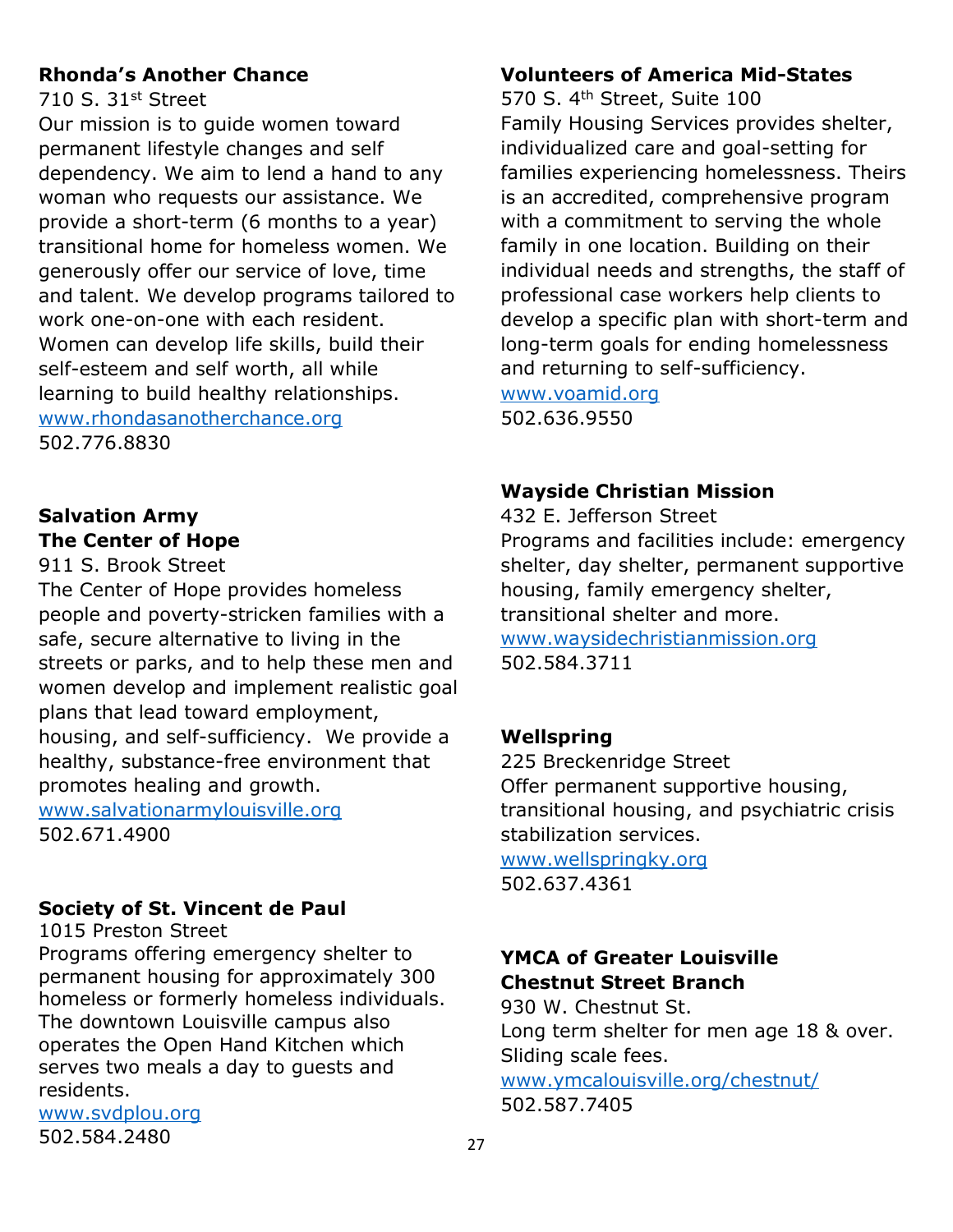# **Guardianship**

In Kentucky, guardianship is a legal relationship between a court appointed adult who assumed the role of guardian for a ward. A ward is a person who has been declared "legally disabled" by the court and is unable to care for personal needs and/or unable to manage his/her financial needs.

**Department of Aging and Independent Living Division of Adult Guardianship** Metro Section 1 908 W. Broadway, Suite 4W [www.kentucky.gov](http://www.kentucky.gov/) 502.595.4052 Ext 5327

**Jefferson County Attorney's Office Mental Inquest and Disability Division** Hall of Justice

File for Guardianship [www.louisvilleky.gov](http://www.louisvilleky.gov/) 502.574.6333

#### **Before starting the Petition process for Guardianship, it is first important to consider these other options:**

#### **Power of Attorney**

A competent individual may sign a document called a Power of Attorney. This allows another adult to handle their financial affairs while still maintaining personal rights. This may be done through a private attorney and does not require court involvement.

#### **Health Care Surrogate**

The law also allows an adult to designate another adult to make medical decisions for him or her. This is similar to a Power of Attorney but focuses on medical issues versus financial affairs.

#### **Representative Payee**

A representative of a consenting adult may become payee of government benefits like Social Security Income and Veterans' benefits. This person then is able to manage these funds on behalf of the individual. Payees are established through the specific agencies and not through the court system.

#### **Curator**

An aged or infirmed person may request a curator through the Probate court. The curator, appointed by the court, is responsible for managing the individual's monies. The Curator must be insured or bonded and is accountable to the Probate court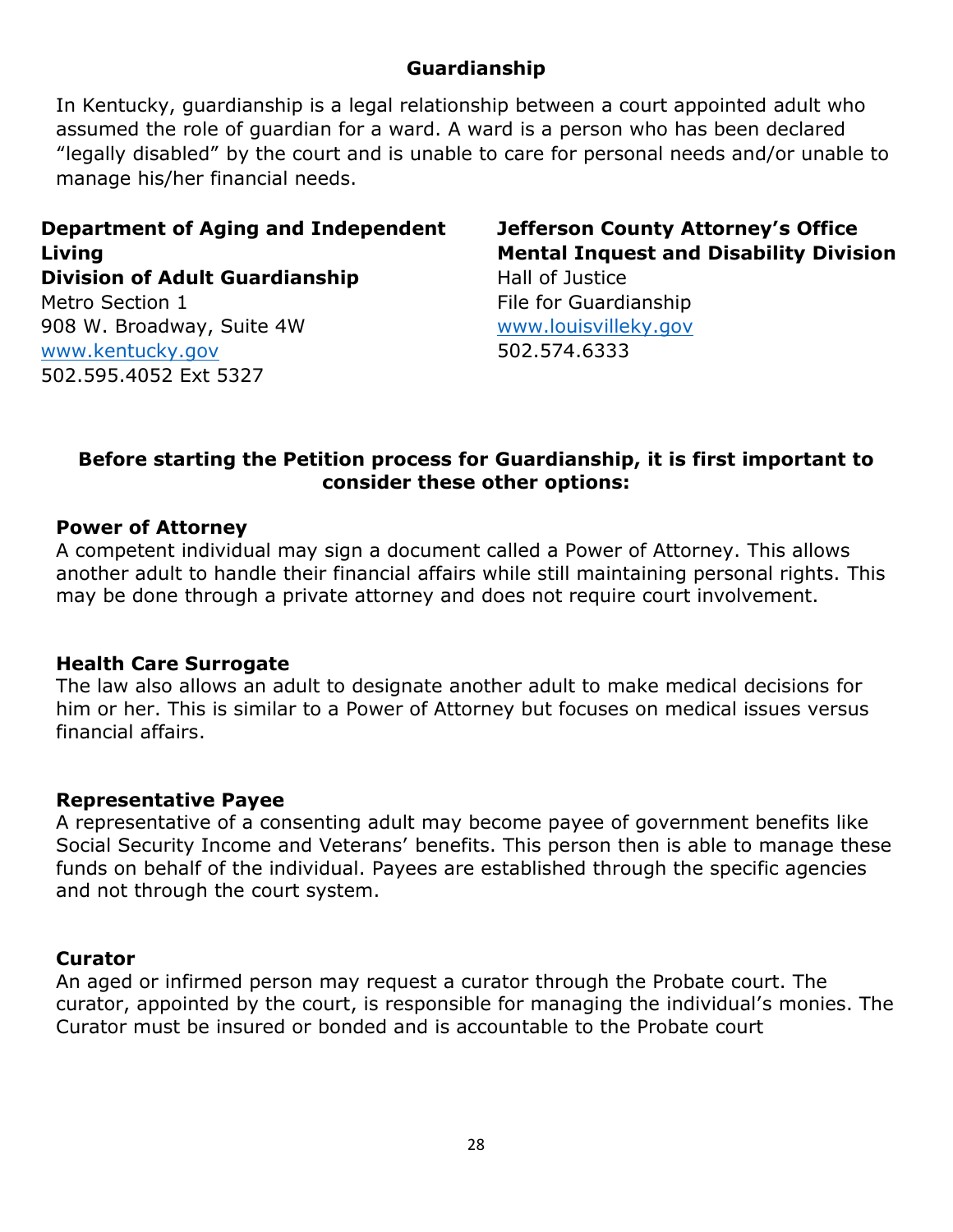# **Driving Assessment**

# **Norton Neurosciences & Spine Rehabilitation Center**

Norton Healthcare Pavilion, Suite 90 315 E Broadway

The Norton Hospital Driving Assessment Program is a service of Norton Neurosciences & Spine Rehabilitation Center. The program is for individuals affected by neurological, orthopedic or developmental conditions, and those who have experienced age-related changes in function. Our goals are to evaluate and help restore driving ability so you can return to safe, independent driving

The program provides driving evaluations and training for:

- Aging drivers, including those with early-onset Alzheimer's disease, Parkinson's disease or dementia
- Drivers with disabilities, including physical or visual impairments from brain or spinal cord injury, stroke, multiple sclerosis and other medical conditions

The driving assessment program is not covered by health insurance at this time. There is a charge for services. Contact our office to discuss pricing. [www.nortonhealthcare.com](http://www.nortonhealthcare.com/) 502.629.2501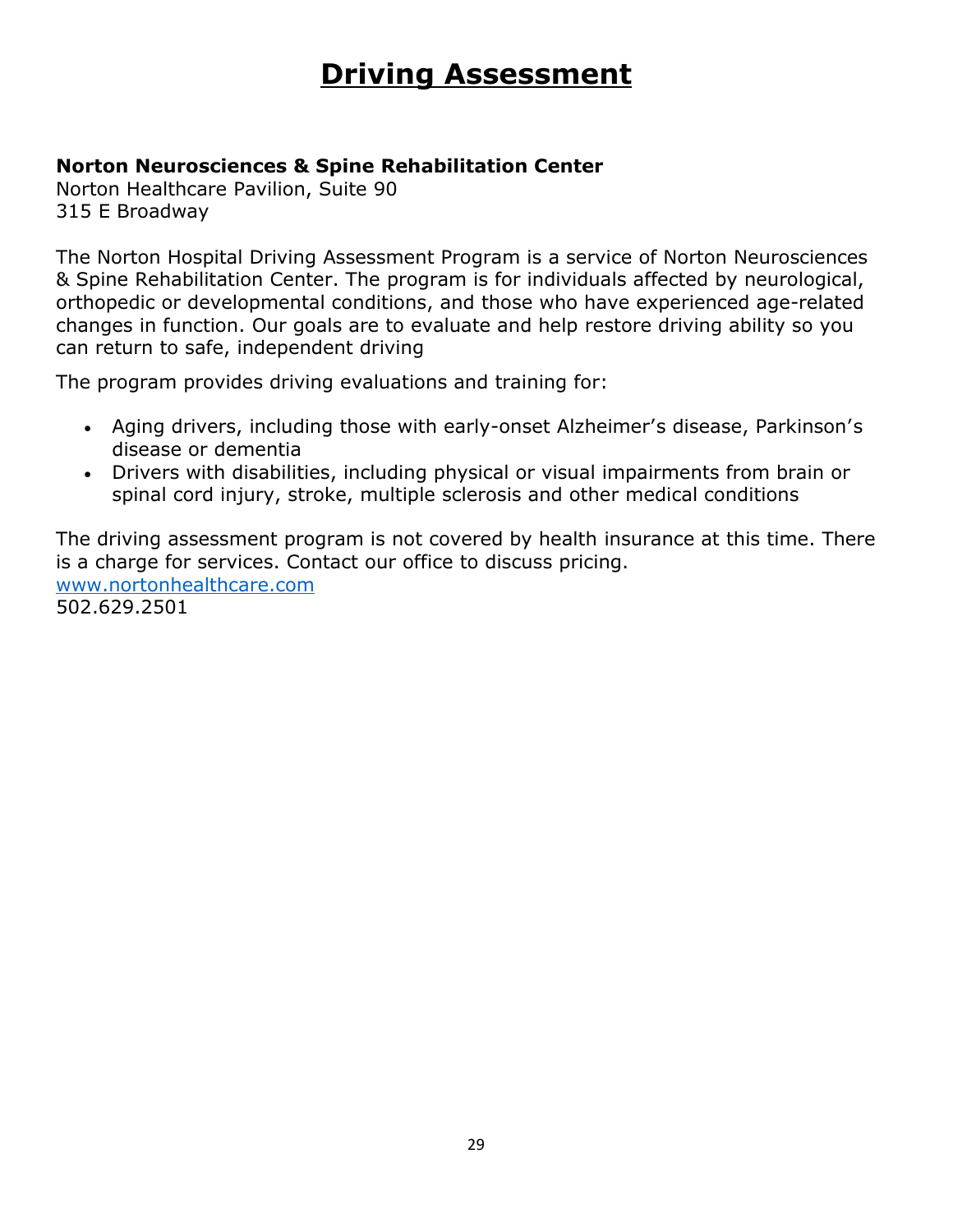# **Educational Opportunities**

# **Adult and Continuing Education Programs**

# **American Red Cross**

510 E. Chestnut Street First aid, safety and health. [www.redcross.org](http://www.redcross.org/) 502.589.4450

# **Jefferson County Public Schools**

VanHoose Education Center 3332 Newburg Road Vocational, adult & continuing education, GED classes. [www.jefferson.kyschools.us/adult-students](http://www.jefferson.kyschools.us/adult-students) 502.313.4357

#### **KIPDA**

# **Family Caregiver Support Program**

11520 Commonwealth Drive Vouchers for supplies and respite care, education conferences, community resources, training, support groups and information.

#### [www.kipda.org](http://www.kipda.org/)

502.266.5571 or 888.737.3363 TDD 800.648.6056

# **UK College of Agriculture, Food and Environment**

# **Jefferson County Cooperative Extension**

4200 Gardiner View Avenue, Suite 101 Kentucky's two land-grant universities, the [University of Kentucky](http://www.uky.edu/) and [Kentucky](http://www.kysu.edu/landgrant)  [State University,](http://www.kysu.edu/landgrant) serve as partners in conducting educational programs through Cooperative Extension. The program delivery process involves Extension faculty, county agents, advisory council members, volunteer leaders and the general public.

<https://jefferson.ca.uky.edu/>

502.569.2344

# **The Salvation Army Culinary Arts Training Program**

911 S. Brook Street

The program is designed to provide an accessible, practical and cost-free training opportunity for homeless and low-income men and women who have a passion for cooking. Students are provided 10 weeks of classroom and hands-on kitchen training that leads to living wage employment opportunities and a life of dignity, purpose and self-sufficiency. At the end of the course instruction, students are given an opportunity to apply for an internship in a local restaurant as well as apply for a culinary scholarship offered by Sullivan University.

[www.salvationarmylouisville.org](http://www.salvationarmylouisville.org/) 502.671.4900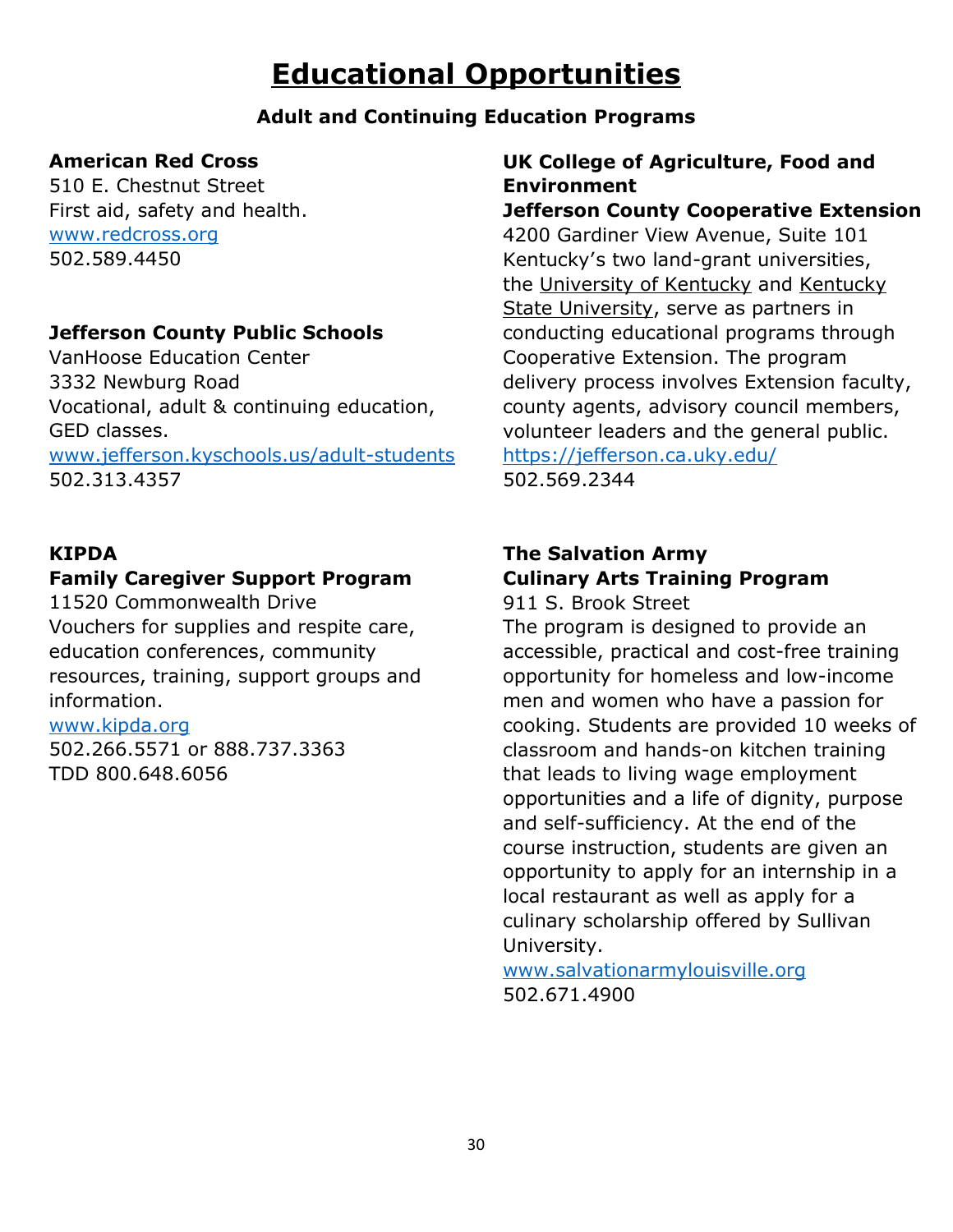# **Books and Library Services**

# **Louisville Free Public Library**

[www.lfpl.org](http://www.lfpl.org/)

# **Services:**

Printed materials, DVDs, Music, audio books, reference services, bookmobile, book discussion kits, computer classes, speakers/presentations, books to you and more.

#### **Locations:**

**Main Library** 301 York Street 502.574.1781

**Bon Air** 2816 Del Rio Pl. 502.574.1795

**Crescent Hill** 2762 Frankfort Ave. 502.574.1793

**Fairdale** 10620 W. Manslick Road 502.375.2051

**Highlands-Shelby Park** 1250 Bardstown Road #4 502.574.1672

**Iroquois** 601 W. Woodlawn Ave 502.574.1720

**Jeffersontown** 10635 Watterson Trail 502.267.5713

**Middletown** 12556 Shelbyville Road 502.245.7332

**Newburg** 4800 Exeter Ave 502.479.6160

**Northeast Regional** 15 Bellevoir Circle 502.394.0379

**Portland** 3305 Northwestern Pkwy 502.574.1744

**St. Matthews** 3940 Grandview Ave 502.574.1771

**Shawnee** 3912 West Broadway 502.574.1722

**Shively** 3920 Dixie Hwy 502.574.1730

**South Central Regional** 7300 Jefferson Blvd 502.964.3515

**Southwest Regional** 9725 Dixie Hwy 502.933.0029

**Western** 604 South Tenth street 502.574.1779

31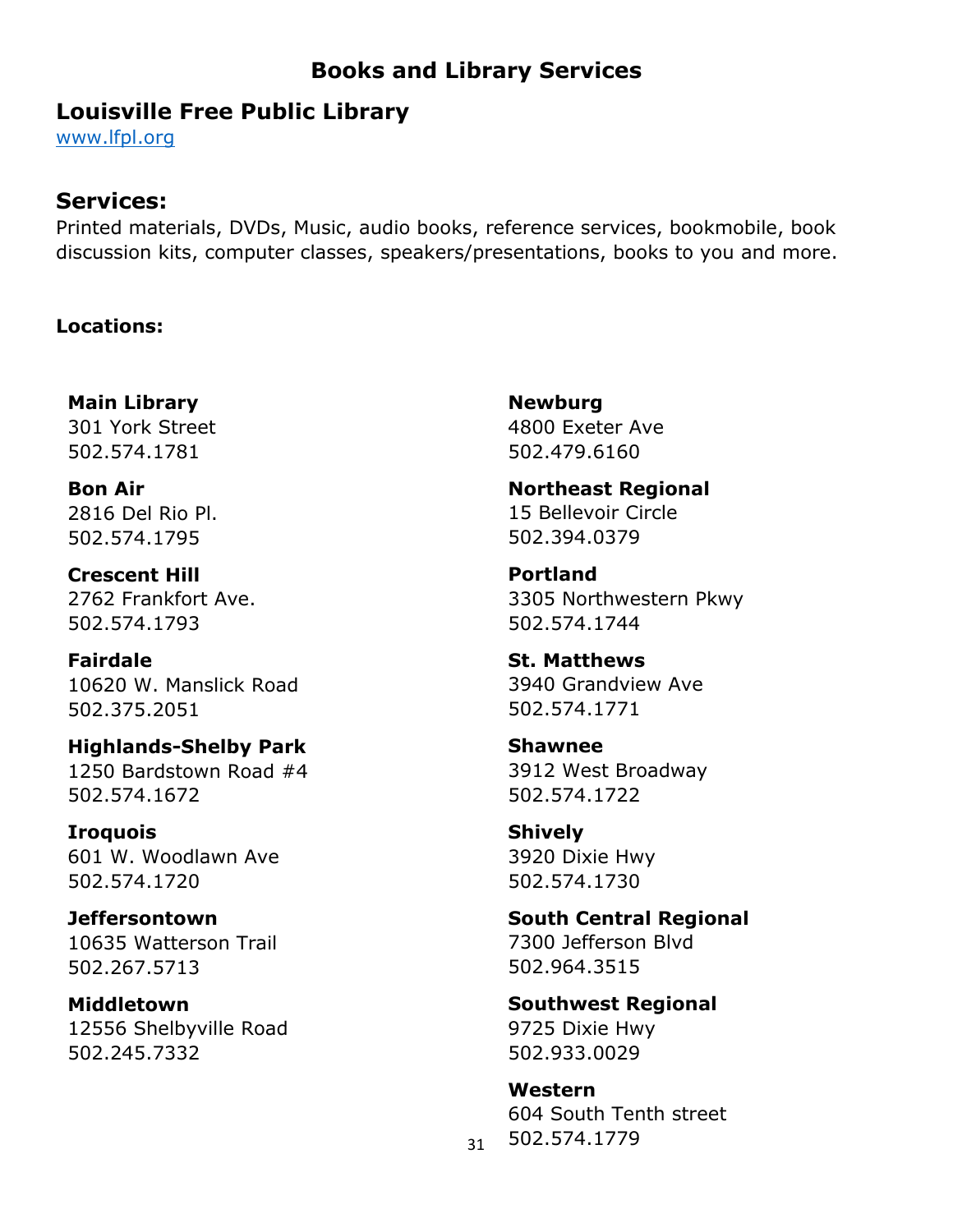# **Emergency Services**

#### **Emergency Financial Assistance**

#### **American Red Cross**

510 E. Chestnut Street Disaster assistance; assistance to Military families. [www.redcross.org](http://www.redcross.org/) 502.589.4450

#### **Community Ministries**

The Association of Community Ministries (ACM) is an umbrella organization bringing 13 Louisville, Kentucky-based Community Ministries together to serve residents on a neighborhood level. The ACM network is proud to be a national model providing emergency assistance to neighbors in crisis across the entirety of our community. If you need assistance, please contact the Community Ministry that serves your area.

See Pgs 16-17 for the ACM directory

# **Louisville Metro Government Office of Resilience & Community Services**

# **Low-Income Home Energy Assistance Program**

LIHEAP is a federally funded program to assist low-income households by offering seasonal financial assistance to prevent disconnection of utility service. Crisis assistance is available until funds run out for people facing disconnection of utilities; copayment may be required for those who apply.

[www.Louisvilleky.gov](http://www.louisvilleky.gov/) 502.589.1444

#### **Louisville Water Company**

[www.louisvillewater.com](http://www.louisvillewater.com/) 502.583.6610

#### **Drops of Kindness**

Whether you're a resident or business owner, Drops of KindnessSM offers a customized approach to manage through these difficult times and reduce future financial obligations.

#### **Senior Citizen Discount**

Senior citizens who are age 65 or older and have a gross annual household income of \$35,000 or less may request an application for a 30 percent discount on MSD wastewater charges and the consent decree surcharge.

# **The Salvation Army**

911 S. Brook Street

The Salvation Army provides support for households who find themselves in a crisis that requires financial help and case management to overcome. The short-term goal of the program is to alleviate a household's crisis threatening their housing stability. The long-term goal is to guide households on a path to stable housing and reduce the likelihood of homelessness. [www.salvationarmylouisville.org](http://www.salvationarmylouisville.org/)

502.671.4904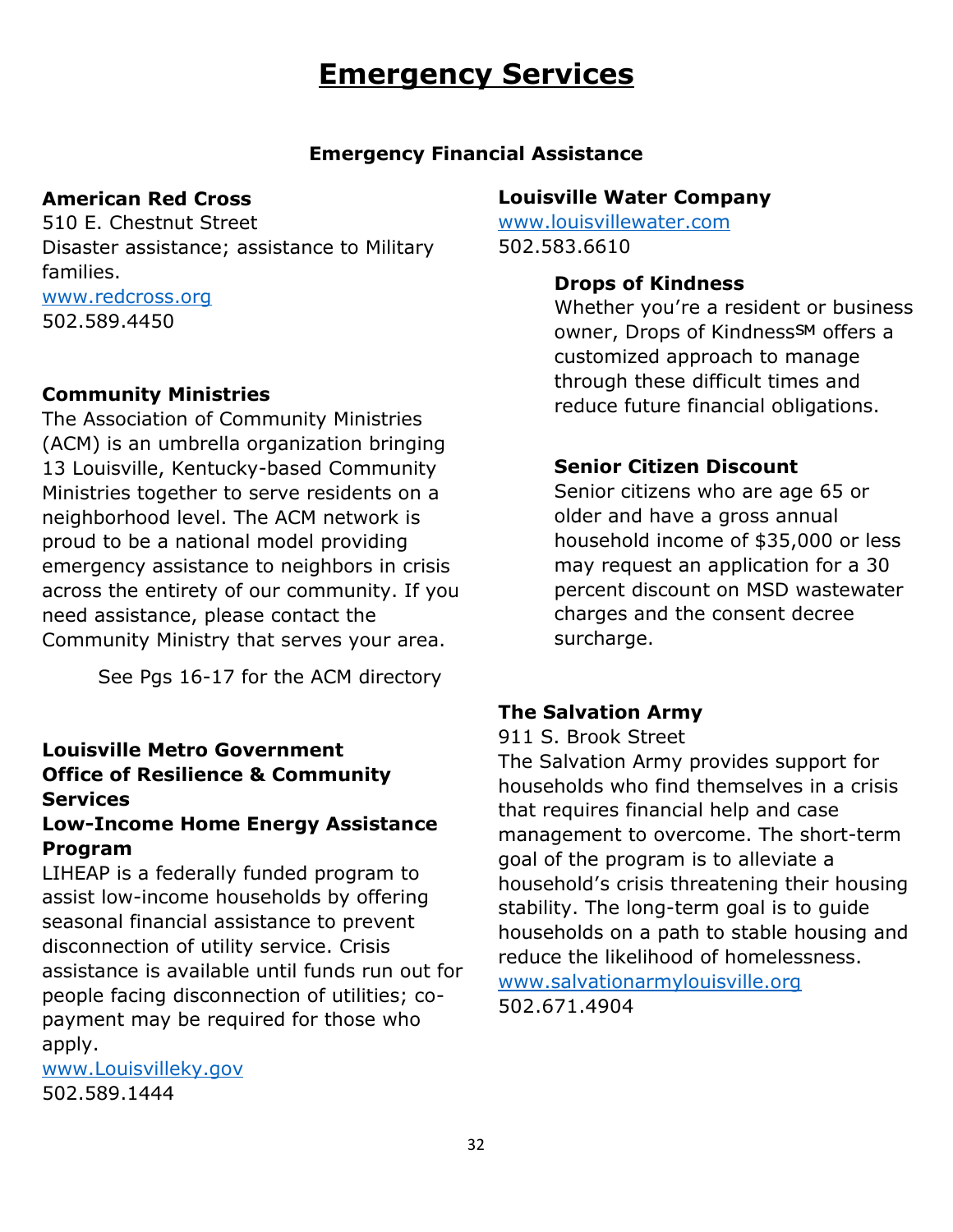# **Emergency Food**

#### **Cathedral of the Assumption**

443 S.  $5<sup>th</sup>$  Street Serves lunch at 12:15, 7 days a week. [www.cathedraloftheassumption.org](http://www.cathedraloftheassumption.org/) 502.582.2971

#### **Dare to Care Food Bank Main Office**

5803 Fern Valley Road Distributes food to neighborhood distribution centers located throughout the Metro area. 4-7 day food boxes are distributed based on need.

[www.daretocare.org](http://www.daretocare.org/) 502.966.3821

# **The Lord's Kitchen**

2732 S. 5<sup>th</sup> Street Food Boxes 1 x per month serving zip codes 40210,40211 and 40216. Daily lunch served. [www.thelordskitchen.com](http://www.thelordskitchen.com/) 502.413.0198

#### **The Salvation Army**

Center of Hope 911 S. Brook Street Hot meals and food boxes. [www.salvationarmylouisville.org](http://www.salvationarmylouisville.org/) 502.671.4900

# **Wayside Christian Mission**

The mobile feeding van can be found serving breakfast outside St. John Day Center each morning from 7:00 - 8:00 AM. Folks can get lunch at the mobile feeding van outside Jefferson Street Baptist Community at Liberty from 11:30 AM until Noon, and also outside St. John Day Center from 12:15 PM to 1 PM. Supper is served from the mobile feeding van outside Jefferson Street Baptist Community at Liberty from 4:30 - 5:30 PM. [www.waysidechristianmission.org](http://www.waysidechristianmission.org/)

# **Emergency Home Repairs and Weatherization**

# **Louisville Metro Government Home Repair Program**

The Home Repair Programs are committed to providing repairs to help stabilize the home for low- to moderate-income individuals who own and are currently living in single-family homes. These programs are funded by a U. S. Department of Housing and Urban Development (HUD) grant. Funding varies, check website for availability.

33 [www.louisvilleky.gov/government/housing/h](http://www.louisvilleky.gov/government/housing/home-repair-programs) 502.371.4906[ome-repair-programs](http://www.louisvilleky.gov/government/housing/home-repair-programs) 502.574.5850

# **New Directions Housing Corporation**

Repair Affair

Repair Affair makes critical improvements to homes of the elderly or disabled, allowing them to stay in their homes longer. Repair Affair provides free home repair for homeowners 60 and over or with a verified disability who own and live in their home, and make less than 50% of the Area Median Income.

# [www.ndhc.org](http://www.ndhc.org/)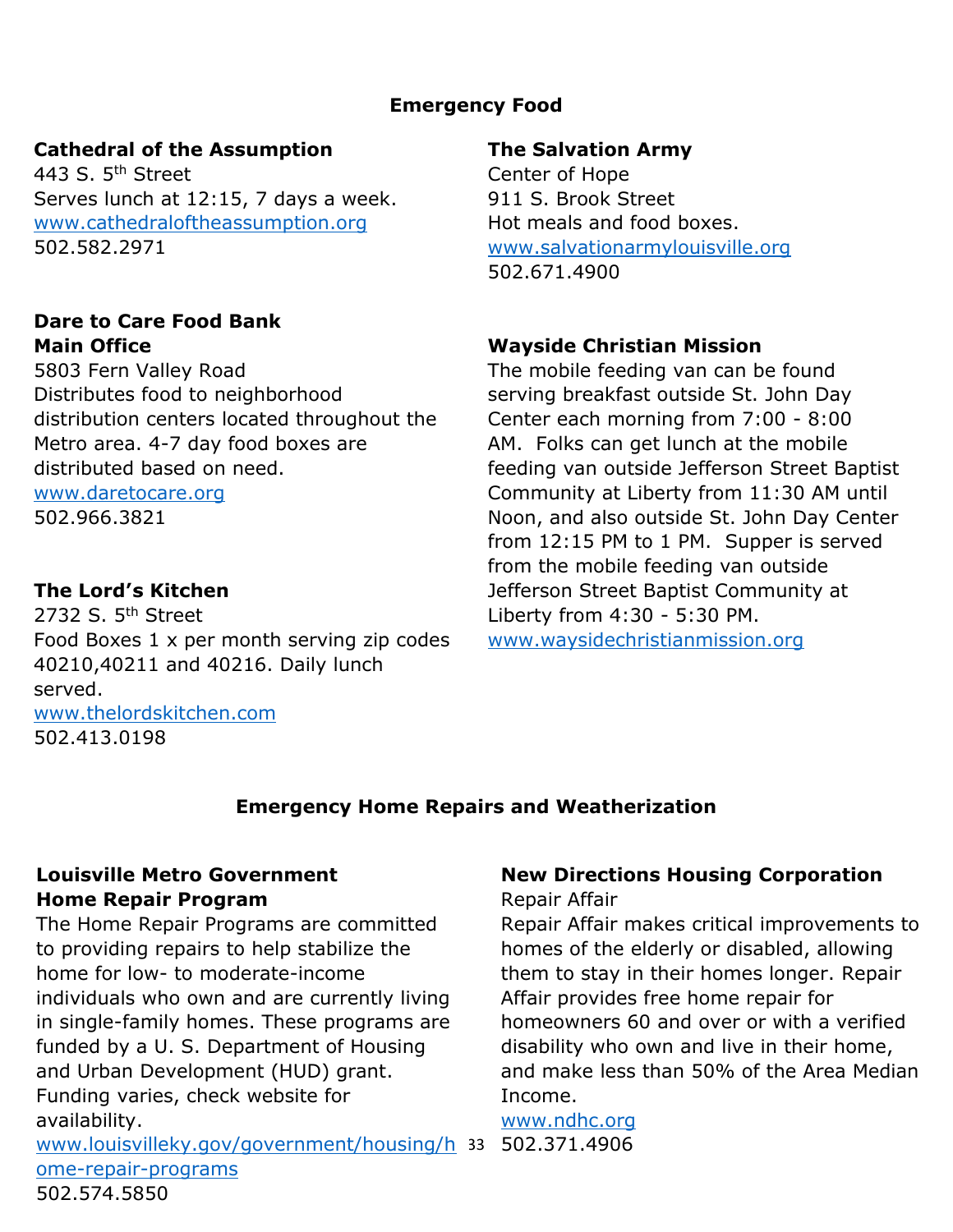#### **Project Warm**

800 S. Preston Street

Provide energy conservation services and education to promote energy-saving practices in the community. Project Warm delivers free services to low-income households, seniors, and the disabled living in Jefferson county.

#### [www.projectwarm.org](http://www.projectwarm.org/) 502.636.9276

# **WeCare (Weatherization, Conservation Advice and Recycling Energy) LG&E-KU Customers**

A voluntary program designed to create savings through weatherization and energy education to help income-eligible customers in need. The WeCare Program helps provide a more efficient, safe and comfortable home.

[www.lge-ku.com/wecare](http://www.lge-ku.com/wecare) 800.356.5467

#### **Emergency Security Response Services**

#### **ADT Medical Alert System**

Get protection while you're at home, or wherever you go. Add features to your medical alert system like Fall Detection\*, which can get you help even if you can't push the button. Fees range from \$30-40 per month.

[www.adt.com/health](http://www.adt.com/health) 800.453.4108

#### **Guardian Medical Monitoring**

Whether you are looking to extend your independence, protect a loved one or provide continued care for a patient, Guardian Medical Monitoring is here to help. From Personal Emergency Response Systems (PERS) that summon emergency help in an instant to smart RX dispensers that help manage medication, Guardian's professionally trained experts have the perfect plan for every senior to feel safe and supported 24/7.

[www.guardianmedicalmonitoring.com](http://www.guardianmedicalmonitoring.com/) 888.349.2400

# **Employment Services**

#### **Center for Accessible Living**

[www.calky.org](http://www.calky.org/) 502.589.6620

Work Incentives Planning and Assistance 501 S. 2nd Street

This program helps SSI and SSDI disability beneficiaries, ages 14 through full retirement age, to understand their work options so that they may make more informed choices about going to work. The program provides information about federal, state and local work incentive and related programs.

#### **Coalition for Workforce Diversity**

8412 Westport Road

Helps supply local businesses with the help they need, while helping individuals with disabilities lead more productive and fulfilling lives.

[www.coalitionfwd.com](http://www.coalitionfwd.com/) 502.955.7271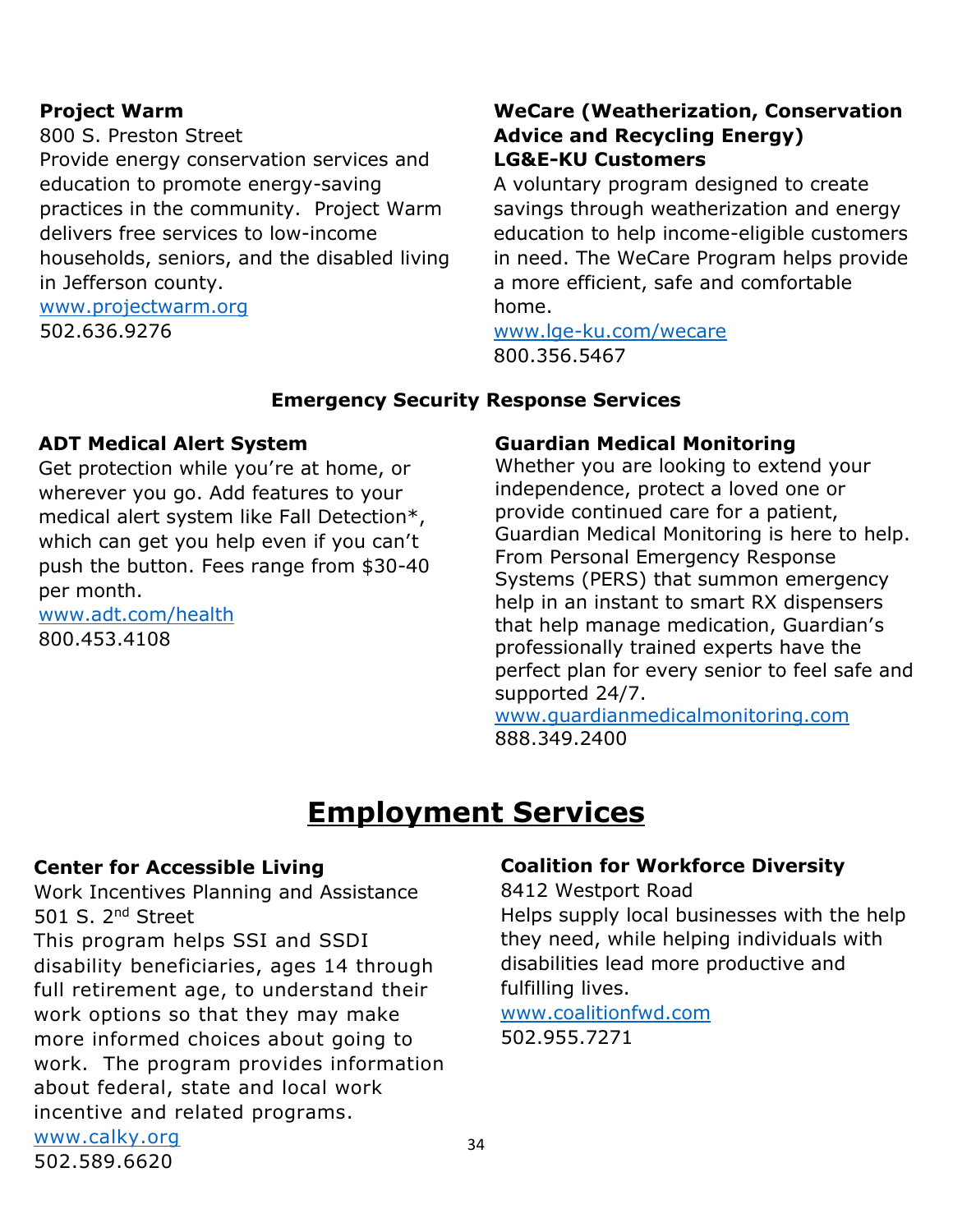# **Harbor House**

Supported Employment 2231 Lower Hunters Trace Employment Coordinators work with the Kentucky Department of Vocational Rehabilitation to help candidates find jobs in the community based on their skills and interests. Harbor House also provides onthe-job training and educational services to help participants further their skills for work force.

[www.hhlou.org](http://www.hhlou.org/) 502.719.0072

# **Kelly Services**

8104 National Turnpike, Unit 103 Places persons age 55 and older in jobs at all skill levels. [www.kellyservices.com](http://www.kellyservices.com/) 502.966.2303

# **Kentuckiana Works**

The regions workforce development board. That means we help job seekers in Bullitt, Henry, Jefferson, Oldham, Shelby, Spencer, and Trimble counties find jobs, education and training and we connect employers with skilled, qualified workers. [www.kentuckianaworks.org](http://www.kentuckianaworks.org/) 502.388.3010

# **Kentucky Career Center**

600 W. Cedar Street Services provided include job seeker, employer, training, disability, veterans and SNAP.

[www.kentucky.gov](http://www.kentucky.gov/) 502.595.4003

# **Kentucky Office for the Blind**

Charles W. McDowell Center 8412 Westport Rd

The vision of the McDowell Center is to provide high quality services and resources to Kentuckians who are blind or visually impaired in order to prepare them for employment, economic self-sufficiency and independence with complete integration into society.

[www.kentucky.gov](http://www.kentucky.gov/) 502.429.4460

# **Louisville Central Community Center**

1300 W. Muhammad Ali Blvd LCCC's working solutions program provides workforce development services such as job readiness skills training, on-the-job training, and job search and placement support.

[www.lcccnews.org](http://www.lcccnews.org/) 502.583.8821

# **Louisville Urban League**

Urban Senior Jobs Program 1535 W. Broadway USJP provides subsidized, service-based training for low-income persons 55 or older. Participants receive training that helps them

to upgrade their current skills for re-entry into the workplace. Participants work an average of 20 hours a week, and are paid the highest of federal, state or local minimum wage.

[www.lul.org](http://www.lul.org/) 502.585.4622

#### **The Zoom Group**

410 W. Chestnut Street, Suite 900 Provides vocational support for adults with developmental disabilities through services & small business operation.

35 [www.zoomgroup.org](http://www.zoomgroup.org/) 502.581.0658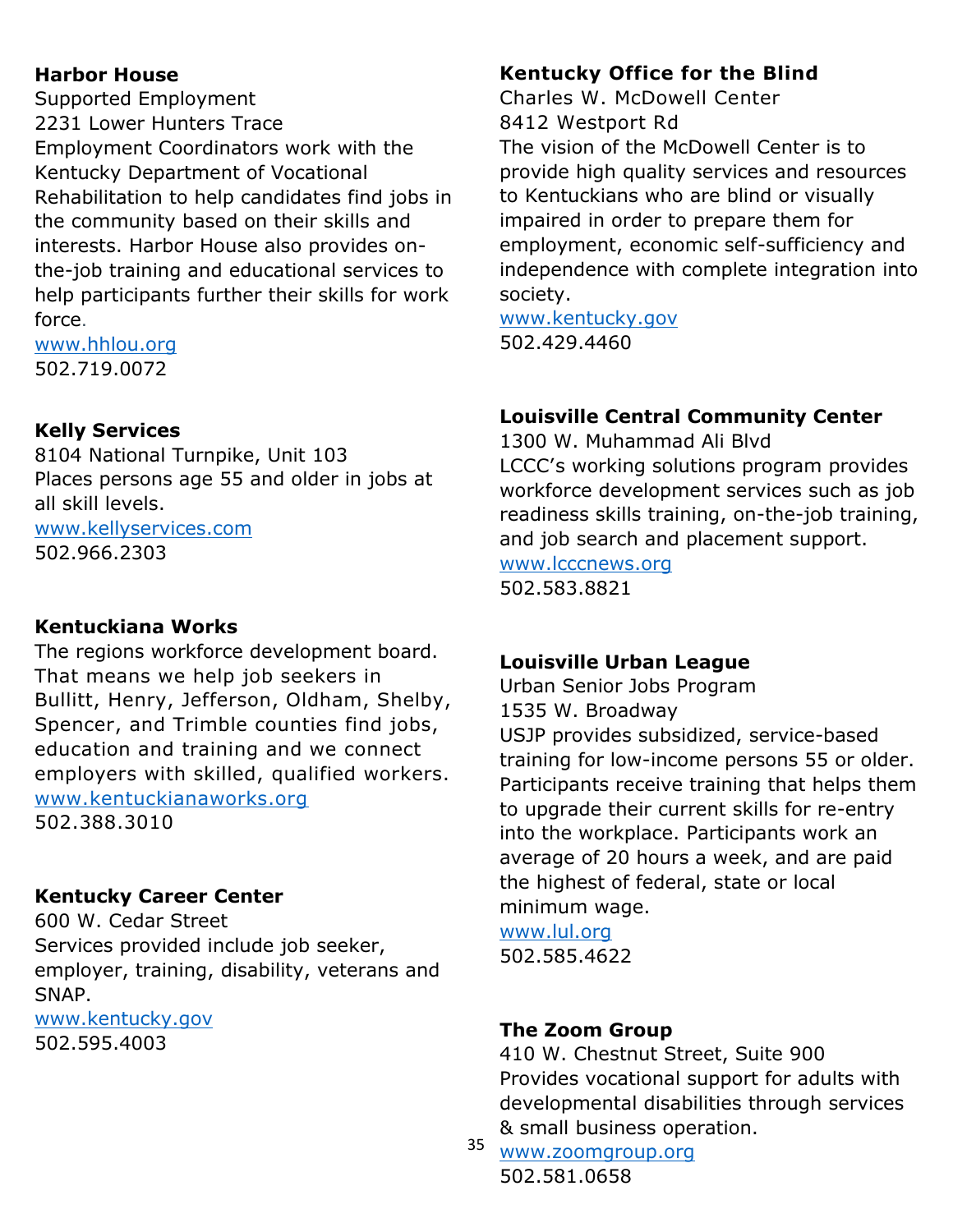# **Financial Matters**

# **Assistance Preparing Tax Returns**

# **AARP**

AARP Foundation Tax-Aide offers free tax preparation help to anyone. if you're 50 and older and can't afford a tax preparation service. With the help of our team of IRScertified volunteers we make it easy for you. [www.aarp.org/ky](http://www.aarp.org/ky) 888.687.2277

# **Internal Revenue Service**

Taxpayer Assistance Center 600 Dr. Martin Luther King Jr. Place Assists persons with tax law questions, tax preparation and general problems.

#### [www.irs.gov](http://www.irs.gov/)

502.912.5060 or 844.545.5640

# **Kentucky Department of Revenue**

Taxpayer Assistance Center 600 W. Cedar Street, 2nd Floor W Assists persons with tax law questions, tax preparation and general problems. [www.revenue.ky.gov](http://www.revenue.ky.gov/) 502.595.4512

# **Louisville Asset Building Coalition**

A  $501(c)(3)$  organization that is a broad public/private collaborative dedicated to promoting financial stability and asset building for individuals and families. By providing direct services and linkages to other community resources, LABC strives to build an economic foundation that will allow members of our community to reach their highest potential.

[www.labcservices.org](http://www.labcservices.org/) 502.574.5687

# **Estate Planning**

# **Kentucky ElderLaw**

920 Dupont Road, Suite 200 We are a life care planning firm offering elder care coordination, asset protection planning, Medicaid and VA Aid and Attendance applications, and estate planning. [www.kyelderlaw.com](http://www.kyelderlaw.com/)

502.581.1111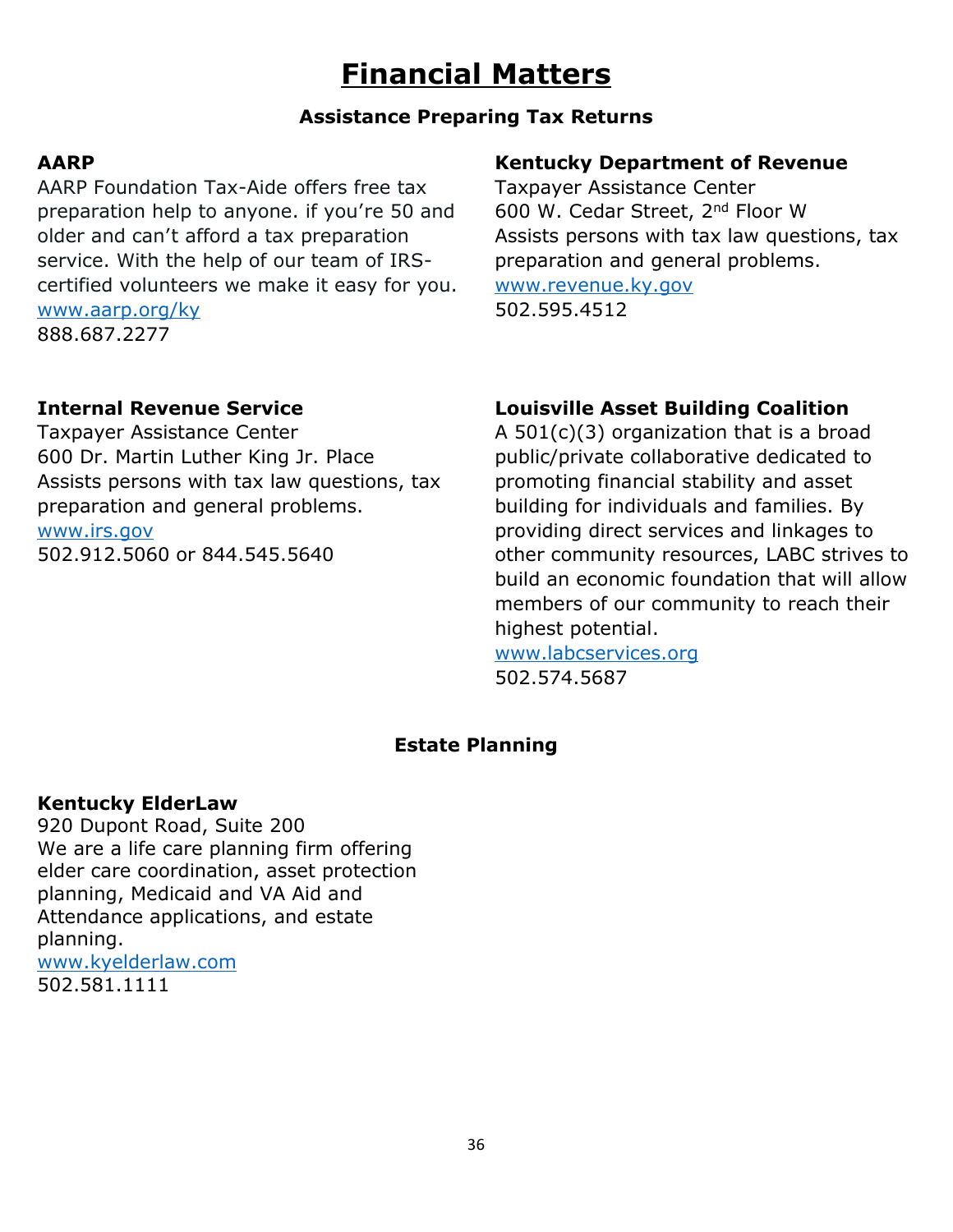# **Consumer Credit Counseling Service**

Helps people learn to manage money, balance their budgets and get out of debt through comprehensive personal finance education and credit counseling. Also provides educational programs on budgeting, credit and home ownership. [www.credit.org/cccs/](http://www.credit.org/cccs/) 800.431.8157

## **Louisville Metro Government Office of Financial Empowerment**

701 W. Ormsby Ave

The Office of Financial Empowerment is part of the Office of Resilience and Community Services tasked with equipping residents of Louisville with the knowledge, skills and access they need to achieve greater financial security. Empowered people create and expand businesses, raise healthy families, support their community, and contribute to the tax base so critical to a sustainable city.

[www.louisvilleky.gov](http://www.louisvilleky.gov/) 502.574.4377

## **Louisville Urban League Financially In Tune (FIT)**

A 2.5-hour orientation of the Center for Housing & Financial Empowerment services in addition to a budget and credit presentation. **This class is free and open to the public but you must RSVP ahead of time.** The FIT is a recommended comprehensive, classroom-based consumer education curriculum that provides you with the building blocks to financial management. [www.lul.org](http://www.lul.org/) 502.585.4622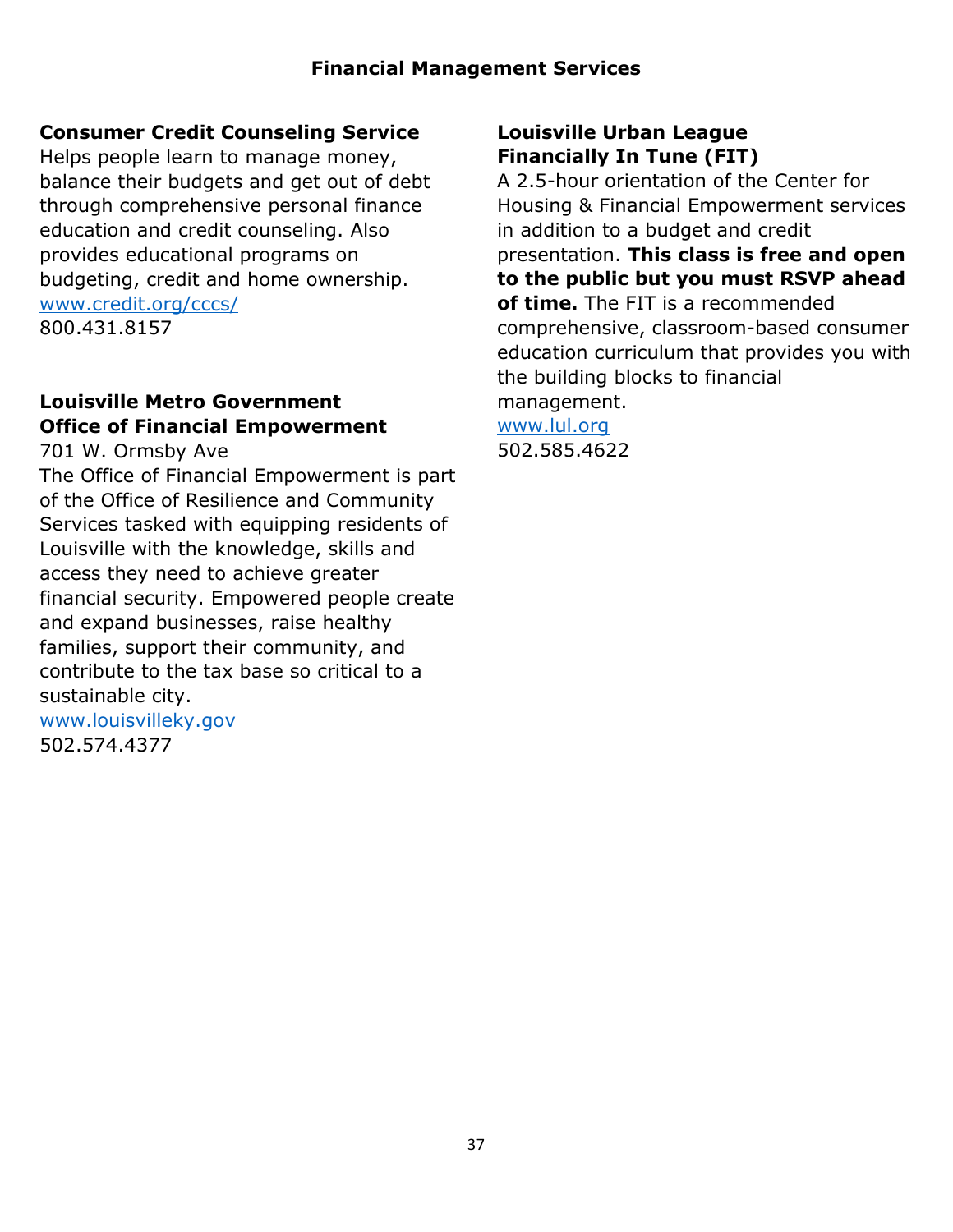# **Funeral Planning**

## **Cremation Society of Kentucky**

4059 Shelbyville Road [www.kycremation.com](http://www.kycremation.com/) 502.897.5898

# **Dignity Memorial-Arch L Heady & Son Funeral Home and Cremation Services**

7410 Westport Road

We have been providing funeral and cremation services for Louisville, Kentucky, families since 1932. We are known for our personal and sincere service and for always responding to the changing needs of the Louisville community. Services include elegant, spacious funeral home facility, personalized funeral service, trusted provider, and a level two founding community partner with *We Honor Veterans*. Pre-planning options are available.

[www.dignitymemorial.com](http://www.dignitymemorial.com/) 502.426.9351

# **Funeral Consumers Alliance of Greater Louisville**

The purpose of FCAGL is to educate funeral consumers of the Greater Louisville area. The local Funeral Consumers Alliance is a not-for-profit organization run entirely by volunteers. We publish a newsletter that is usually mailed out in May and November. [www.funerals.org](http://www.funerals.org/)

502.454.4855

# **Kentucky Board of Embalmers and Funeral Directors**

9114 Leesgate Road, Suite 4 Licenses embalmers, funeral directors and funeral establishments. Answers consumer questions and concerns on ethical practices. [www.kentucky.gov](http://www.kentucky.gov/)

502.426.4589

# **National Funeral Directors Association**

Funeral Service Helpline Representatives are here to listen and to assist you with any questions or concerns you have regarding funeral services.

[www.nfda.org](http://www.nfda.org/) 800.228.6332

# **Food**

## **Dare to Care Food Bank Main Office**

5803 Fern Valley Road Distributes food to neighborhood distribution centers located throughout the Metro area. 4-7 day food boxes are distributed based on need.

[www.daretocare.org](http://www.daretocare.org/)

502.966.3821

# **Department for Community Based Services**

## **Supplemental Nutrition Assistance Program (SNAP)**

Helps low-income people buy food for healthy meals at participating stores. SNAP benefits increase household food buying power when added to the household's income.

38 [www.kentucky.gov](http://www.kentucky.gov/) 855.306.8959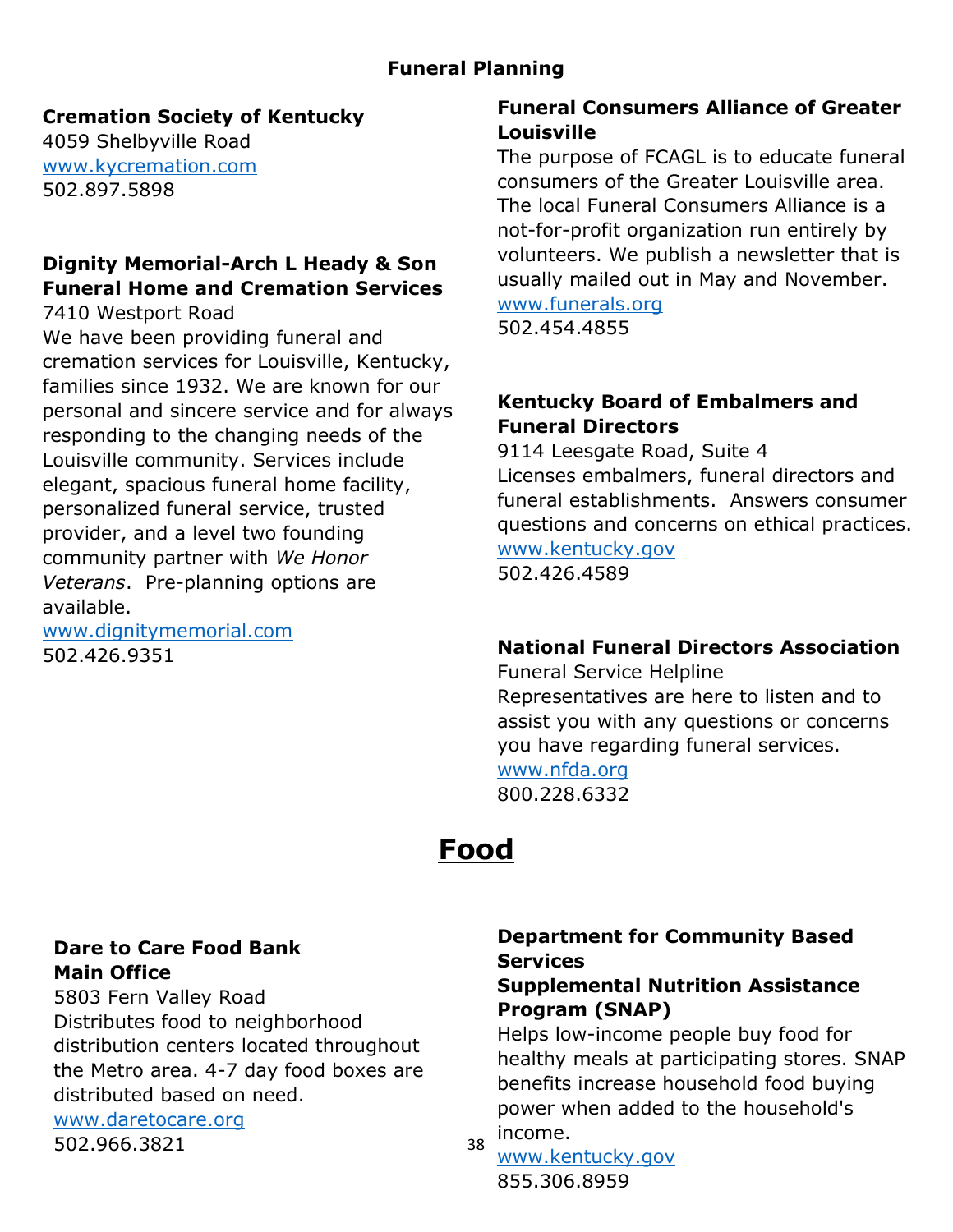# **Eastern Area Community Ministries**

9104 Westport Road

This program provides an affordable meal, home-delivered by volunteers to over 100 vulnerable seniors per day. It is also the only alternative in Jefferson County to the government-sponsored Meals-on-Wheels program for seniors. If meal preparation has become a challenge for you or a loved one, let our team of local chefs prepare them. This program is open to seniors age 60+ as well as those under age 60, with a demonstrated need such as living with a disability.

[www.eacmonline.org](http://www.eacmonline.org/) 502.896.2316

# **Jewish Community Center**

3600 Dutchman's Lane Five days a week, the JCC Senior Adult Program offers hot, kosher congregate meals at noon in the Senior Adult Lounge on the lower level of the Jewish Community Center. Each meal is nutritionally balanced. The Senior Adult Program suggests that diners make a donation of \$3 per meal. Additional donations are welcome. Transportation can be arranged. The Senior Adult Program also offers home-delivered hot, kosher meals once a day, five days a week, through the Meals-on-Wheels program.

[www.jewishlouisville.org](http://www.jewishlouisville.org/) 502.238.2749

# **Louisville Metro Senior Nutrition**

701 W Ormsby Ave

The Senior Nutrition Program provides nutritional lunchtime meals to active senior citizens at Congregate Meal Sites and delivers to homebound seniors through the Meals on Wheels Program, throughout the Louisville Metro area. These programs help to improve the lives of older adults by supporting good nutritional health and promoting their independence and well-being

[www.louisvilleky.gov](http://www.louisvilleky.gov/) 502.574.6325

**Congregate Nutrition Sites** offer an opportunity for seniors age 60 and older to come to one of the neighborhood locations for a nutritious lunch, socialization and activities. Most sites are open from 9am to 1pm Monday through Friday. Reservations are required one day in advance. 502.574.6325

**Buechel Park**  2403 Hikes Lane

**Beechmont Community Center** 205 Wellington

**Fairdale Playtorium** 10616 W Manslick Road

**Highlands Community Ministries**  1228 E. Breckinridge Street

**Hillebrand House**  1235 S. 3rd Street

**Kling Center** 219 W Ormsby Ave

**Lourdes Hall**  735 Eastern Parkway

39 9212 Taylorsville Road **Metro East**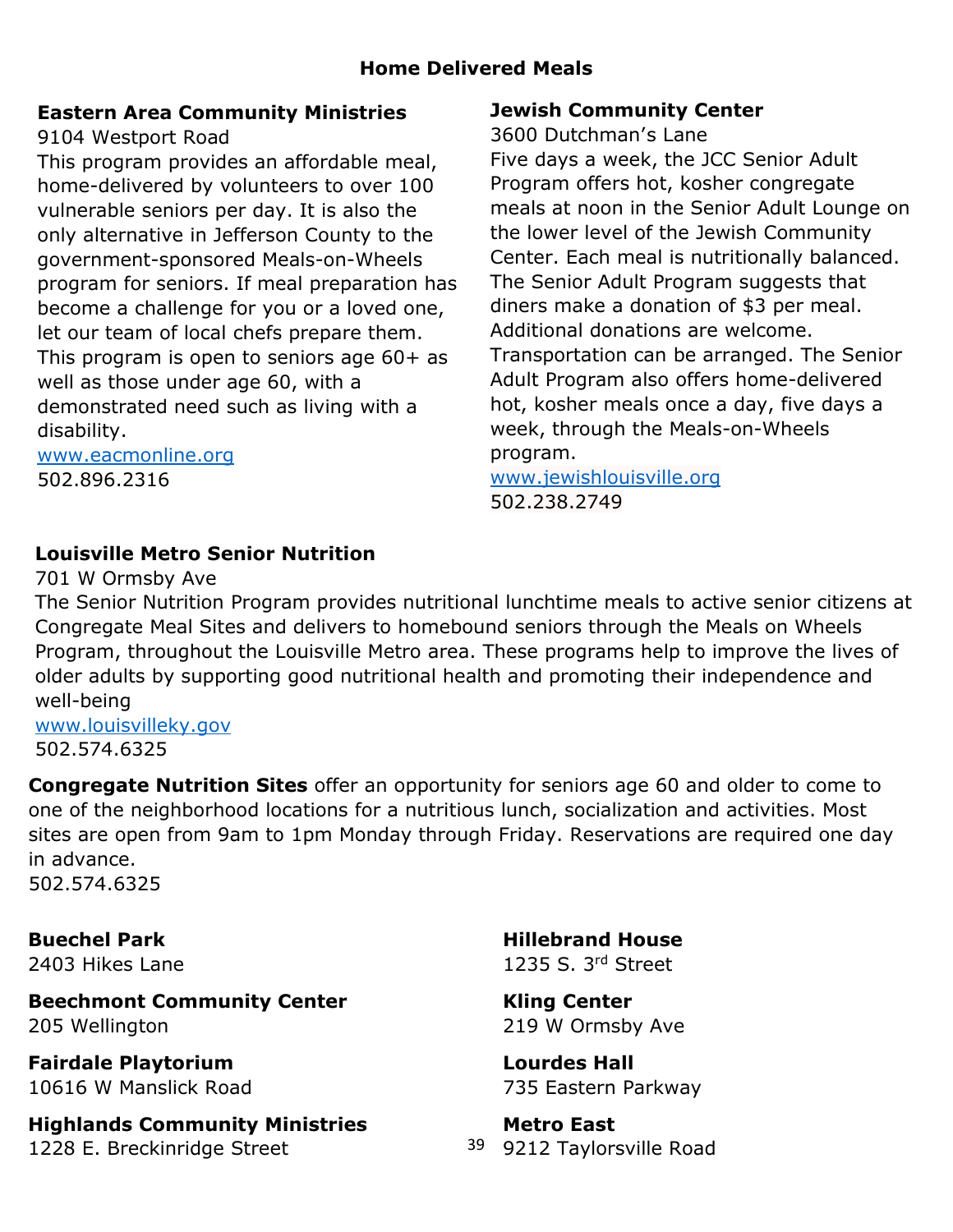**Neighborhood House**  201 N. 25th Street

**Okolona/Wilderness Rd**  8111 Blue Lick Rd

**Shawnee Community Center** 607 South 37th Street

**Shively**  1875 Farnsley Rd **Sun Valley Community Center**  6505 Bethany Lane

**UCHM Senior Center**  150 S. State Street

**Watson Powell**  1340 Heafer Rd

#### **Rural Counties**

**Multi-Purpose Community Action** (Bullitt, Spencer, Shelby) 502.633.7162

**Tri-County Community Action** (Henry, Oldham, Trimble) 502.222.1349

# **Geriatric Evaluation and Treatment**

#### **Advanced Care House Calls**

At Advanced Care House Calls of Kentucky, our goal is to provide primary care services for patients in rural and under-served areas, or for patients who cannot leave their home to see their primary care physician.

[www.lhcgroup.com](http://www.lhcgroup.com/) 502.327.9100

#### **JenCare Senior Medical Center**

Medical centers that are led by compassionate, expert doctors who coordinate all aspects of their patients' care and hold themselves accountable for their results. Services include: Primary care, behavioral health, case management, Nutrition, Social work, Translation services and many other medical specialties. [www.jencaremed.com](http://www.jencaremed.com/)

#### **Jencare Senior Medical Locations**

**Newburg**

1918 Hikes Lane, Suite 102 502.473.4067

#### **Shively**

3939 S. 7th Street 502.883.6800

#### **Valley Station**

8019 Dixie Hwy, Suite 101 502.333.3121

#### **West Broadway**

2406 W. Broadway 502.775.1211

40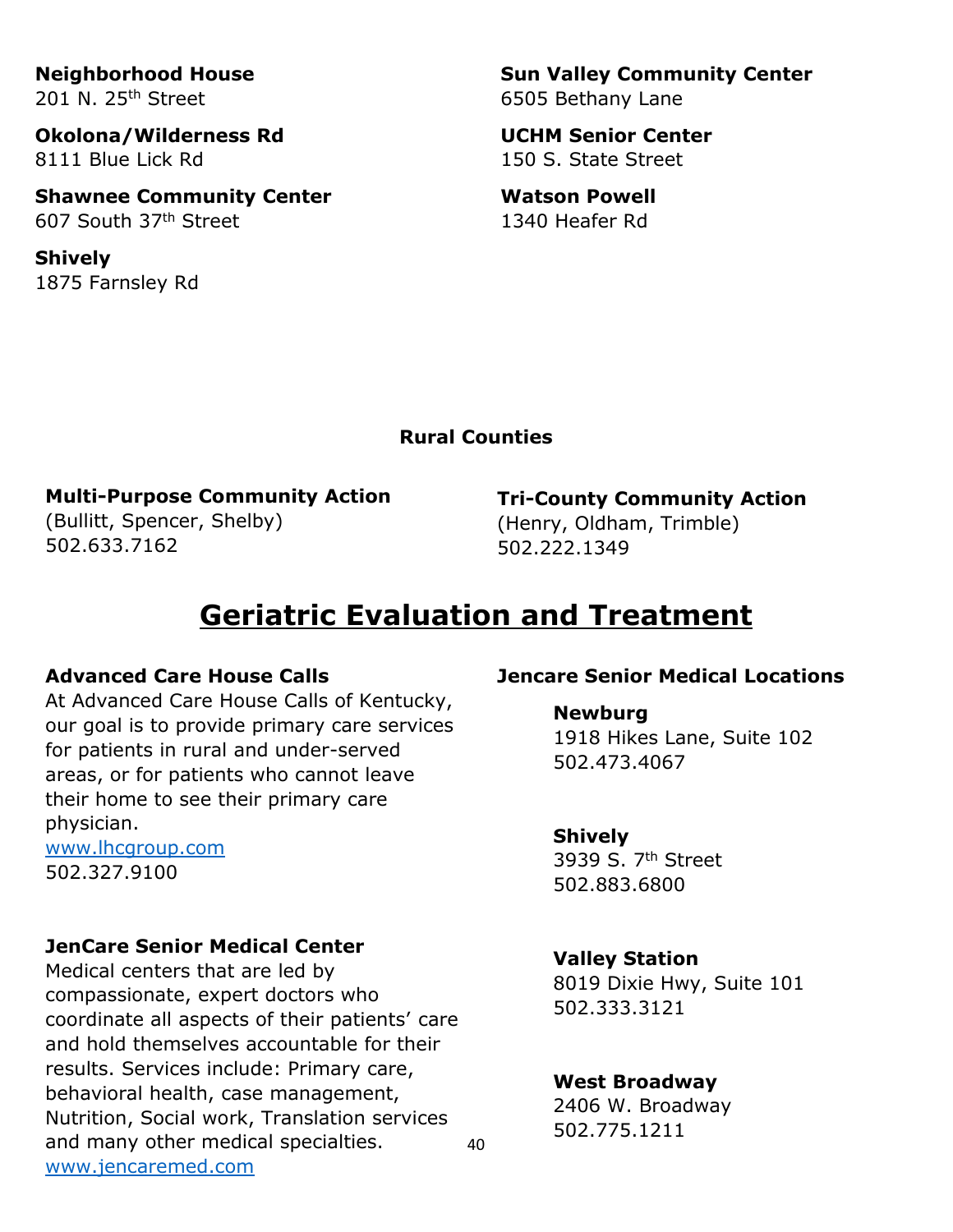#### **Norton Neuroscience Institute Memory Center**

4915 Norton Healthcare Blvd, Medical Plaza III Our specialists are leaders in neuroscience offering a broad range of treatment and services for brain and spinal cord conditions. Specialty clinics include but not limited to Memory Disorders, Movement Clinic, Headache Clinic, Stroke, Neuromuscular Disorders [www.nortonhealthcare.org](http://www.nortonhealthcare.org/) 502.446.4664

### **U of L Trager Institute Republic Bank Foundation Optimal Aging Clinic**

We are your one-stop-shop health and wellbeing by providing everything you and your family need to maintain your health as you age as well as be your source of expert care. This clinic is grounded in our trademark FlourishCare service, an integrated life-long wellness care approach that is focused on lifestyle and preventative medicine for adults of all ages. We also provide specialized and acute care for those patients 65 and older.

[www.tragerinstitute.org](http://www.tragerinstitute.org/) 502.588.4340

# **Government Programs**

## **Disabled Parking Permits**

Persons whose mobility, flexibility, coordination, respiration, or perceptiveness is significantly reduced by a permanent or temporary disability to the arms, legs, lungs, heart, ears, or eyes, may obtain a permit with a licensed physician, chiropractor, or advanced practice registered nurse's original signature on the [application](file:///C:/Users/ahwoosley/OneDrive%20-%20Louisville%20Jefferson%20County%20Metro%20Government/Desktop/May%20OADC%20Newsletter/TC%2096-347%20-%20Disabled%20Placard%20Application%20as%20of%205-2020.pdf) for the permit. You may submit a request for a disabled placard by mail or drop box (available at the Motor Vehicle Branch locations). The application can be placed inside of a provided sealed envelope with the applicant's contact information listed on the outside. Only one form will be needed for up to two requested placards. In addition, if you will be mailing in or dropping off the request, the applicant's signature will also need to be notarized prior to being submitted. All mailed/dropped off applications should also include a \$2 processing/mailing fee as the Disabled placard would be returned to the applicant via USPS mail once the request has been completed.

ATTN: Disabled Parking Permits P.O. Box 33033 Louisville, KY 40232-3033 [www.jeffersoncountyclerk.org/disabled-parking-permits](http://www.jeffersoncountyclerk.org/disabled-parking-permits) 502.574.5700

#### **Dixie Branch**

4919-F Dixie Hwy 502.448.8499

## **Downtown Branch**

First Trust Centre 200 S. 5<sup>th</sup> Street, Suite 228 South 502.584.3908

#### **East Branch**

12312-A Shelbyville Road Middletown Plaza 502.244.1864

## **Fairdale Branch**

41 10616 West Manslick Road Fairdale Playtorium 502.368.3410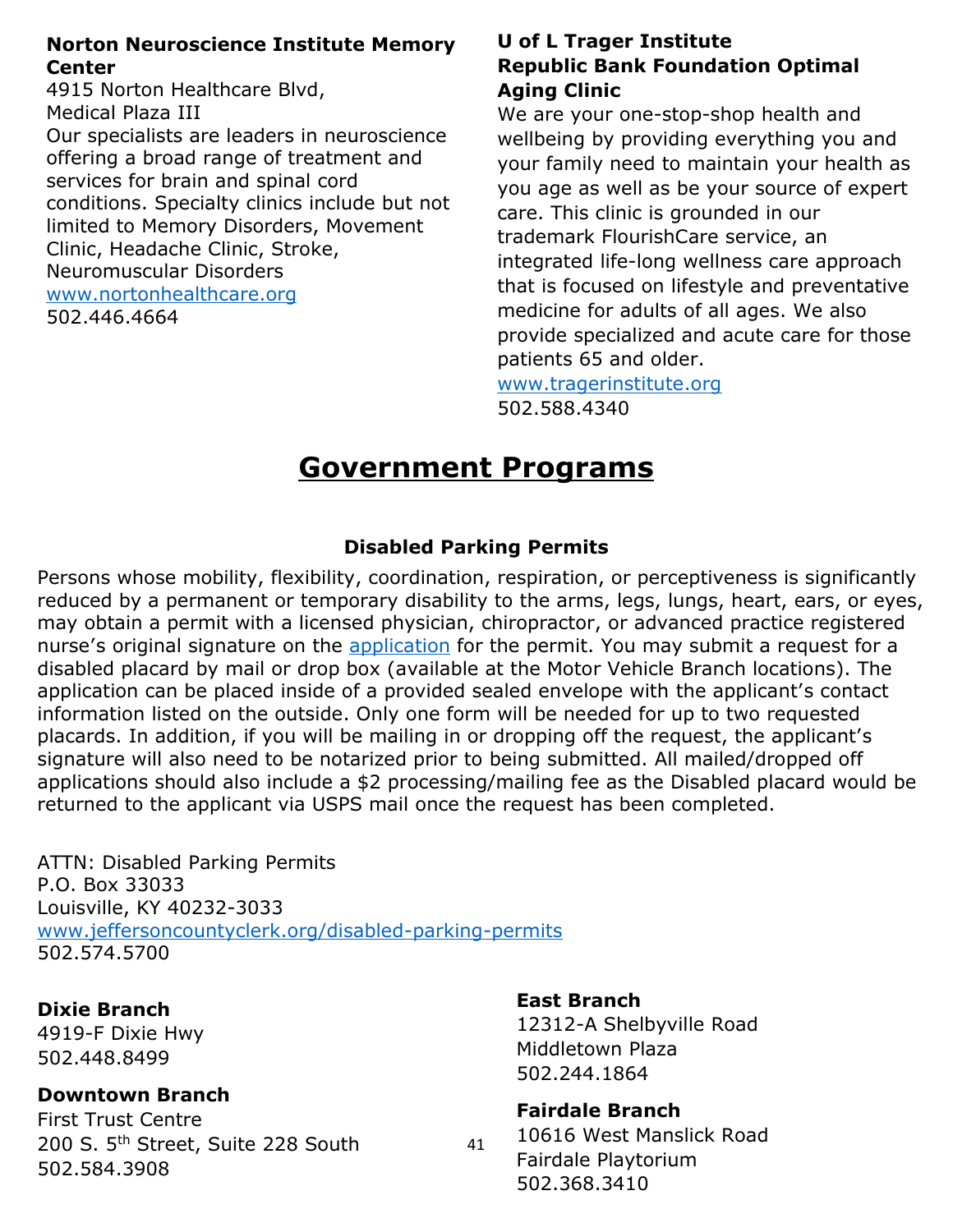#### **Highview Branch**

7813 Beulah Church Road 502.239.5724

#### **Jeffersontown Branch**

10420 Watterson Trail Bremer Ehrler Bldg. 502.267.9001

#### **West Branch**

2900 W. Broadway, Suite 109 NIA Center 502.772.0464

#### **Westport Branch**

9451 Westport Road, Suite 117 502.425.7861

# **Medicare**

# **[www.medicare.gov](http://www.medicare.gov/)**

## **Medicare is federal health insurance for anyone age 65 and older, and some people under 65 with certain disabilities or conditions.**

**Part A-Hospital Insurance**: Helps cover inpatient care in hospitals, skilled nursing facility care, hospice care, and home health care.

**Part B-Medical Insurance**: Helps cover services from doctors and other health care providers, outpatient care, home health care, durable medical equipment, and many preventative screenings.

**Supplemental Insurance-Medigap**: Extra insurance you can buy from a private company that helps pay your share of costs in Original Medicare. Policies are standardized, and in most states name by letters, like Plan G or Plan K. The benefits in each lettered plan are the same, no matter which insurance company sells it. **Part D-Drug Coverage**: Helps cover the cost of prescription drugs (including recommended shots or vaccines).

**Medicare Advantage-Part C**: A Medicare approved plan from a private company that offers an alternative to Original Medicare for your health and drug coverage. These "bundled" plans include Part A, Part B, and usually Part D.

#### **KIPDA**

State Health Insurance Assistance Program 11520 Commonwealth Drive Provides information, benefits counseling, and assistance to persons regarding Medicare, Medicaid and Social Security. [www.kipda.org](http://www.kipda.org/) 502.266.5571 or 888.737.3363 TDD 800.648.6056

## **Social Security Administration**

601 W. Broadway, Room 101 [www.ssa.gov](http://www.ssa.gov/) 866.716.9671

#### **Senior Medicare Patrol**

400 E Gray Street SMP helps Medicare beneficiaries, their families and caregivers who have questions about billing issues or believe they may be a victim of healthcare fraud or scams. SMP empowers and assist Medicare beneficiaries, their families, and caregivers to prevent, detect, and report health care fraud, errors, and abuse through outreach, counseling, and education.

[www.louisvilleky.gov](http://www.louisvilleky.gov/) 502.574.6960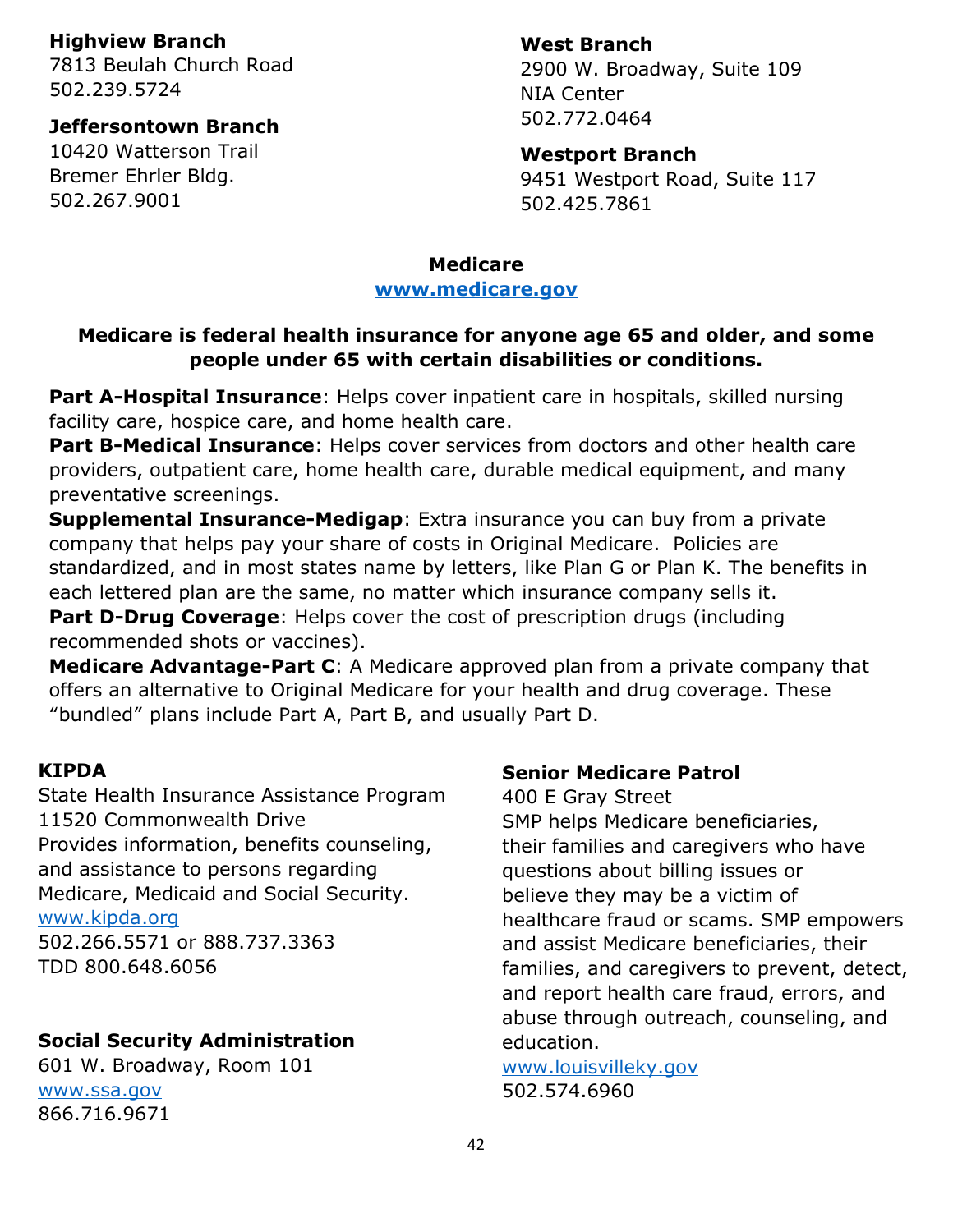## **Medicaid [www.kynect.ky.gov](http://www.kynect.ky.gov/) 855.459.6328**

Kentucky Medicaid is a state and federal program authorized by Title XIX of the Social Security Act to provide health care for eligible low-income residents including children, families, pregnant women, the aged and the disabled. Eligibility is determined by a number of factors, including family size, income and the federal poverty level. Eligibility for Supplemental Security Income recipients, the aged, blind and disabled are based on additional requirements. Medicaid offers a number of programs and services directed at specific eligibility and medical needs.

## **Additional Programs:**

**QMB (Qualified Medicare Beneficiary)-**For those who qualify, this Medicaid program pays for Part A, Part B and Medicare deductibles and coinsurance amounts on Medicare services.

**SLMB (Specified Low-Income Medicare Beneficiary)-**For those who qualify, this Medicaid program pays for Part B Premiums.

**QI (Qualified Individual)-** For those who qualify, this Medicaid program pays for Part B Premiums.

**Waiver Program**-Can provide Medicaid coverage for seniors to help them stay in their homes. To qualify you must meet nursing facility level of care criteria and Medicaid resource eligibility. You must have a physician's order.

# **Metropolitan Sewer District (MSD)**

## **Senior Citizens Discount Program**

700 W. Liberty Street Attn: Senior Citizens Discount Program

A 30% Senior Citizen Discount of the amount billed for sanitary sewer service and the EPA Consent Decree Surcharge. You must print the application and return. You must be able to provide documentation verifying:

- you are the legal title/leaseholder/renter of the property
- you are 65 years of age or older
- your household gross income is \$35,000 or less per year

**[www.louisvillewater.com](http://www.louisvillewater.com/)** 502.583.6610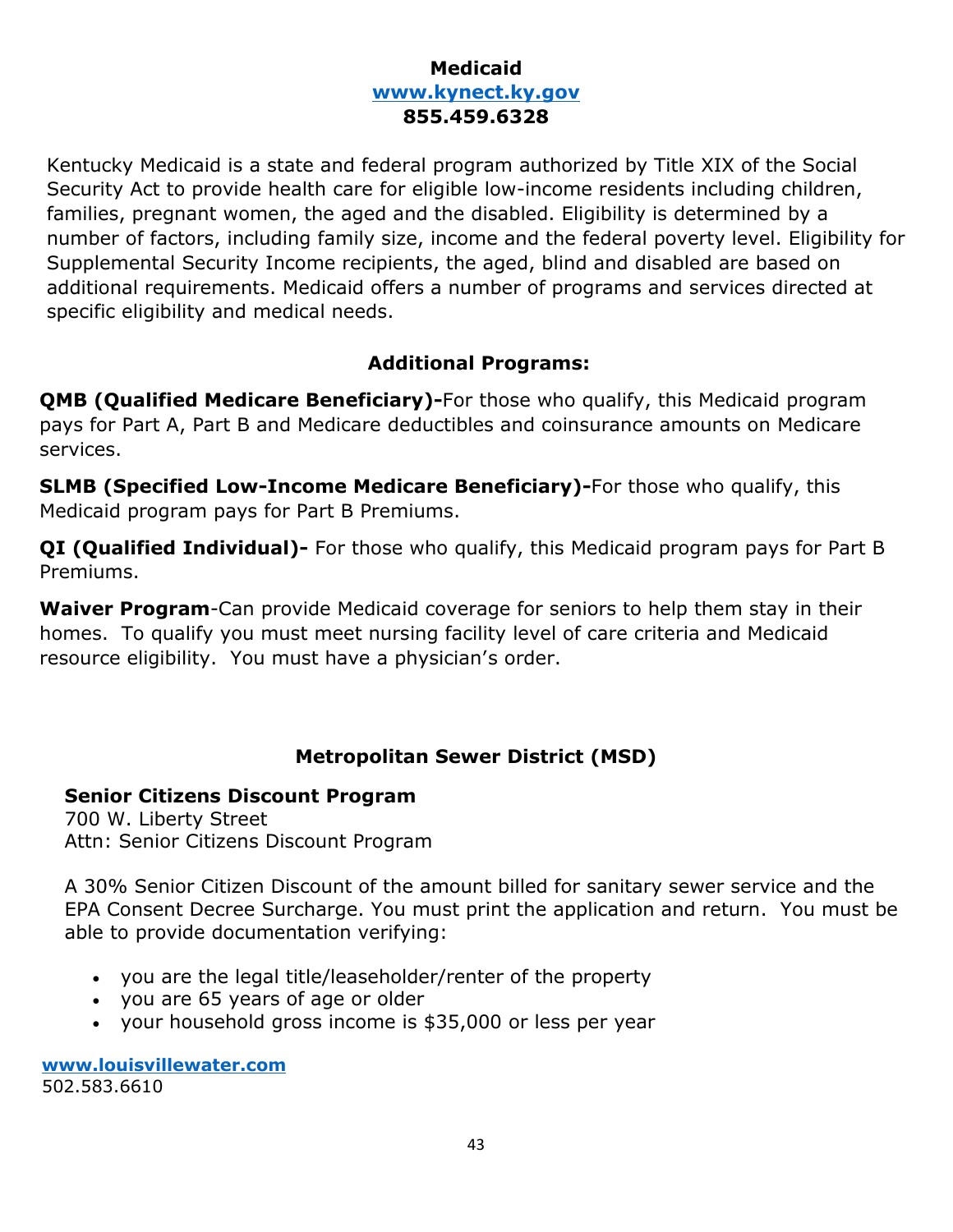## **Neighborhood Place**

Neighborhood Place works with communities to provide blended and accessible health, education, employment and human services that support children and families in their progress toward self-sufficiency [www.louisvilleky.gov](http://www.louisvilleky.gov/)

#### **First Neighborhood Place**

1503 Rangeland Road (Door # 16) 502.313.4700

**Bridge of Hope**  1411 Algonquin Parkway 502.634.6050

> **L&N Site** 908 W. Broadway

**Charmoli** 9100 Marksfield Rd, Ste 100 502.574.5787

**Greater Cane Run Area** 3410 Lees Lane

502.485.6810

#### **Northwest**

4018 W. Market 502.574.5434

**South Central** 4255 Hazelwood Ave

**South Jefferson** 1000 Neighborhood Place

**Valley High Site**

10200 Dixie Hwy 502.485.7310

#### **Ujima**

3610 Bohne Ave 502.485.6710

#### **Social Security Administration**

#### **Main Office**

601 W. Broadway, Room 101 866.716.9671

#### **East Office**

10503 Timberwood Circle, Suite 50 888.280.5851

**Apply for these Services at a local office or** [www.ssa.gov](http://www.ssa.gov/)

**Retirement**-Social Security is part of the retirement plan for almost every American worker. It provides replacement income for qualified retirees and their families.

**SSI**-The [Supplemental Security](https://www.ssa.gov/benefits/ssi/)  [Income](https://www.ssa.gov/benefits/ssi/) (SSI) program pays benefits to adults and children with disabilities who have limited income and resources

**SSDI-**The SSDI program pays benefits to you and certain [family members](https://www.ssa.gov/benefits/disability/family.html) if you are "insured." This means that you worked long enough – and recently enough - and paid Social Security taxes on your earnings.

**Medicare-** Medicare is our country's health insurance program for people age 65 or older. Certain people younger than age 65 can qualify for Medicare too, including those with disabilities and those who have permanent kidney failure.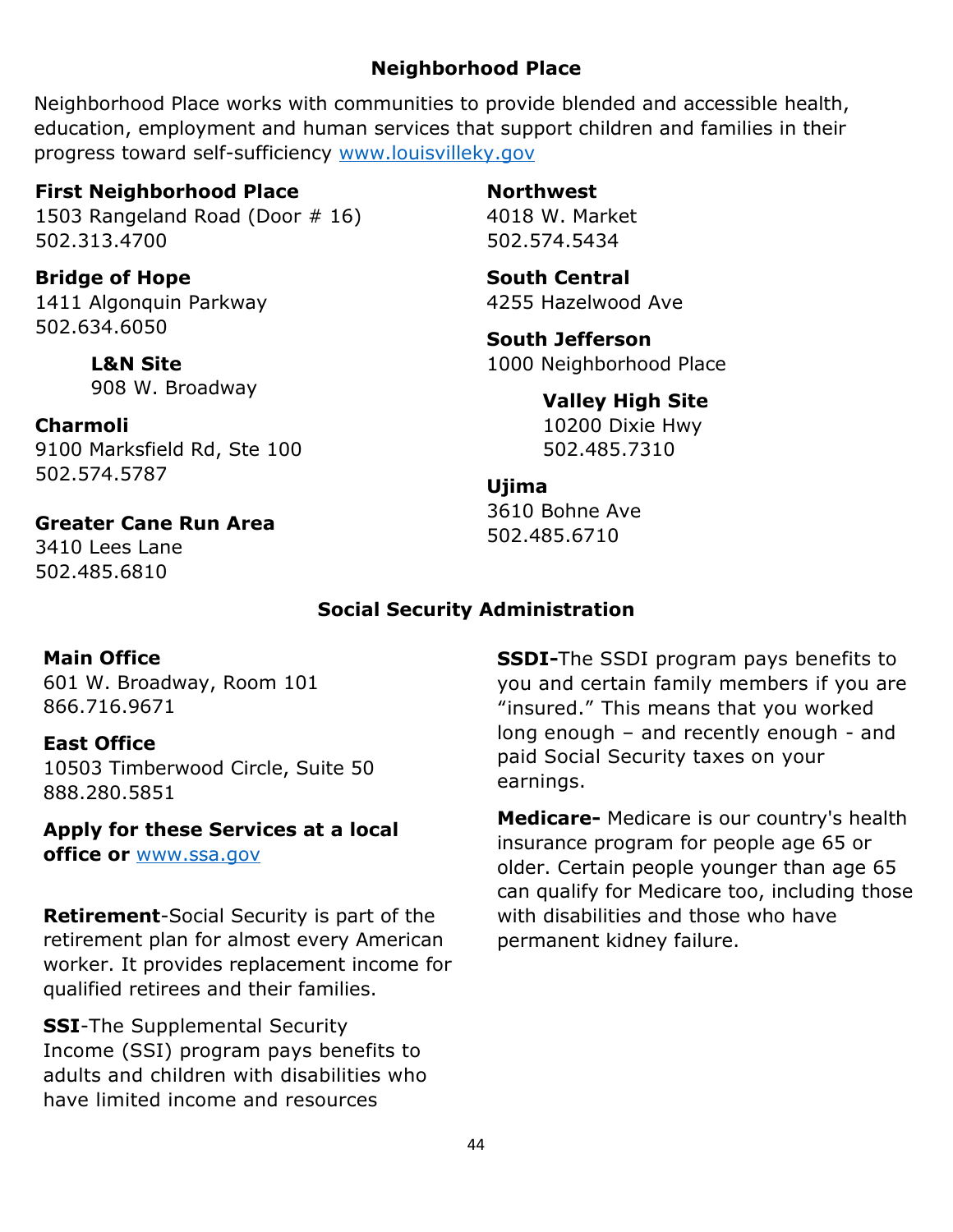# **Vital Statistics**

## **Office of Vital Statistics**

275 E Main Street 1E-A Frankfort, KY The Office of Vital Statistics (OVS) collects, preserves and protects certificates for all [births,](https://chfs.ky.gov/agencies/dph/dehp/vsb/Pages/birth-certificates.aspx) [deaths,](https://chfs.ky.gov/agencies/dph/dehp/vsb/Pages/death-certificates.aspx) [marriages, divorces](https://chfs.ky.gov/agencies/dph/dehp/vsb/Pages/marriage-divorce.aspx) and [stillbirths](https://chfs.ky.gov/agencies/dph/dehp/vsb/Pages/birth-certificates.aspx) and issues certified copies. The Office of Vital Statistics records and provides for each person born in Kentucky a means of establishing legal identity, age, parentage and nationality. It also makes available a legal document of the date, place and cause of every death occurring in the state and provides a central repository for records of certain other vital events. [www.kentucky.gov](http://www.kentucky.gov/)

502.564.4212

# **Grandparents Raising Grandchildren**

#### **Hope's Closet**

#### 3936 Taylorsville Rd

Hope's Closet relies entirely on donations and volunteers to provide foster, adoptive, and kinship families with clothing and other necessities free of charge [www.hopesclosetky.com](http://www.hopesclosetky.com/)

502.299.2397

## **Jewish & Family Career Services**

2821 Klempner Way Supportive services for grandparents and older relative caregivers of children to prepare for the health, educational, nutritional, and other needs of the children in their care, while maintaining their own physical, mental, and emotional well-being.

[www.jfcslouisville.org](http://www.jfcslouisville.org/) 502.452.6341

## **KIPDA**

11520 Commonwealth Drive The Kentucky Caregiver Program was established to assist Grandparents Raising Grandchildren who meet the low-income requirement and whose grandchildren reside in their homes without the parent. KIPDA's mission is to serve grandparents of any age who are caring for their grandchildren.

## **Services Available:**

Counseling, Training, Vouchers (clothing and some other supplies), Information and Referral, Support Groups, and Access. [www.kipda.org](http://www.kipda.org/) 502.266.5571 or 888.737.3363

TDD 800.648.6056

#### **Legal Aid Society**

416 W. Muhammad Ali Blvd, Suite 300 Assists low-income persons with civil matters. Direct legal advice for grandparents by qualified individuals. [www.yourlegalaid.org](http://www.yourlegalaid.org/) 502.584.1254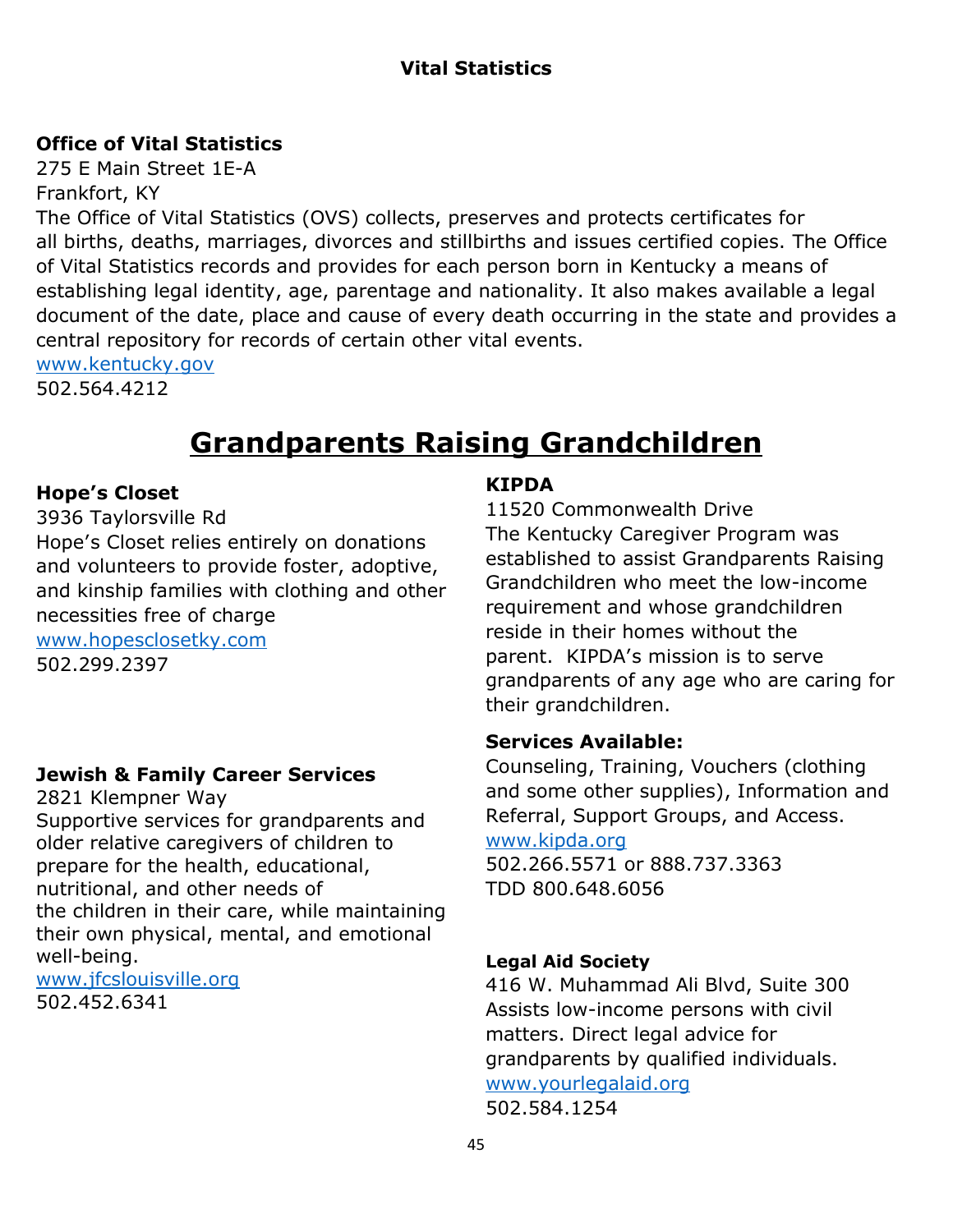# **Health and Fitness**

# **Dental Care**

# **Family Health Centers**

Provides services to anyone, regardless of the ability to pay. FHC accepts most insurance plans. FHC uses a sliding fee scale to determine "discounts" based on your family size and income. The slidingfee-scale determines how much you will be asked to pay on the day of your visit, and how much you may be billed afterward. FHC's minimum fee for Dental Services is \$30.00.

[www.fhclouisville.org](http://www.fhclouisville.org/) 502.774.8631

**East Broadway**

502.569.7332

**Portland** 502.772.8160

**Phoenix (must be homeless)** 502.569.1667

# **Kentucky Dental Association**

1920 Nelson Miller Parkway Referrals to dentists that offer reduced income rates to eligible patients [www.kyda.org](http://www.kyda.org/) 502.489.9121

# **Park Duvalle Community Health Center**

PDHC is committed to your health care and endeavors to provide the highest quality, culturally sensitive, prompt and effective care to each and every patient regardless of race, religion, creed, ethnic origin, disability, age or economic or social status. [www.pdchc.org](http://www.pdchc.org/)

### **Main Office**

3015 Wilson Ave 502.774.4401

## **Newburg**

2237 Hikes Lane 502.479.8930

### **Russell Neighborhood**

1425 W. Broadway 502.584.2992

# **U of L School of Dentistry**

501 S. Preston Street Provides dental care at reduced rates. General appointments and orthodontics. [www.louisville.edu/dentistry](http://www.louisville.edu/dentistry) 502.852.5096

## **Fitness and Wellness Programs**

#### **Baptist Health/Milestone Wellness Center**

750 Cypress Station Drive [www.baptistmilestone.com](http://www.baptistmilestone.com/) 502.896.3900

# **Community Fitness and Wellness Gym**

250 E. Liberty Street A fully accessible gym for people with disabilities. It has an extensive array of wheelchair accessible cardiovascular and strength training equipment as well as specially trained staff to assist members, reasonable membership, and activity fees.

46 Financial assistance may be available for eligible members.

[www.uoflhealth.org](http://www.uoflhealth.org/) 502.582.7411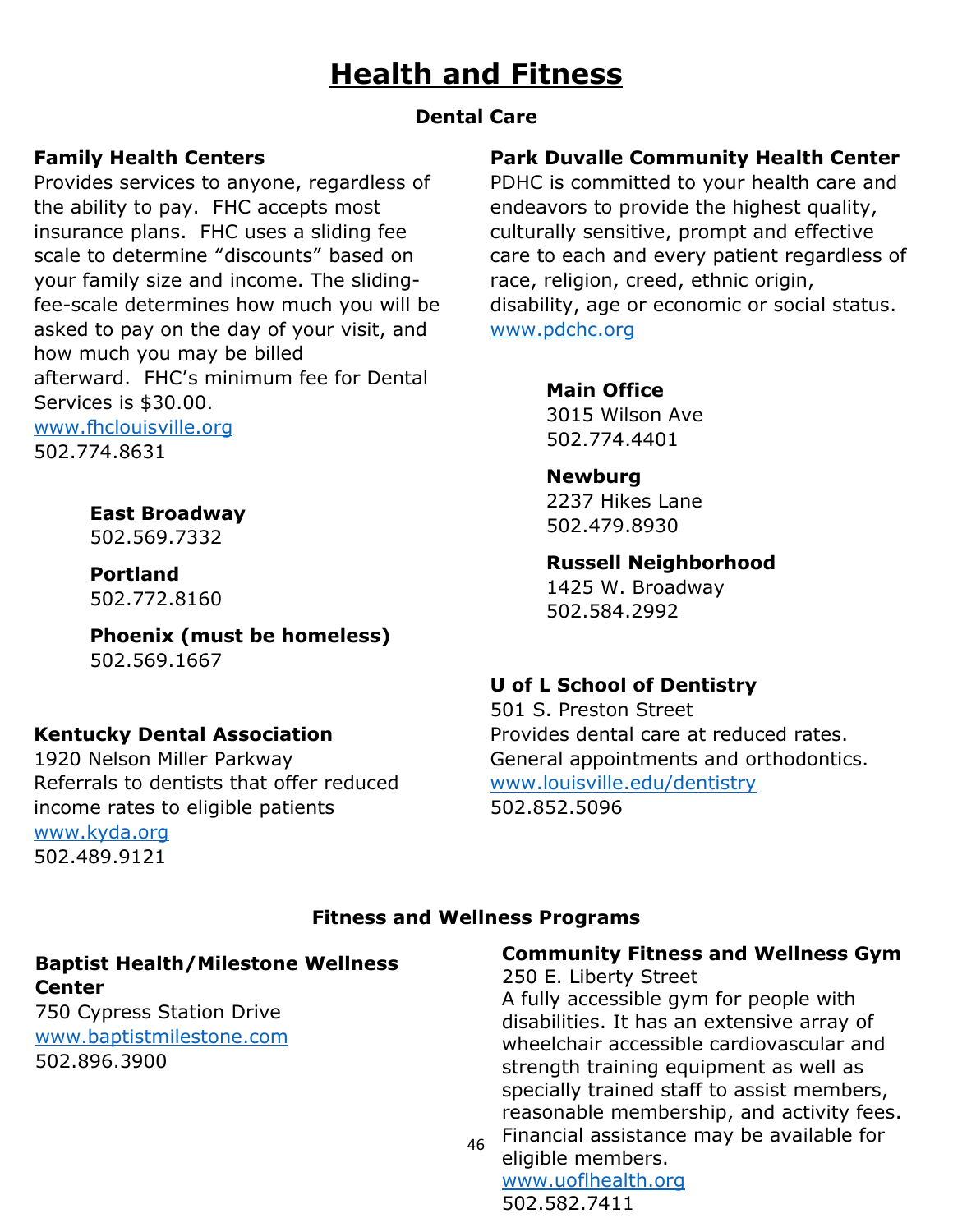## **Jewish Community Center**

3600 Dutchman's Lane The J seniors enjoy a multitude of enriching and fulfilling programs in fitness, cultural events, the arts, Jewish life, education and more.

[www.jewishlouisville.org](http://www.jewishlouisville.org/) 502.459.0660

#### **MUSCL Senior Wellness Center**

#### 1016 E. Burnett Street

Our wellness center is open to anyone 55 or over and is free of charge. Seniors can learn computer skills, take an art class, work out in our fully-equipped fitness center, participate in handbells or chorale, bowl on the Wii, watch a movie, play cards, work a puzzle or simply enjoy a cup of coffee with friends.

[www.muscl.org](http://www.muscl.org/)

502.363.9087

#### **YMCA of Greater Louisville**

Offers membership based on a sliding-scale. Programming for Active Older Adults. [www.ymcalouisville.org](http://www.ymcalouisville.org/)

#### **Bullitt County Family YMCA**

409 Joe B Hall Avenue 502.955.6433

#### **Chestnut Street Family YMCA**

930 W. Chestnut Street 502.587.7405

# **Clark County Family YMCA (IN)**

4812 Hamburg Pike 812.283.9622

#### **Downtown Family YMCA**

555 S. 2<sup>nd</sup> Street 502.587.6700

### **Floyd County Family YMCA (IN)**

33 State Street 812.206.0688

#### **Northeast Family YMCA**

9400 Mill Brook Road 502.425.1271

#### **Oldham County Family YMCA**

20 Quality Place 502.222.9358

#### **Republic Bank Foundation YMCA**

1720 W. Broadway 502.935.9622

#### **Southeast Family YMCA**

5930 Six Mile Lane 502.491.9622

#### **Southwest Family YMCA**

2800 Fordhaven Road 502.933.9622

## **YMCA at Norton Commons**

11000 Brownsboro Road 502.882.9622

## **Health Centers and Clinics**

#### **Family Health Centers**

Provides services to anyone, regardless of the ability to pay. FHC accepts most insurance plans. FHC uses a sliding fee scale to determine "discounts" based on your family size and income. The slidingfee-scale determines how much you will be asked to pay on the day of your visit, and how much you may be billed afterward. [www.fhclouisville.org](http://www.fhclouisville.org/)

#### **West Market**

2500 W. Market Street 502.778.8400

#### **Portland**

2215 Portland Ave. 502.774.8631

47 **East Broadway**

834 E Broadway 502.583.1981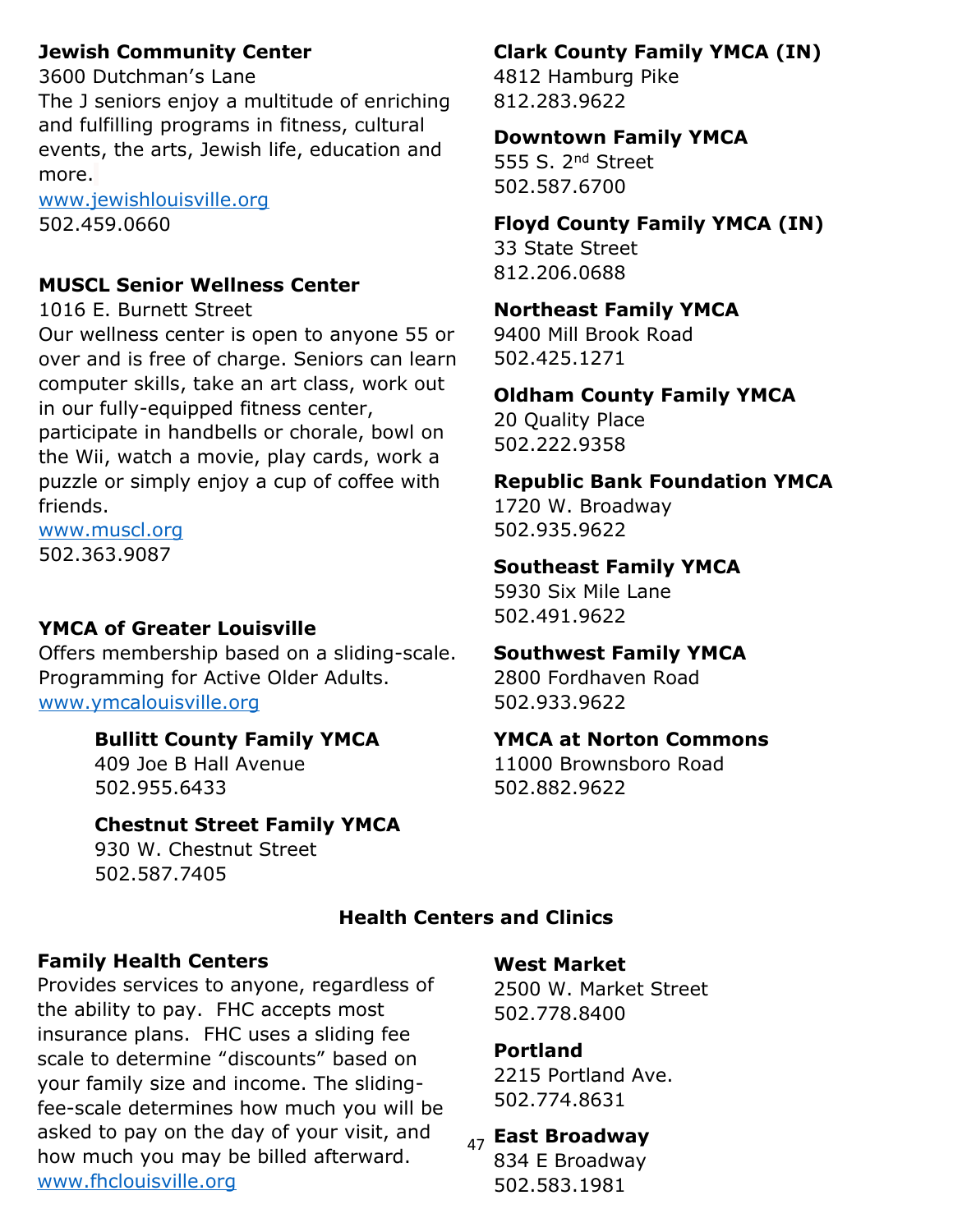#### **Family Health Centers Continued…**

**Fairdale**

1000 Neighborhood Place 502.361.2381

**Americana** 4805 Southside Drive 502.772.8860

**Iroquois** 4100 Taylor Blvd 502.366.4747

**Southwest** 9702 Stonestreet Rd

Medical Office Building 1, Suite 220 502.995.5051

# **Phoenix Health Care for the Homeless**

712 E. Muhammad Ali Blvd. 502.568.6972

# **Louisville Metro Department of Public Health and Wellness Clinics**

Clinics provide preventative health services and health education to community members regardless of their residency status or ability to pay. [www.louisvilleky.gov](http://www.louisvilleky.gov/)

**Dixie Health Center**

7219 Dixie Hwy WIC, Immunizations on Thursdays 502.574.7975

**Fairdale**  1000 Neighborhood Place WIC 502.574.7975

**L&N** 908 W. Broadway WIC 502.574.7975

#### **Newburg Health Center**

4810 Exeter Ave WIC, Immunizations on Tuesdays 502.574.7975

**Specialty Clinic** 914 E. Broadway, Suite 102 Tests, diagnoses, and treats STIs. 502.574.6699

## **Syringe Services Program (SSP)**

10 Locations across Jefferson County. 502.574.6520

## **Tuberculosis (TB) Clinic**

400 E. Gray Street 502.574.6617

## **Park Duvalle Community Health Centers**

PDHC is committed to your health care and endeavors to provide the highest quality, culturally sensitive, prompt and effective care to each and every patient regardless of race, religion, creed, ethnic origin, disability, age or economic or social status. [www.pdchc.org](http://www.pdchc.org/)

> **Main Office** 3015 Wilson Ave 502.774.4401

**Newburg** 2237 Hikes Lane 502.479.8930

**Russell Neighborhood** 1425 W. Broadway 502.584.2992

**@ Central High School** 1130 W. Chestnut 502.916.7573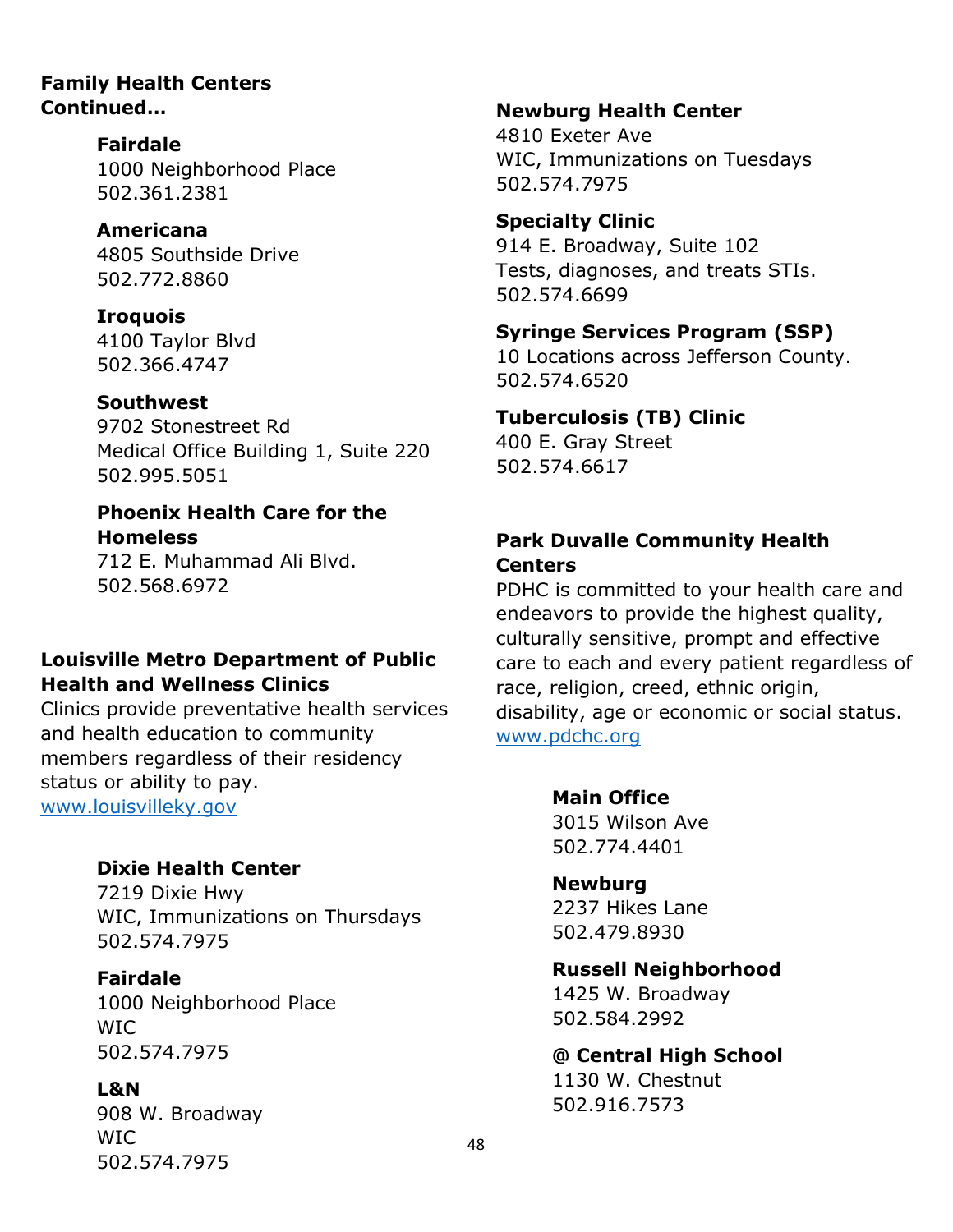## **Hospice and Pallative Care**

## **Hosparus Health**

6200 Dutchman's Lane Provides care, comfort and counseling for people facing lift-limiting illnesses. [www.hosparushealth.org](http://www.hosparushealth.org/) 800.264.0521 or 502.456.6200

## **Kindred at Home**

Our hospice care provides medical, emotional and spiritual support, allowing patients and families to focus on what's truly important when life matters most. [www.kindredathome.com](http://www.kindredathome.com/) 866.227.3524

## **Hospitals**

## **Baptist Health Louisville**

[www.baptisthealth.com](http://www.baptisthealth.com/) 502.897.8100

> 4000 Kresge Way 502.897.8100

1025 New Moody Lane 502.222.5388

## **Norton Healthcare**

[www.nortonhealthcare.com](http://www.nortonhealthcare.com/)

## **Audubon**

One Audubon Plaza 502.636.7111

## **Brownsboro**

4960 Norton Healthcare Blvd 502.446.8000

**Downtown** 200 E. Chestnut Street 502.629.8000

**Women's and Children's** 4001 Dutchman's Lane 502.893.1000

# **Norton Palliative Program**

The Norton Palliative Care Program provides a special kind of care and extra layer of support for people experiencing serious illness. Palliative care addresses your emotional, physical, spiritual, cultural and social needs. Available at Norton Audubon Hospital and Norton Hospital.

[www.nortonhealthcare.org](http://www.nortonhealthcare.org/) 502.629.2806

# **U of L Health Network**

[www.uoflhealthnetwork.org](http://www.uoflhealthnetwork.org/)

**Jewish**  200 Abraham Flexner Way 502.587.4011

## **Mary & Elizabeth**

1850 Bluegrass Ave 502.361.6000

#### **UofL**

530 S. Jackson Street 502.562.3000

# **Veterans Affairs Medical Center Robley Rex**

800 Zorn Avenue [www.louisville.va.gov](http://www.louisville.va.gov/) 502.287.4000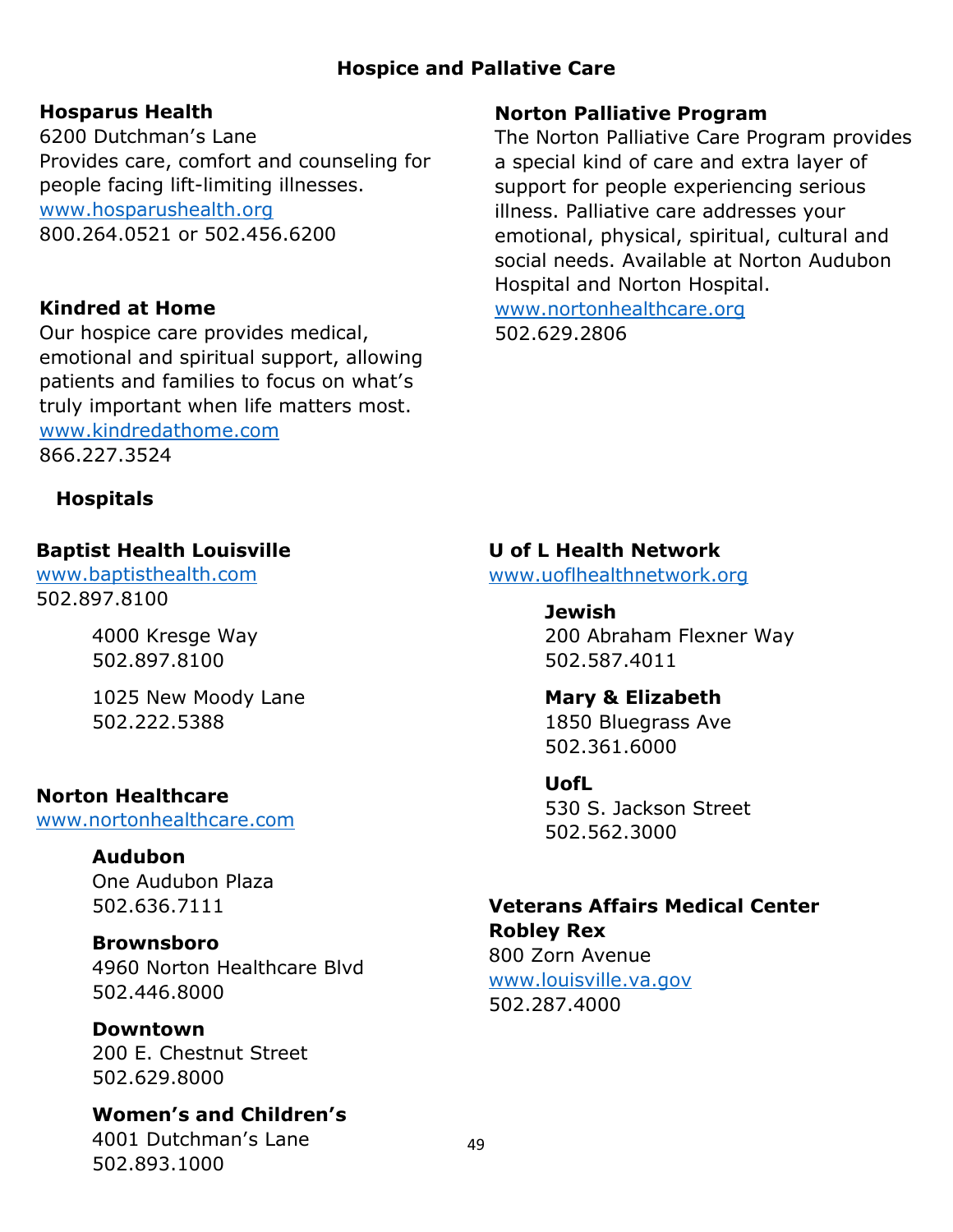## **In-Home Medical Care**

#### **Advanced Care House Calls**

At Advanced Care House Calls of Kentucky, our goal is to provide primary care services for patients in rural and under-served areas, or for patients who cannot leave their home to see their primary care physician.

[www.lhcgroup.com](http://www.lhcgroup.com/) 502.327.9100

#### **Dispatch Health**

9100 Marksfield Road # 300 Dispatch Health provides advanced ondemand, in-home healthcare. Our board certified medical teams can treat common to complex injuries and illnesses in the comfort of your home. [www.dispatchhealth.com](http://www.dispatchhealth.com/)

502.206.2703

#### **Medical Equipment**

#### **Gould's Discount Medical**

[www.gouldsdiscountmedical.com](http://www.gouldsdiscountmedical.com/)

#### **Dutchman's**

3901 Dutchman's Lane 502.491.2000

#### **Dixie**

6802 Dixie Hwy 502.935.1100

#### **Clarksville (IN)**

504 East Lewis & Clark Pkwy 812.282.5200

## **Kentucky Assistive Technology Loan Corporation (KATLC)**

500 Mero Street, 4<sup>th</sup> Floor NE Frankfort, KY Offers low interest loans for qualified applicants with disabilities who need assistive technology.

[www.kentucky.gov](http://www.kentucky.gov/) 877.675.0195

**Lincare** 4518 Robards Lane

[www.lincare.com](http://www.lincare.com/) 502.238.4454

#### **National Seating & Mobility**

11003 Bluegrass Pkwy, Suite 460 [www.nsm-seating.com](http://www.nsm-seating.com/) 502.266.5213

#### **Project CARAT**

(Coordinating & Assisting the Reuse of Assistive Technology) supports the reuse of assistive technology that is no longer needed or used by its original owner and is acquired by a new owner at no cost. [www.katsnet.org/services/at-reuse/](http://www.katsnet.org/services/at-reuse/) 502.992.2448

# **Superior Van and Mobility**

1506 Lake Shore Court [www.superiorvan.com](http://www.superiorvan.com/) 800.458.8267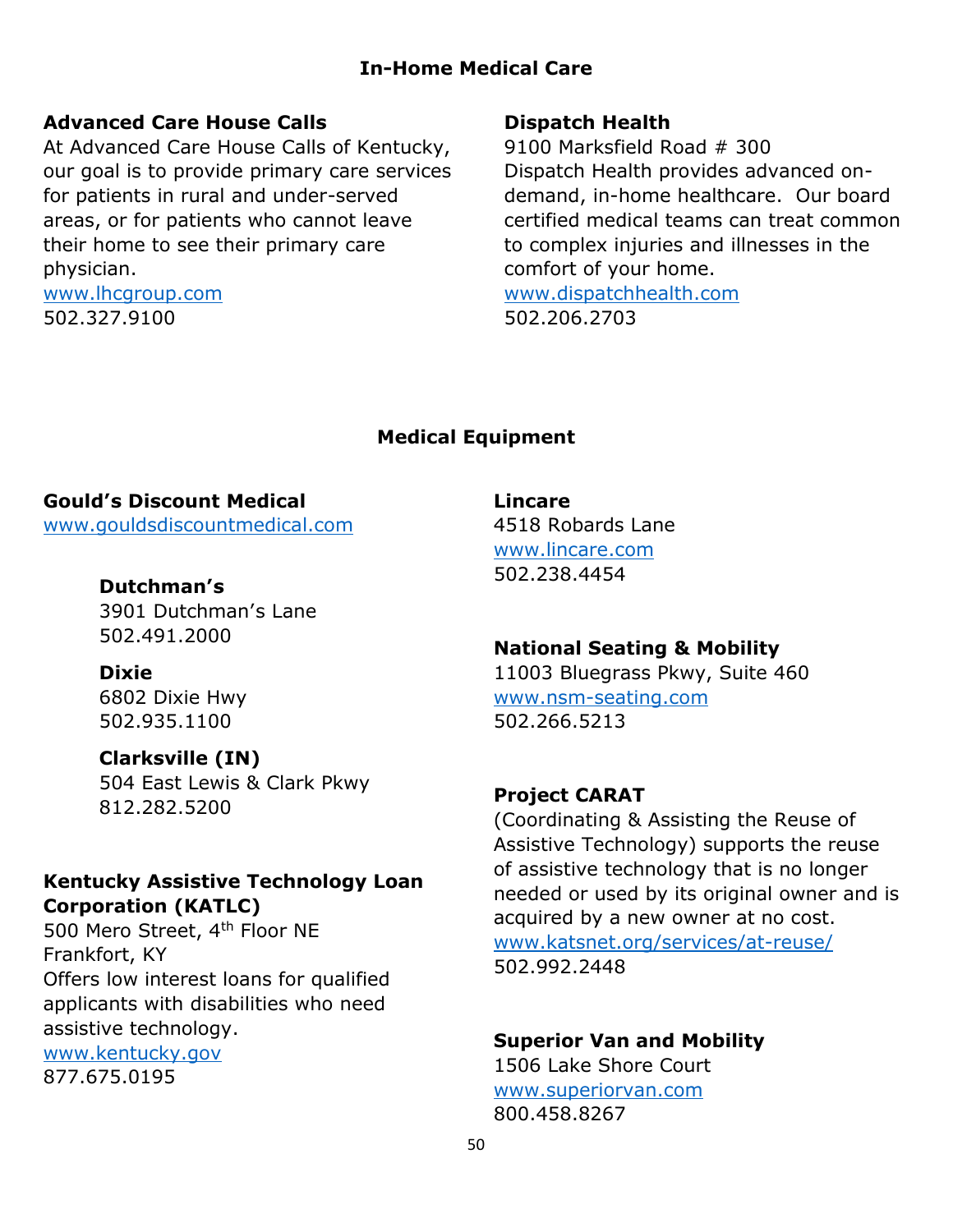## **Organ Donation**

### **Kentucky Organ Donor Affiliates**

10301 Linn Station Road KODA is dedicated to saving lives through organ and tissue donation and transplantation. KODA was formed to establish a statewide educational and procurement network. KODA is an independent, non-profit organ and tissue procurement agency. [www.donatelifeky.org](http://www.donatelifeky.org/) 502.581.9511

# **UofL School of Medicine**

Willed Body Program [www.louisville.edu](http://www.louisville.edu/) 502.852.5744

### **Support groups**

#### **Alcoholics Anonymous**

332 W. Broadway, Room 1204 A fellowship of people who come together to solve their drinking problem. Membership is open to anyone who wants to do something about their drinking problem.

[www.loukyaa.org](http://www.loukyaa.org/) 502.582.1849

## **The ALS Association**

13102 Eastpoint Park Blvd, #101 ALSA covers research, patient and community services, public education, and advocacy, providing help and hope to those facing the disease.

[www.alsaky.org](http://www.alsaky.org/) 877.916.6045 or 502.495.3672

## **Alzheimer's Association**

The Alzheimer's Association leads the way to end Alzheimer's and all other dementia by accelerating global research, driving risk reduction and early detection, and maximizing quality care and support. [www.alz.org/kyin](http://www.alz.org/kyin) 800.272.3900

## **American Cancer Society**

The American Cancer Society is a nationwide, community-based voluntary health organization dedicated to eliminating cancer as a major health problem. [www.cancer.org](http://www.cancer.org/) 800.227.2345

#### **American Heart Association**

Louisville Division 240 Whittington Parkway [www.heart.org](http://www.heart.org/) 877.693.6208

## **American Lung Association**

The leading organization working to save lives by improving lung health and preventing lung disease through education, advocacy and research.

[www.lung.org](http://www.lung.org/) 800.586.4872

## **Arthritis Foundation**

Live Yes! Connect Groups bring together people with arthritis, friends, loved ones and caregivers for fun social and informative educational events and activities focused on mutual support and positive

51 coping strategies for living well. [www.arthritis.org](http://www.arthritis.org/)

800.282.7800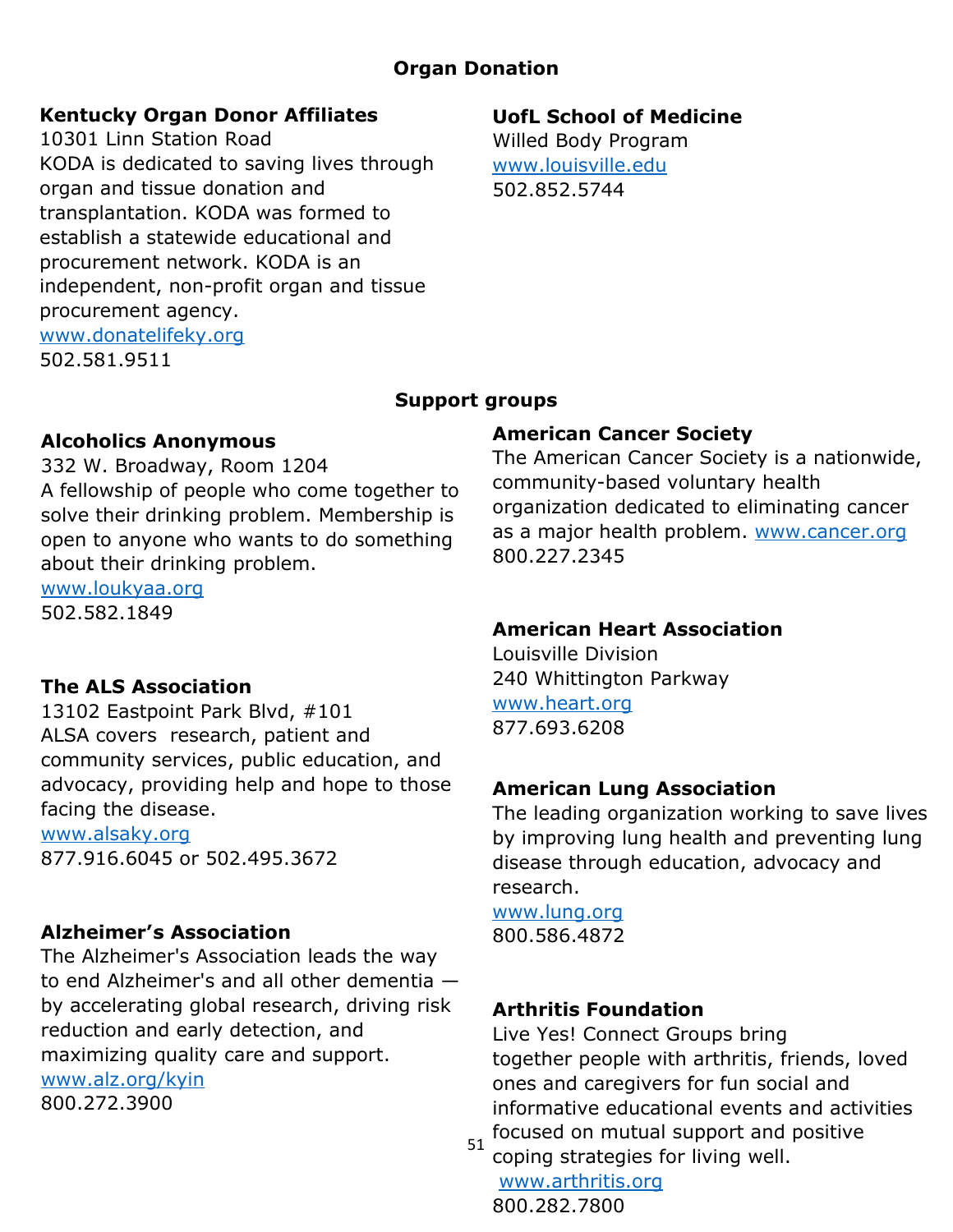**Baptist Health** various support groups. [www.baptisthealth.com](http://www.baptisthealth.com/)

# **Better Breathers Club (COPD)**

502.896.3900

**Brain Injury Support Group** 502.896.7620

**Diabetes Support Group** 502.897.8831

**Friends for Life Cancer Support** 502.893.0643

# **Living Beyond**

(Advanced Breast Cancer) 502.897.0075

**Living Beyond** (Lymphoma) 502.897.1166 or 502.719.0542

**Moving Forward** (Limb Loss Support Group) 502.509.6780

**Sharing Our Stories** (Newly Diagnosed Breast Cancer) 502.896.7325

**Stroke Club** 502.896.7441

# **Brown Cancer Center**

M. Krista Loyd Resource Center 529 S. Jackson Street Provides a peaceful environment for cancer patients to learn, relax and heal emotionally. [www.uoflbrowncancercenter.org](http://www.uoflbrowncancercenter.org/) 502.562.7092

# **Center for Accessible Living**

501 S. 2nd Street, Suite 200 Information, support groups and other services for persons with disabilities. [www.calky.org](http://www.calky.org/) 502.589.6620 (VIDEO) 502.413.2689

# **The Center for Women and Families**

927 S. 2<sup>nd</sup> Street Empowers domestic and sexual violence victims to establish violence-free lives via supportive services including crisis intervention, emergency shelter, counseling and therapy.

[www.thecenteronline.org](http://www.thecenteronline.org/) 844.237.2331

# **The Compassionate Friends**

Supporting families after a child dies. St. Matthew's City Hall 3940 Grandview Ave [www.compassionatefriends.org](http://www.compassionatefriends.org/) 502.889.1629

# **Depressed Anonymous**

Incarnation Church 2229 Lower Hunter's Trace Thursdays 6:30-7:30pm [www.depressedanon.com](http://www.depressedanon.com/) 502.569.1989

# **Epilepsy Foundation of Kentuckiana**

982 Eastern Parkway The Epilepsy Foundation of Kentuckiana leads the fight to overcome the challenges of living with epilepsy, and helps accelerate therapies to stop seizures, find cures and save lives.

[www.efky.org](http://www.efky.org/) 502.637.4440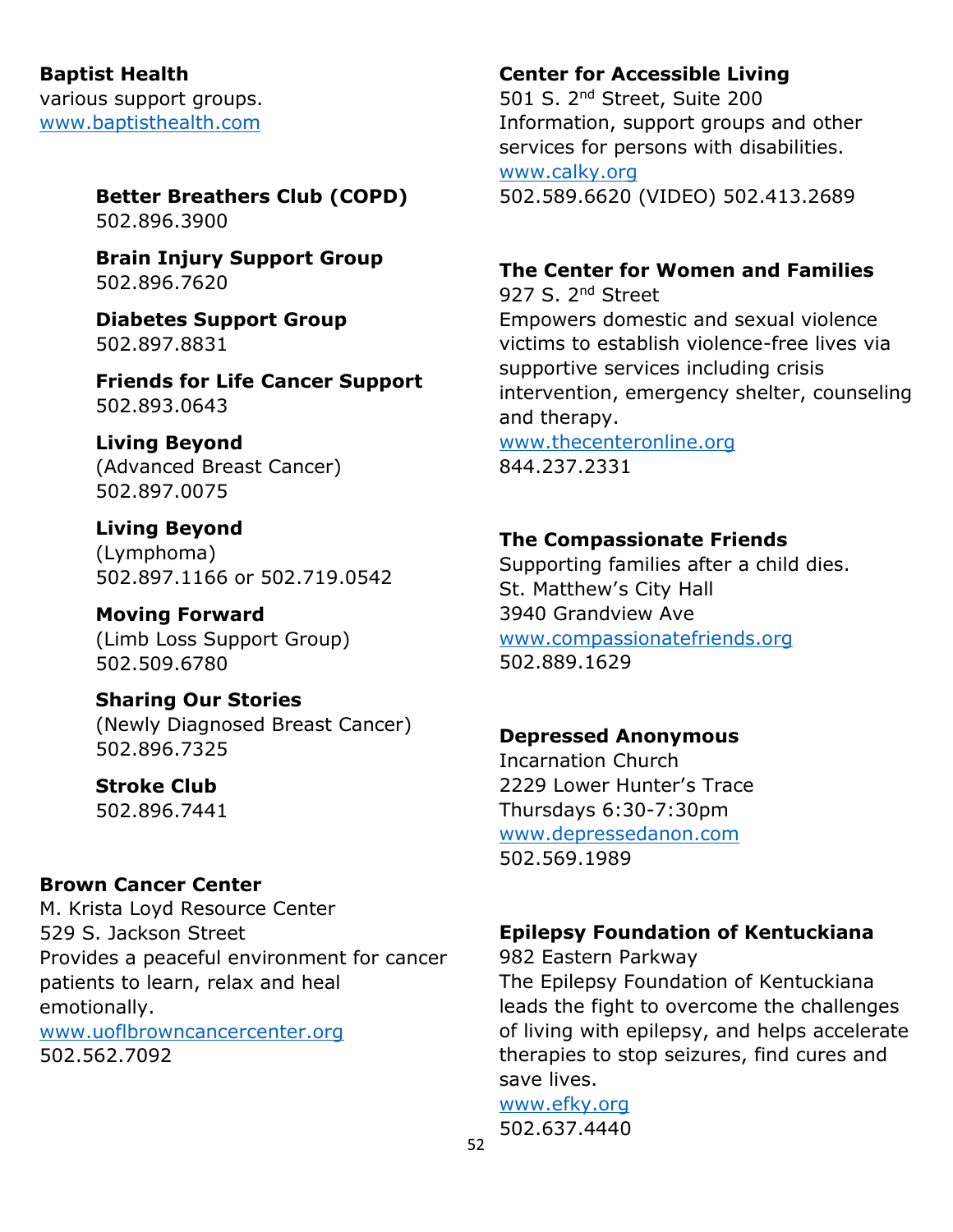## **Gamblers Anonymous**

UofL Health Peace Hospital 2020 Newburg Road Thursdays 7:00-8:30pm [www.uoflhealthnetwork.org](http://www.uoflhealthnetwork.org/) 502.451.3330

#### **Grief Recovery Method**

UofL Peace Hospital-Adult Outpatient Center 4414 Churchman Ave 8 week program. Mondays 6:00-8:00pm [www.uoflhealthnetwork.org](http://www.uoflhealthnetwork.org/) 502.363.7900

# **Hosparus Grief Counseling**

3526 Ephraim McDowell Drive Hosparus Health is so committed to grief counseling that we offer services at no cost for up to 13 months after the death of a loved one previously in our care. This includes pre-death counseling for anticipated deaths. Grief counseling is also available for anyone in the community, regardless of a previous engagement with Hosparus Health.

[www.hosparushealth.org](http://www.hosparushealth.org/) 502.456.5451

## **Huntington's Disease Society of America**

Kentucky Chapter 982 Eastern Parkway The premier nonprofit organization dedicated to improving the lives of everyone affected by Huntington's disease. From community services and education to advocacy and research, HDSA is the world's leader in providing help for today, hope for tomorrow for people with Huntington's disease and their families. In the battle against Huntington's disease no one fights alone.

# **Jewish Family & Career Services**

2821 Klempner Way Older Adult Services [www.jfcslouisville.org](http://www.jfcslouisville.org/) 502.452.6341

## **Kentucky Hemophilia Foundation**

1850 Taylor Ave, Suite 2 The mission of this Chapter is to assist persons with hemophilia or related inherited bleeding disorders by providing education, advocacy, support services, and promoting research toward a cure.

[www.kyhemo.org](http://www.kyhemo.org/) 502.456.3233

## **Leukemia & Lymphoma Society**

Ohio River Valley Region The Leukemia & Lymphoma Society's Ohio River Valley Region offers a wide range of free educational and support programs for patients, their families, caregivers and healthcare professionals.

[www.lls.org](http://www.lls.org/)

317.519.3593

## **Lupus Foundation**

The Lupus Foundation of America is the largest nonprofit organization that is dedicated to finding the causes and cure for lupus, as well as, providing support, services and hope to all the people affected with lupus in the United States.

[www.lupus.org](http://www.lupus.org/) 877.865.8787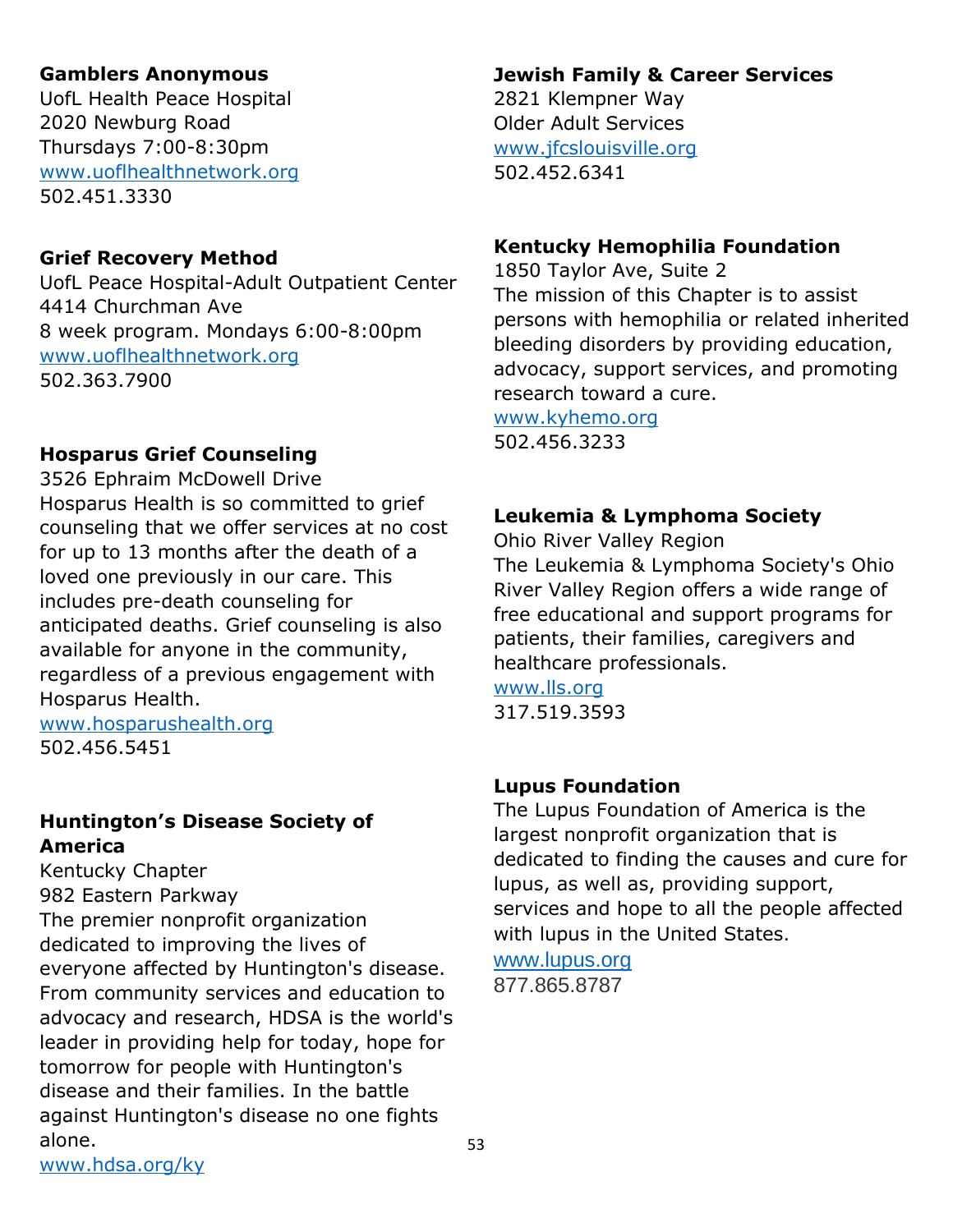## **The Mended Hearts**

To inspire hope and improve the quality of life of heart patients and their families through ongoing peer-to-peer support, education, and advocacy. [www.mendedhearts.org](http://www.mendedhearts.org/)

888.432.7899

#### **Muscular Dystrophy Association**

Families are at the heart of MDA's mission. We wake up every morning to create more hope and answers for families living with muscular dystrophy and related neuromuscular diseases that take away physical strength and mobility. We fund groundbreaking research for promising treatments and provide families with the highest quality care from the best doctors in the country.

[www.mda.org](http://www.mda.org/) 800.572.1717

#### **Narcotics Anonymous**

Support groups for persons who are drug dependent. Meetings are held at various times and locations. [www.nalouisville.net](http://www.nalouisville.net/)

502.569.1769

#### **National Alliance on Mental Health (NAMI)**

Support groups for families of mentally ill persons.

[www.namilouisville.org](http://www.namilouisville.org/) 800.950.6264

#### **National Kidney Foundation**

12468 LaGrange Road, #207 Support groups, counseling and other services. [www.kidney.org](http://www.kidney.org/) 502.585.5433 or 855.653.2273

#### **National Multiple Sclerosis Society**

We will cure MS while empowering people affected by MS to live their best lives. [www.nationalmssociety.org](http://www.nationalmssociety.org/) 800.344.4867

### **Norton Cancer Institute Resource Centers**

[www.nortonhealthcare.com](http://www.nortonhealthcare.com/)

#### **Brownsboro**

4955 Norton Healthcare Blvd 502.636.8308

#### **Downtown**

234 E. Gray Street, Suite 164 502.629.5500

#### **St. Matthews**

3991 Dutchman's Lane, Suite 111 502.899.6888

#### **Pat Harrison Center (IN)**

1206 Spring Street Jeffersonville, IN 812.288.1156

#### **Norton Neuroscience Institute Resource Centers**

Help to educate patients and their families about new diagnoses, available treatments and ways to manage their disease. Diseases include: ALS, dementia, movement disorders, MS, Parkinson's, stroke and many more.

[www.nortonhealthcare.com](http://www.nortonhealthcare.com/)

#### **Brownsboro**

4915 Norton Healthcare Blvd, Suite 400 502.559.3221

**St. Matthews**

3991 Dutchman's Lane, Suite 302 502.559.3230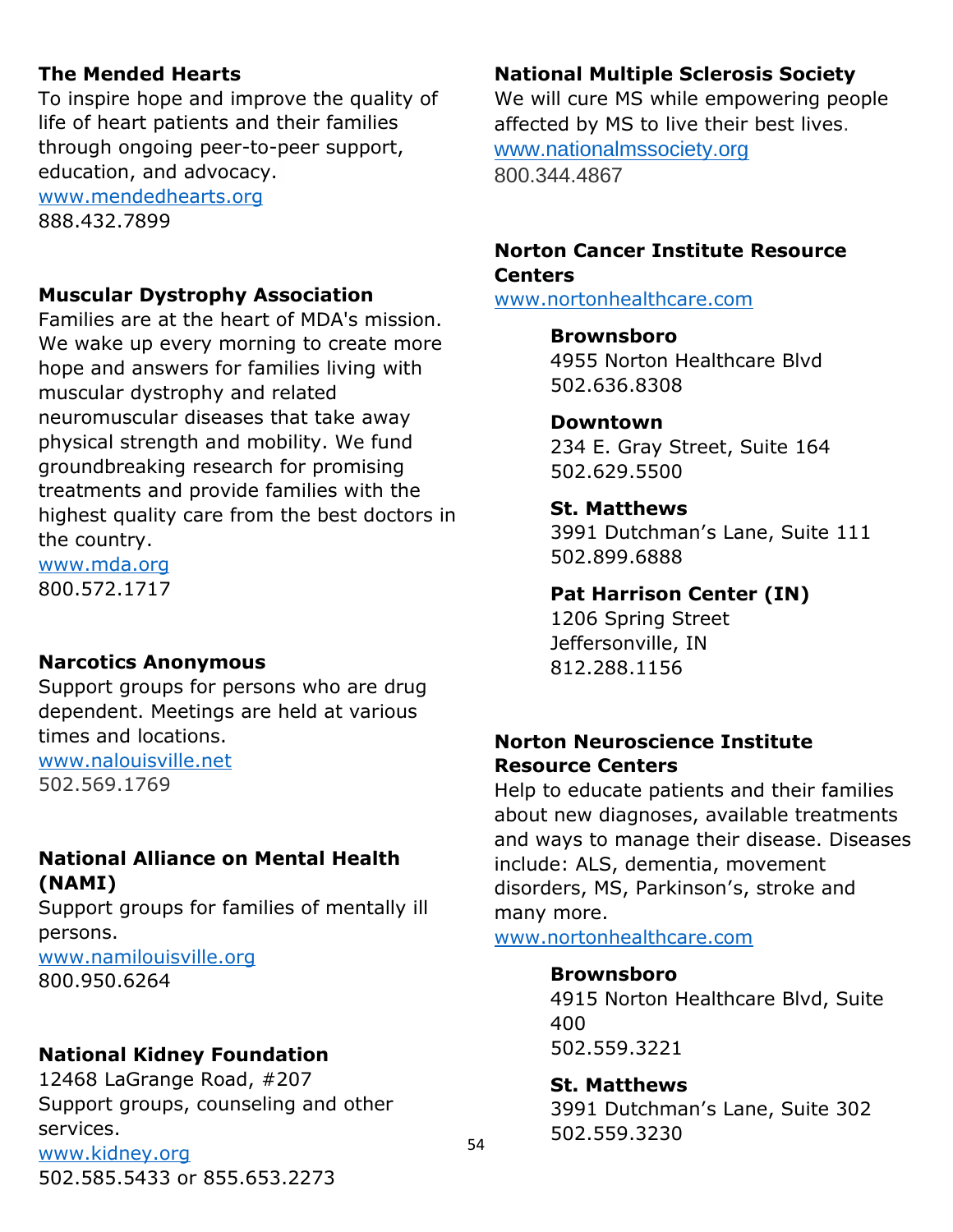## **Oley Foundation**

Information regarding ostomy care. [www.oley.org](http://www.oley.org/)

#### **Sex Addicts Anonymous**

Support for persons recovering from sexual and/or relationship addictions. [www.saalouisville.org](http://www.saalouisville.org/) 502.438.8722

### **Southeast Christian Church**

920 Blankenbaker Pkwy Support groups and meetings for seniors, widowers, grief counseling, family of children with disabilities and more. [www.southeastchristian.org](http://www.southeastchristian.org/) 502.253.8411

## **Uplift**

2022 Bonnycastle Ave Self-help and support for persons with depression, fear, anxiety and more. [www.upliftmentalhealthsupport.org](http://www.upliftmentalhealthsupport.org/) 502.458.8016

## **Veterans Administration Medical Center**

800 Zorn Ave If you're struggling with issues like PTSD, depression, grief, anger or trauma, we offer counseling and other support. All VA health care facilities offer same-day help. [www.louisville.va.gov](http://www.louisville.va.gov/)

502.287.4000

#### **Widower Club**

Maloney Center: Archdiocese of Louisville 1200 S. Shelby Street [www.archlou.org](http://www.archlou.org/) 502.637.2379

# **Homeless Resources**

## **Day Centers for Homeless Persons**

#### $\overline{a}$ **Jefferson Street Baptist Community at Liberty**

800 E. Liberty Street Day center open 7am-10am Monday-Friday. [www.jeffstbaptist.weebly.com](http://www.jeffstbaptist.weebly.com/) 502.585.3787

#### **St. John Center**

700 E. Muhammad Ali Blvd Day center for homeless men. Must have proof that they are free and clear of TB disease.

#### [www.stjohncenter.org](http://www.stjohncenter.org/) 502.568.6758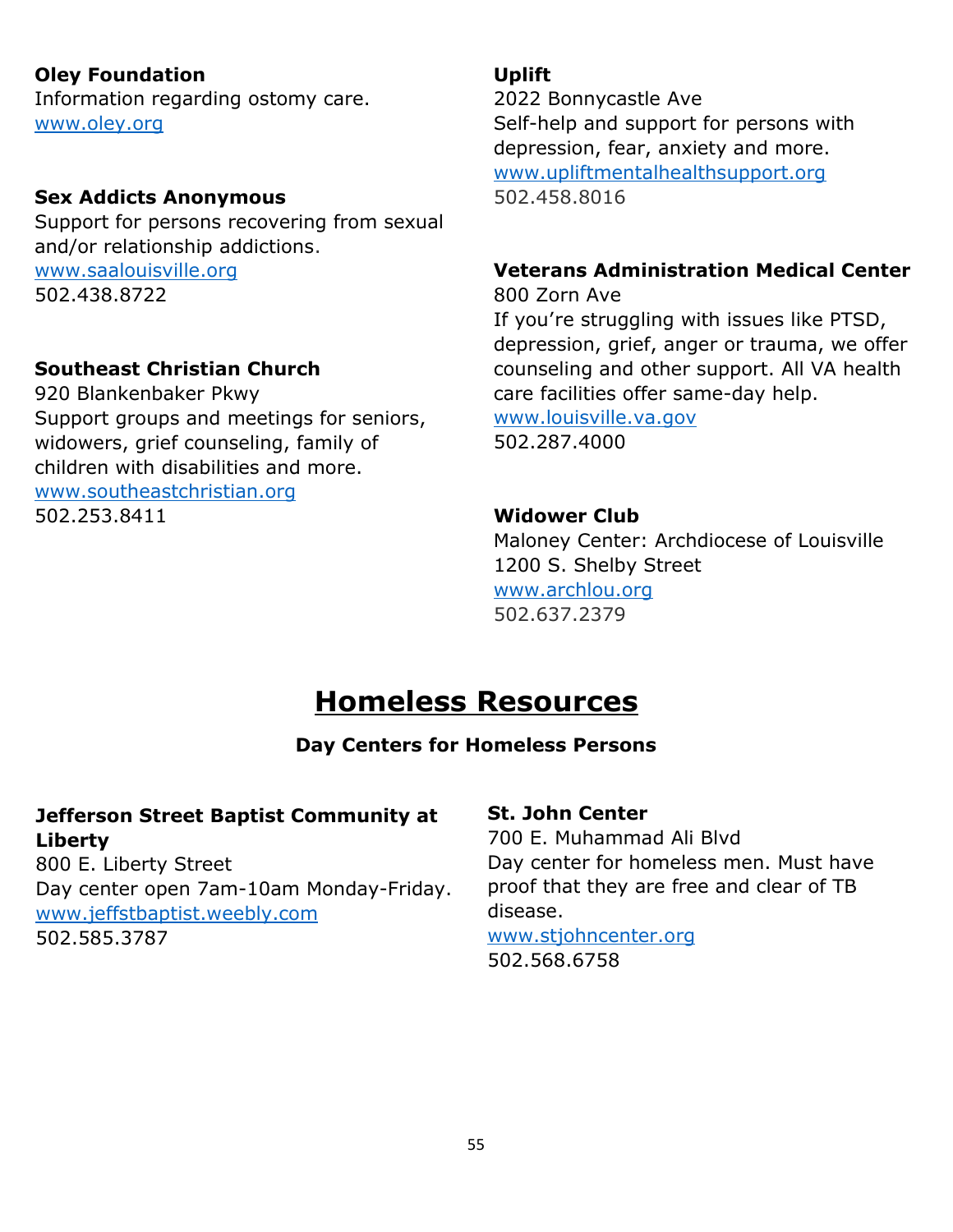# **Daily Food Sites**

## **Cathedral of the Assumption**

443 S. 5<sup>th</sup> Street Serves Lunch at 12:15, 7 days a week. [www.cathedraloftheassumption.org](http://www.cathedraloftheassumption.org/) 502.582.2971

## **The Lord's Kitchen**

2732 S. 5<sup>th</sup> Street Food Boxes 1 x per month serving zip codes 40210,40211 and 40216. Daily lunch served. [www.thelordskitchen.com](http://www.thelordskitchen.com/) 502.413.0198

## **The Salvation Army**

Center of Hope 911 S. Brook Street Hot meals and food boxes. [www.salvationarmylouisville.org](http://www.salvationarmylouisville.org/) 502.671.4900

## **St. Vincent de Paul**

Open Hands Kitchen 1026 South Jackson St. Serves free meals to shelter clients as well as the poor and working poor in our community. Two nutritious meals each day, at 12 pm and 5 pm. [www.svdplou.org](http://www.svdplou.org/) 502.584.2480

## **Wayside Christian Mission**

The mobile feeding van can be found serving breakfast outside St. John Day Center each morning from 7:00 - 8:00 AM. Folks can get lunch at the mobile feeding van outside Jefferson Street Baptist Community at Liberty from 11:30 AM until Noon, and also outside St. John Day Center from 12:15 PM to 1 PM. Supper is served from the mobile feeding van outside Jefferson Street Baptist Community at Liberty from 4:30 - 5:30 PM. [www.waysidechristianmission.org](http://www.waysidechristianmission.org/)

# **Emergency and Transitional Shelters**

## **Adult Protective Services**

Provides protective services including assistance with emergency placement for abused, neglected or exploited adults. [www.kentucky.gov](http://www.kentucky.gov/) 502.564.7043 or 877.597.2331

## **American Red Cross**

510 E. Chestnut Street Provides shelter to victims of disaster or fire. [www.redcross.org](http://www.redcross.org/) 502.589.4450

## **The Center for Women and Families**

927 S. 2<sup>nd</sup> Street Empowers domestic and sexual violence victims to establish violence-free lives via supportive services including crisis intervention, emergency shelter, counseling and therapy.

#### [www.thecenteronline.org](http://www.thecenteronline.org/) 844.237.2331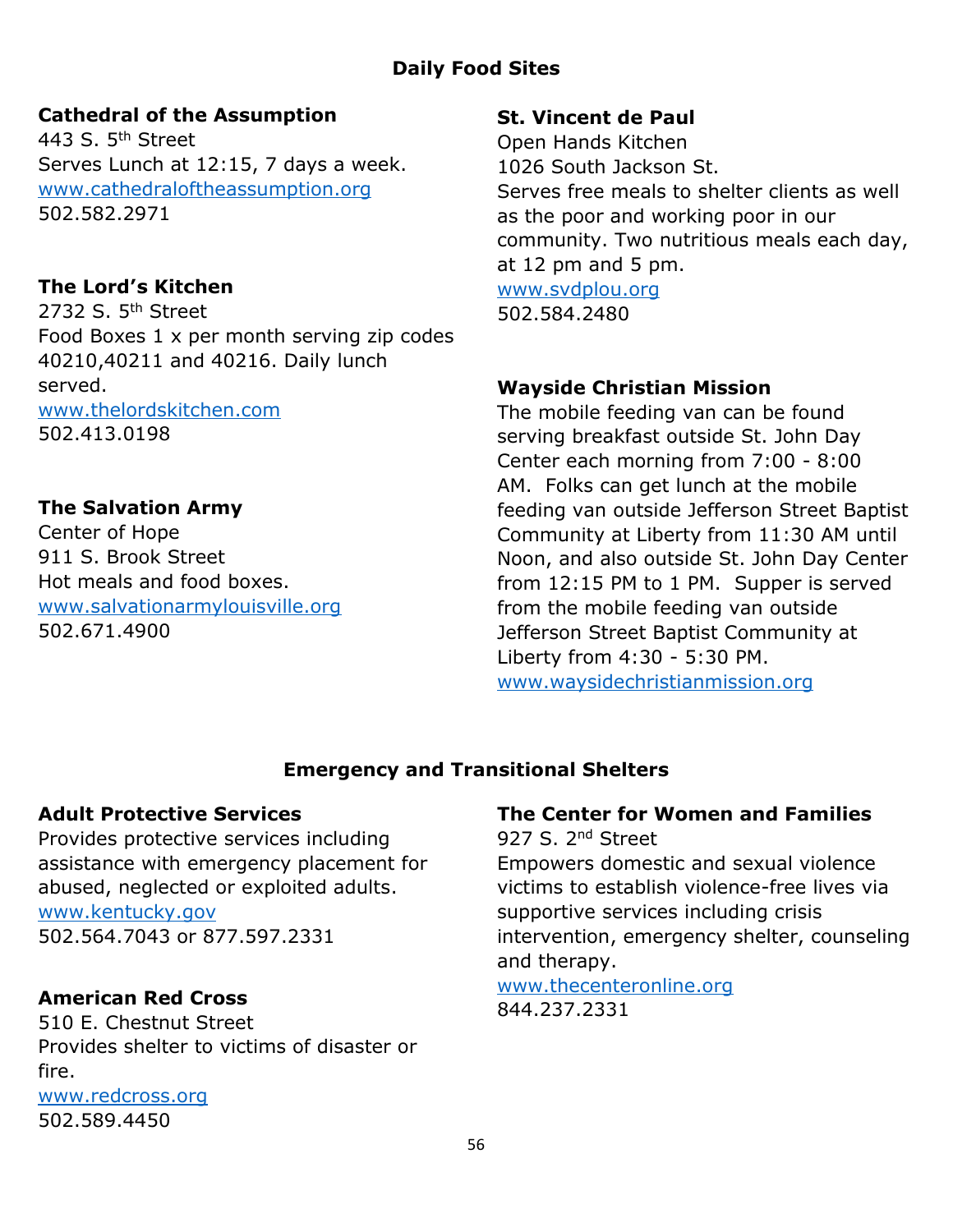# **Choices Inc**

419 S. Shelby Street

The head of household must be homeless, and someone in the household must be suffering from a mental or physical disability. Residents receive case management, other supportive services, and life skills programming, which help them to succeed in housing and make healthy life choices.

[www.choiceshome.org](http://www.choiceshome.org/) 502.585.3780

# **The Healing Place**

The Healing Place truly is where hope is found. Every day, we provide food, shelter, clothing, and our nationally-recognized recovery program to nearly 1,000 men and women at no cost to the client. All a person has to have is a desire to get sober. We want there to be no barriers to recovery. [www.thehealingplace.org](http://www.thehealingplace.org/)

> **Men's and Women's Campus** 502.585.4848

**Outpatient Services** 502.357.1972

## **House of Ruth**

607 E. St. Catherine Residential program for up to 10 homeless persons affected by HIV/AIDS. Case management, drug counseling and advocacy. <https://houseofruth.net/>

502.587.5080

## **Jefferson Street Baptist Community at Liberty**

800 E. Liberty Street

Day shelter for the homeless that provides coffee, phones, medical, clothing and shelter referrals. Also provide a warm and safe place for anyone to be from 7-10am every weekday.

[www.jeffstbaptist.weebly.com](http://www.jeffstbaptist.weebly.com/) 502.585.3737

# **Rhonda's Another Chance**

710 S. 31st Street

Our mission is to guide women toward permanent lifestyle changes and self dependency. We aim to lend a hand to any woman who requests our assistance. We provide a short-term (6 months to a year) transitional home for homeless women. We generously offer our service of love, time and talent. We develop programs tailored to work one-on-one with each resident. Women can develop life skills, build their self-esteem and self worth, all while learning to build healthy relationships. [www.rhondasanotherchance.org](http://www.rhondasanotherchance.org/) 502.776.8830

## **Salvation Army The Center of Hope**

911 S. Brook Street

The Center of Hope provides homeless people and poverty-stricken families with a safe, secure alternative to living in the streets or parks, and to help these men and women develop and implement realistic goal plans that lead toward employment, housing, and self-sufficiency. We provide a healthy, substance-free environment that promotes healing and growth. [www.salvationarmylouisville.org](http://www.salvationarmylouisville.org/)

502.671.4900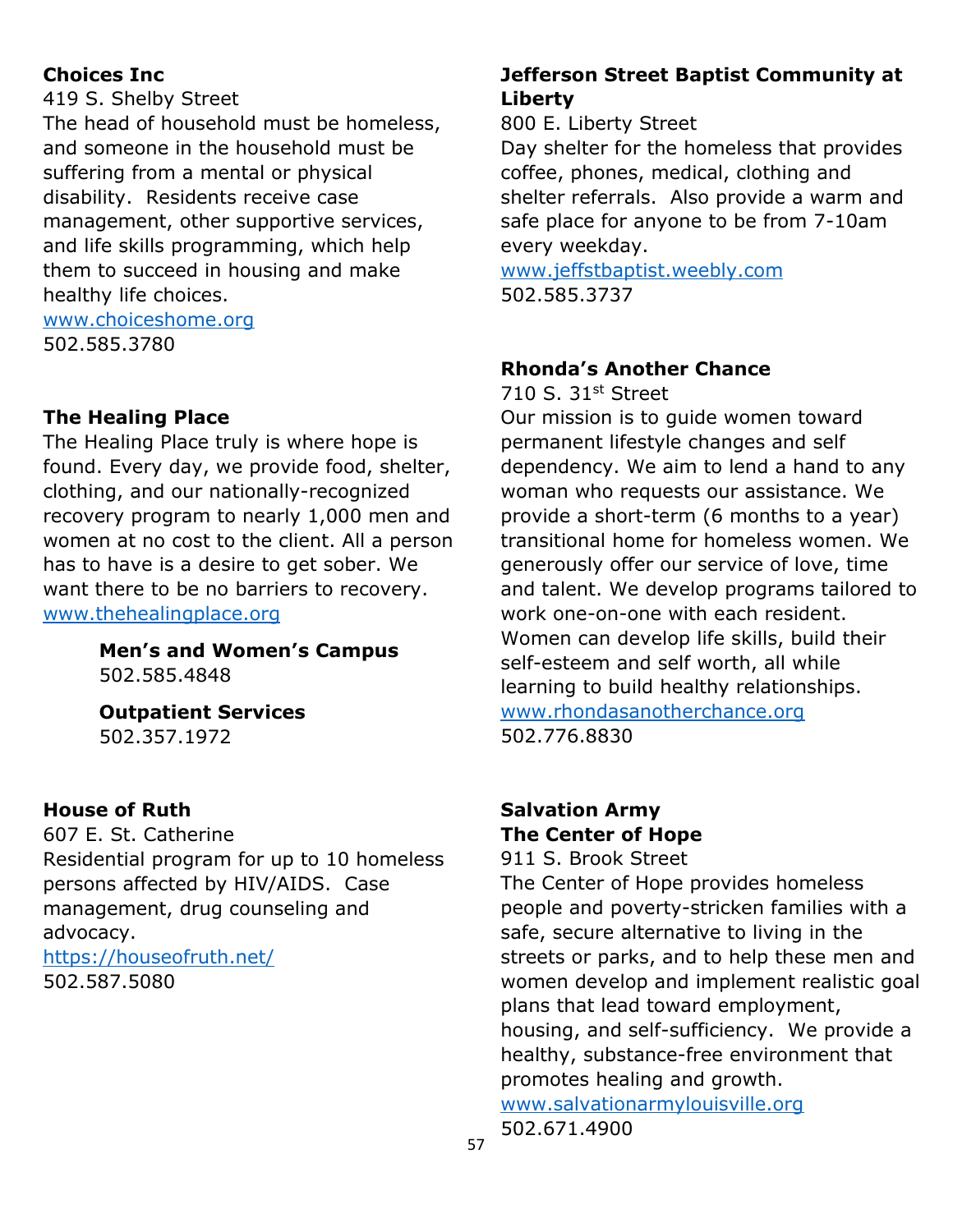### **Society of St. Vincent de Paul**

1015 Preston Street

Programs offering emergency shelter to permanent housing for approximately 300 homeless or formerly homeless individuals. The downtown Louisville campus also operates the Open Hand Kitchen which serves two meals a day to guests and residents.

# [www.svdplou.org](http://www.svdplou.org/)

502.584.2480

### **Volunteers of America Mid-States**

570 S.  $4<sup>th</sup>$  Street

Family Housing Services provides shelter, individualized care and goal-setting for families experiencing homelessness. Theirs is an accredited, comprehensive program with a commitment to serving the whole family in one location. Building on their individual needs and strengths, the staff of professional case workers help clients to develop a specific plan with short-term and long-term goals for ending homelessness and returning to self-sufficiency.

#### [www.voamid.org](http://www.voamid.org/) 502.636.9550

## **Wayside Christian Mission**

432 E Jefferson Street

Programs and facilities include: emergency shelter, day shelter, permanent supportive housing, family emergency shelter, transitional shelter and more. [www.waysidechristianmission.org](http://www.waysidechristianmission.org/) 502.584.3711

## **Wellspring**

225 Breckenridge Street Offers permanent supportive housing, transitional housing, and psychiatric crisis stabilization services.

[www.wellspringky.org](http://www.wellspringky.org/) 502.637.4361

## **YMCA of Greater Louisville Chestnut Street Branch**

930 W. Chestnut St. Long term shelter for men age 18 & over. Sliding scale fees. [www.ymcalouisville.org/chestnut/](http://www.ymcalouisville.org/chestnut/)

502.587.7405

# **Housing**

#### **Downsizing and Organizing**

#### **Harmony Home Organizers**

Packing & Unpacking - moving preparation (especially downsizing) Legacy Services organize and earmark items for physical estate planning. Home Organization: most popular areas include master closet, kitchen/pantry, garage, & more. Hoarding Help: sorting items for disposal, donation, and sale.

[www.harmonyhomeorganizers.com](http://www.harmonyhomeorganizers.com/) 513.675.2656

#### **Smooth Transitions**

Household downsizing, estate dispersal, and moving services for seniors <https://louisville.smoothtransitions.com/> 502.724.2987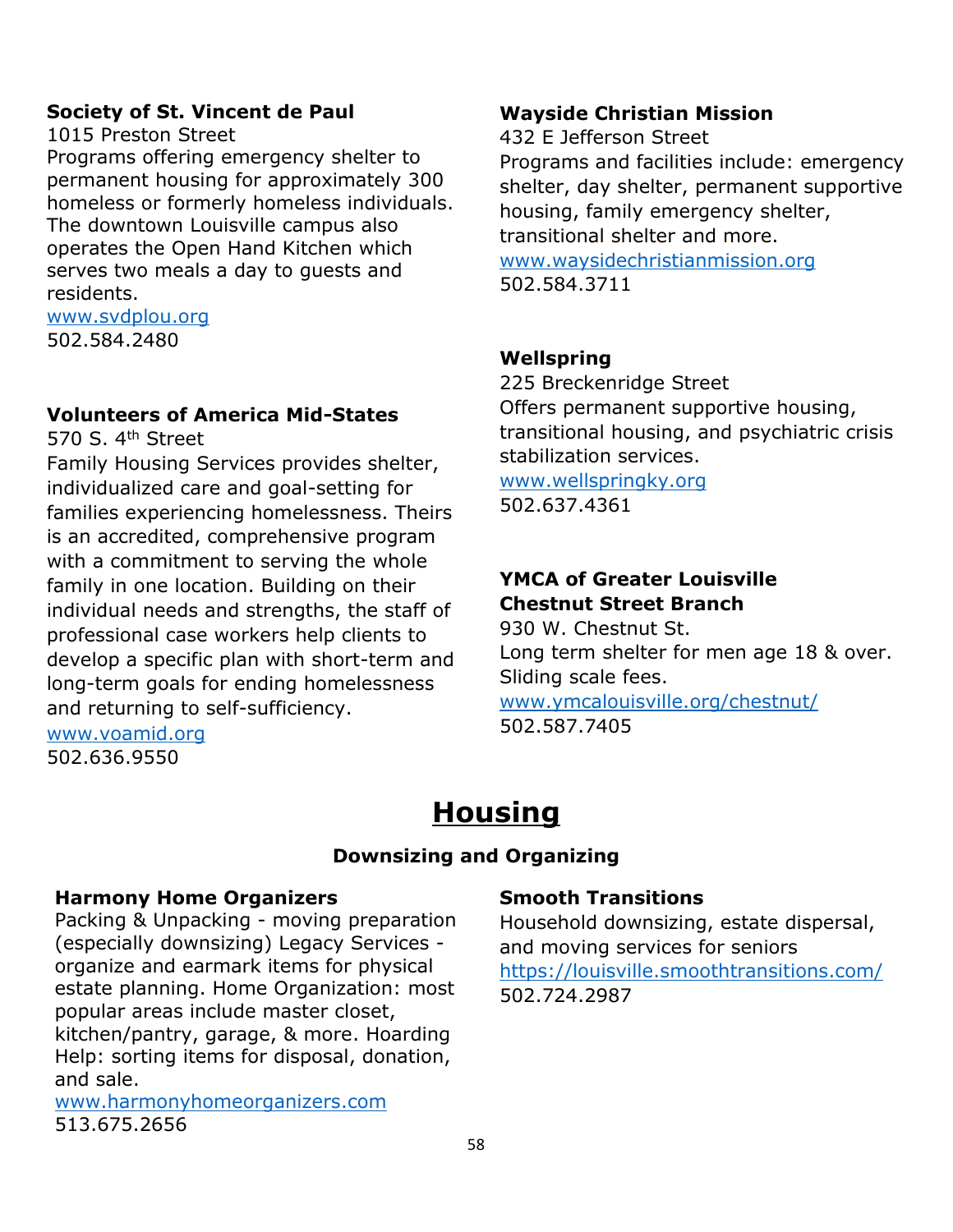# **Help Finding a Place to Live**

## **Center for Accessible Living**

501 S. 2nd Street Educating and assisting individuals in securing affordable, accessible housing options.

[www.calky.org](http://www.calky.org/) 502.589.6620 or (VIDEO) 502.413.2689

#### **Community Ministries**

The Association of Community Ministries (ACM) is an umbrella organization bringing 13 Louisville, Kentucky-based Community Ministries together to serve residents on a neighborhood level. If you need assistance please contact the Community Ministry that serves your area.

See Pgs 16-17 for the ACM directory

#### **KIPDA**

11520 Commonwealth Drive Provides information and assistance regarding housing options for seniors in Louisville and the surrounding Counties. [www.kipda.org](http://www.kipda.org/)

502.266.5571 or 888.737.3363 TDD 800.648.6056

#### **Oasis Senior Advisor**

12468 Lagrange Rd, #338

At Oasis, we focus on our five step process when assisting you with senior housing services. Our five step process involves: (1) Initial, No-Obligation Consultation (2) Identifying Lifestyle Needs (3) Review Your Monthly Costs (4) Personalized List of Local Housing Options (5) Touring Communities. Our services are privacy protected and unbiased. If you have questions, concerns or challenges, feel free to call. We will gladly support you on your journey.

[www.oasissenioradvisors.com/louisville](http://www.oasissenioradvisors.com/louisville) 502.547.9164

#### **Senior Home Transitions**

Deciding what's best for an aging parent or loved one is an overwhelming process. Senior Home Transitions is a FREE senior living placement assistance service that works with you to navigate the choices, costs, and process of finding the senior community best suited for you or your loved one.

[www.seniorht.com](http://www.seniorht.com/) 502.386.3361

#### **Home Design, Repairs, Modifications, Universal Design and Ramps**

#### **Amramp**

888.715.7598

A national provider of modular wheelchair ramps and portable roll-in wheelchair showers. The team meets with each Amramp client/family to design a safe and usable wheelchair ramp for people using wheelchairs and scooters. But Amramp offers more than just wheelchair ramps. [www.amramp.com](http://www.amramp.com/)

#### **Capable Living LLC**

4033 Taylorsville Road, #100 Home remodeling and modifications, handicap accessibility, aging in place, home evaluations, consulting and project design. [www.capablelivingllc.com](http://www.capablelivingllc.com/) 502.309.4231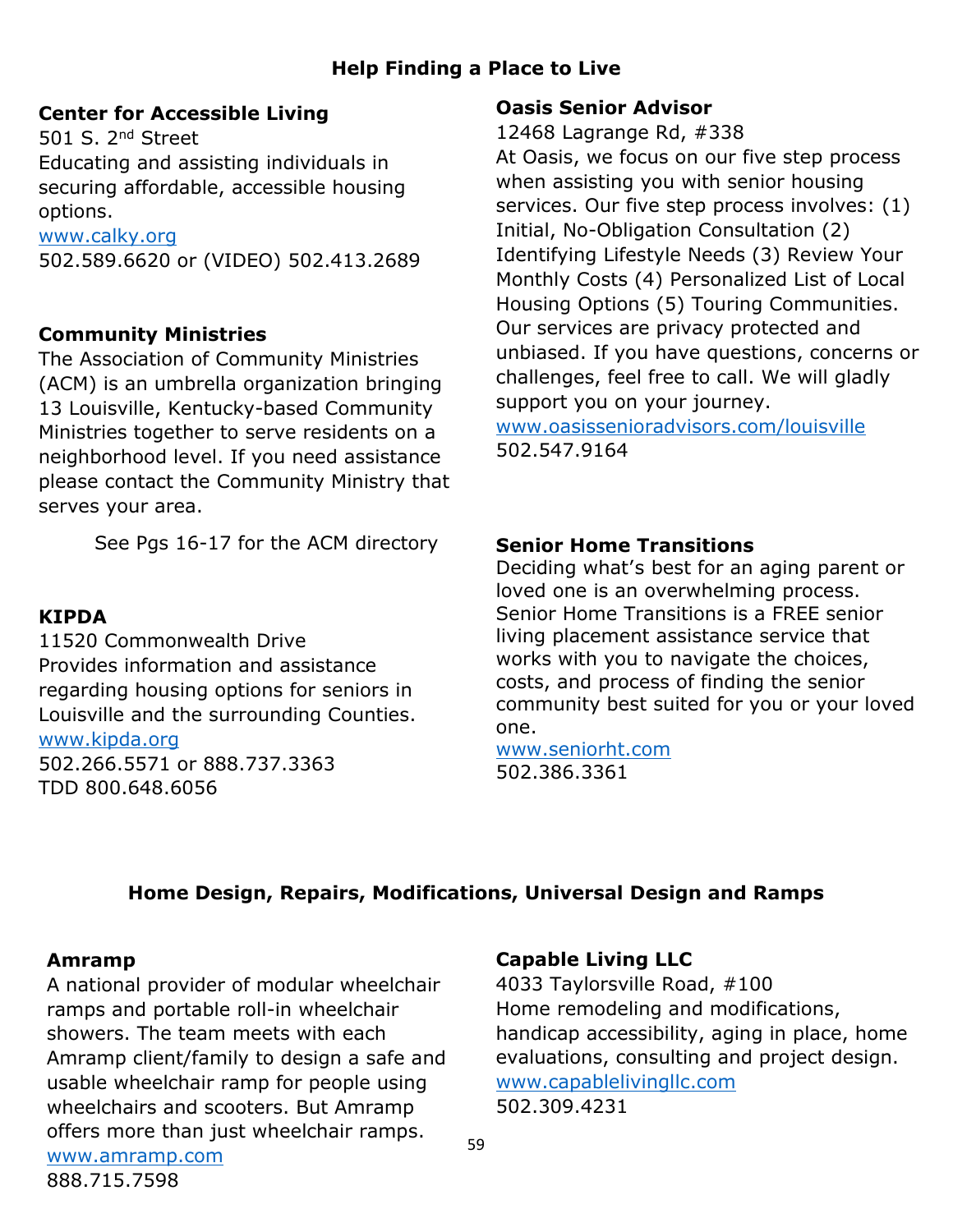### **Center for Accessible Living**

501 S. 2nd Street The Rampbuilders Program has been providing custom-designed home access ramps and railings to persons with disabilities since the incorporation of the Center for Accessible Living in 1981. Whenever possible, ramps are provided at no cost to the recipient. [www.calky.org](http://www.calky.org/)

502.589.6620 or (VIDEO) 502.413.2689

# **Custom Home Elevator and Lift Co**

10200 Forest Green Blvd, Suite 112 [www.customhomeelevator.com](http://www.customhomeelevator.com/) 502.357.1094 or 800.730.5438

### **New Directions Housing**

Repair Affair 1617 Maple Street

Makes critical improvements to homes of the elderly or disabled, allowing them to stay in their homes longer. Repair Affair provides free home repair for homeowners 60 and over or with a verified disability who own and live in their home and make less than 50% of the Area Median Income. [www.ndhc.org](http://www.ndhc.org/)

502.371.4906

## **RampUp! Ky**

Portable ramp loaner program [www.katsnet.org](http://www.katsnet.org/) 800.327.5287

## **Homestead Exemption**

Kentucky's Constitution allows property owners who are 65 or older to receive the Homestead Exemption on their primary residence. If you are eligible to receive the Homestead Exemption, the exemption amount is subtracted from your property's assessed value, reducing your property tax liability.

To qualify for the Homestead Exemption a property owner must:

- Be 65 years or older
- **Own** and **Occupy** the property as your primary residence on January 1 of the year in which you apply for the exemption

**IT'S EASY TO APPLY!** Mail the completed [Homestead Application,](https://jeffersonpva.ky.gov/wp-content/uploads/2022/01/HOMESTEAD-APP-REV-1.13.2022-WRITTABLE.pdf) along with a copy of your valid Jefferson County Driver's License, Real ID or other valid Jefferson County ID (issued by the Jefferson County Circuit Clerk or Kentucky Transportation Cabinet) to:

Jefferson County PVA Attn: Homestead 815 W. Market Street, Suite 400 Louisville, KY 40202-2654

For more information or to download the application, click **HERE**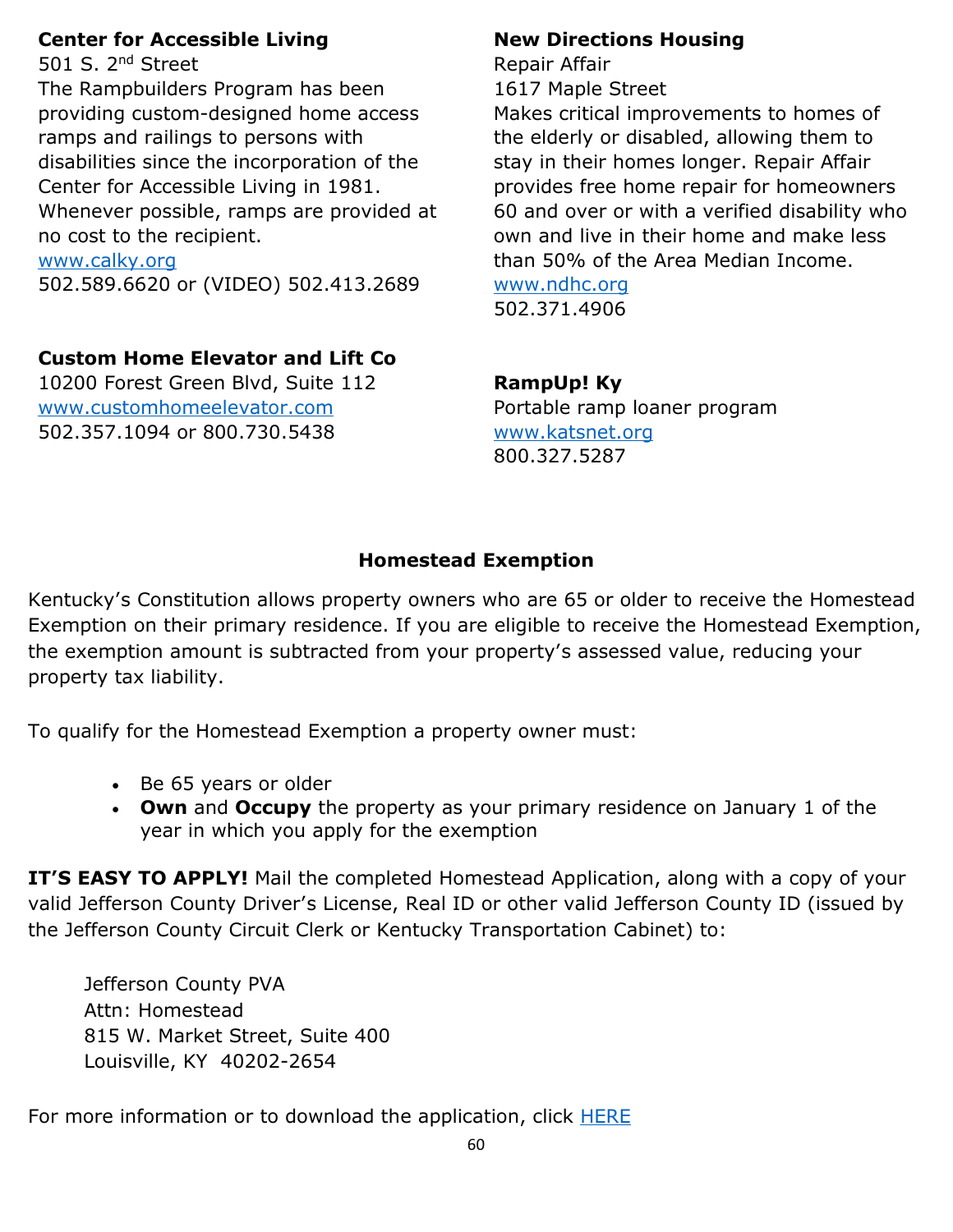# **Insurance and Long-Term Care Insurance**

## **Imagine Insurance Advisors**

3036 Breckenridge Lane, Suite 101 At Imagine Insurance we specialize in making the complicated, uncomplicated. We work hard to provide easy to understand information that helps you to make the best choices for your insurance needs. As independent insurance agents we offer products from many companies to meet these personal needs. [www.imagineinsadv.com](http://www.imagineinsadv.com/) 502.742.4979

### **KIPDA**

State Health Insurance Assistance Program 11520 Commonwealth Drive The SHIP Mission is to empower, educate, and assist Medicare-eligible individuals, their families, and caregivers through objective outreach, counseling, and training to make informed health insurance decisions that optimize access to care and benefits. [www.kipda.org](http://www.kipda.org/)

502.266.5571 or 888.737.3363 TDD 800.648.6056

#### **KY Department of Insurance**

The Kentucky Department of Insurance regulates the Commonwealth's insurance market, licenses agents and other insurance professionals, monitors the financial condition of companies, educates consumers to make wise choices, and ensures Kentuckians are treated fairly in the marketplace.

[www.kentucky.gov](http://www.kentucky.gov/) 502.564.3630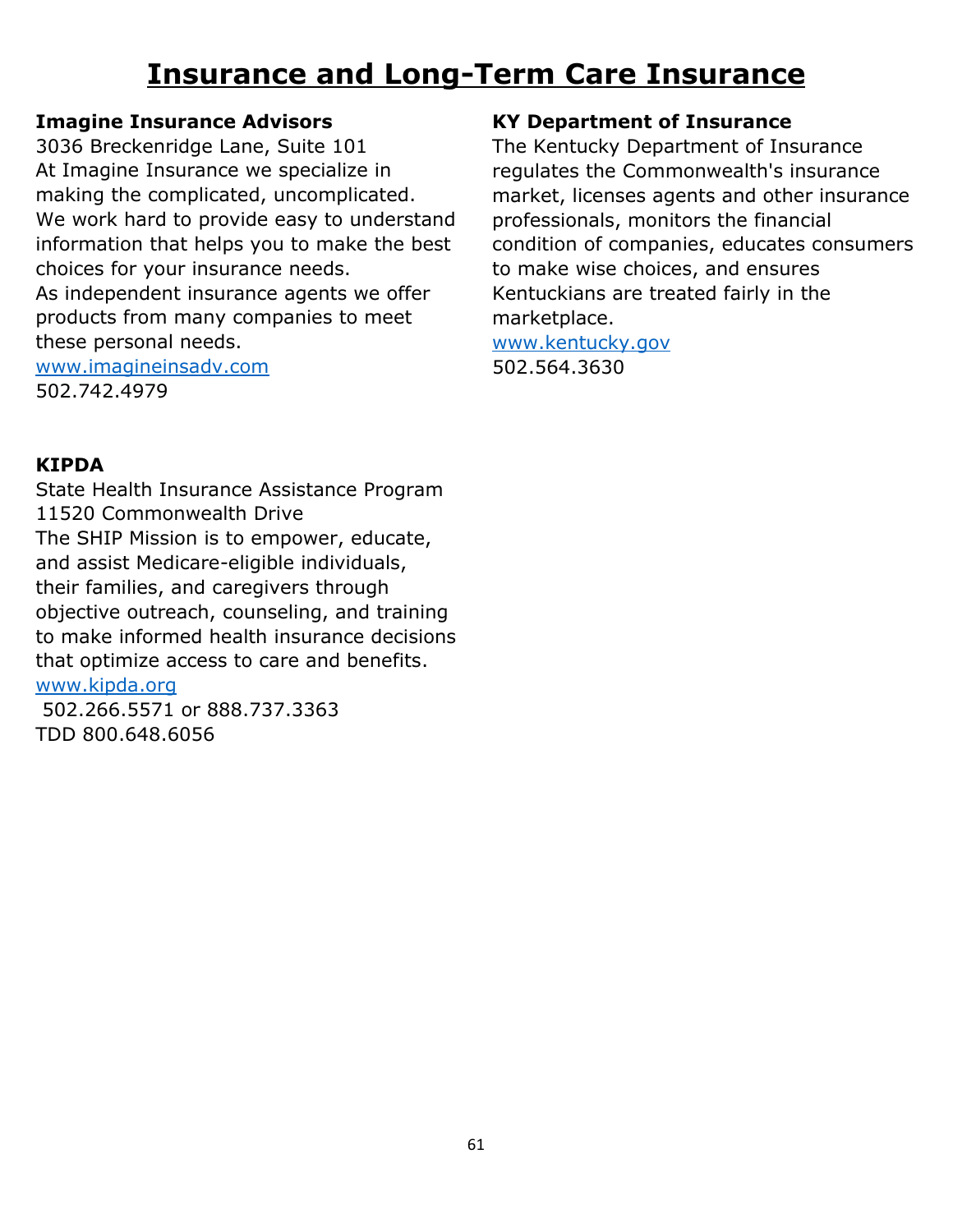# **International Services and Resources**

### **Americana World Community Center**

4801 Southside Drive

Americana's mission is to provide holistic services to Louisville's refugee, immigrant, and underserved population to build strong and healthy families, create a safe and supportive community and help every individual realize their potential.

[www.americanacc.org](http://www.americanacc.org/) 502.366.7813

## **Catholic Charities**

2911 S. 4<sup>th</sup> Street

Migration and Refugee Services "welcomes the stranger" with open arms, helping those escaping persecution begin new lives with dignity. Our multilingual, multicultural staff offers comprehensive services and begins assisting refugee clients pre-arrival by finding suitable housing and stocking the home with food and furnishings. They also assist with employment search and placement, school registration, English language training, and cultural orientation classes.

[www.cclou.org](http://www.cclou.org/) 502.637.9786

#### **Centro Latino**

120 Main Street Shelbyville, KY Provides services to the Latino Community including but not limited to: resource referrals, advocacy, crisis intervention, health prevention programs etc. [www.centro-latino.org](http://www.centro-latino.org/) 502.647.3349

## **Kentucky Refugee Ministries**

969-B Cherokee Road Together as a community, we resettle refugees and welcome immigrants. Through KRM, you encourage hope, advocate for newcomers, and transform the lives of those seeking safety. Services include ESL & cultural orientation, employment, family & youth, immigration & citizenship, interpretation and more. [www.kyrm.org](http://www.kyrm.org/) 502.479.9180

# **Recreational and Social Activities**

#### **Baptist Health Milestone**

750 Cypress Station [www.baptistmilestone.com](http://www.baptistmilestone.com/) 502.896.3900

## **Jewish Community Center**

3600 Dutchman's Lane [www.jewishlouisville.org](http://www.jewishlouisville.org/) 502.459.0660

## **Louisville Free Public Library**

[www.lfpl.org](http://www.lfpl.org/) 502.574.1611 See Branch Listings on Pg 29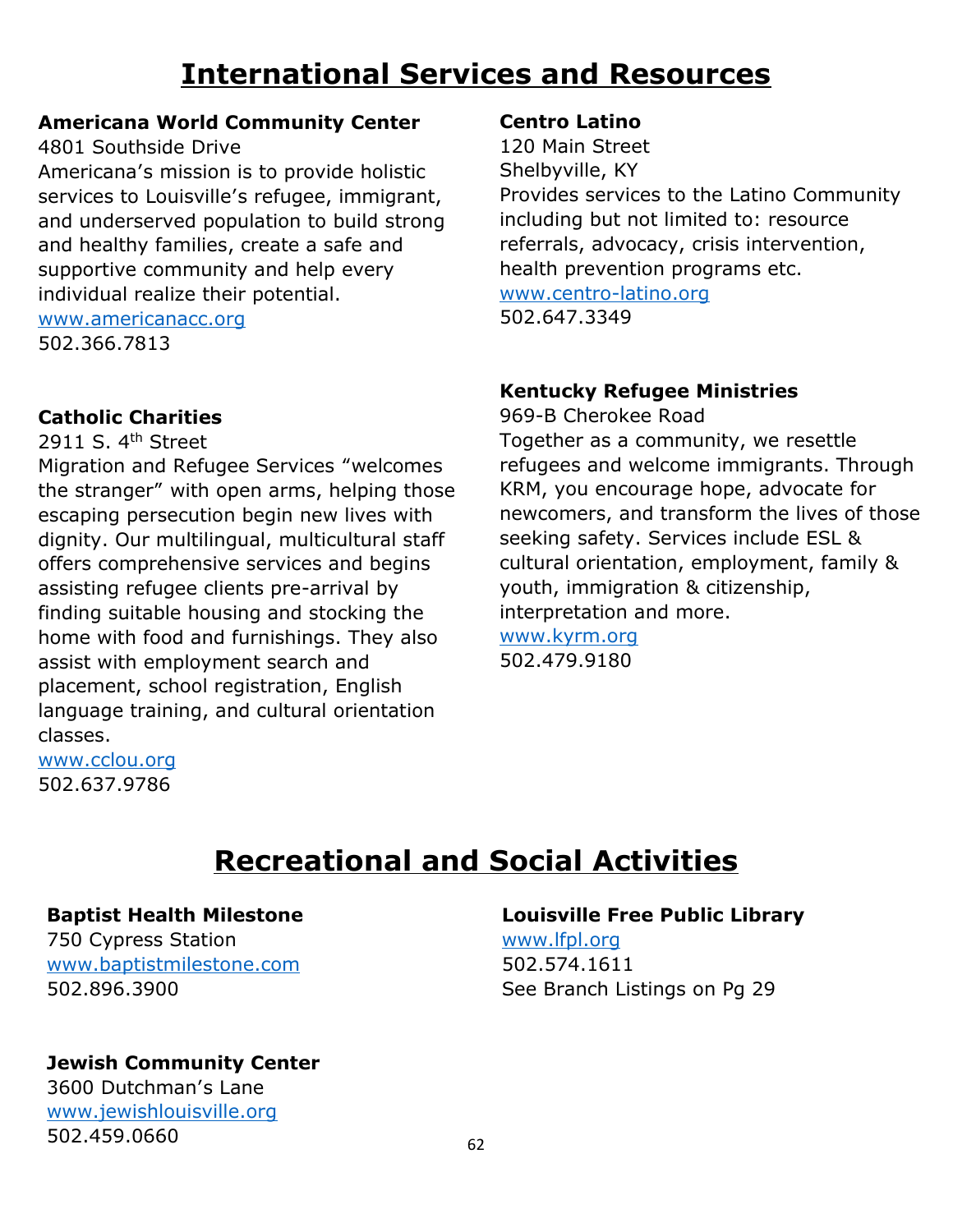### **Louisville Metro Government Public Health & Wellness**

Senior Medicare Patrol (SMP) 400 E. Gray Street Recruits residents 55 and older to educate Medicare beneficiaries on how to protect, detect and report Medicare errors, fraud and abuse.

[www.louisvilleky.gov](http://www.louisvilleky.gov/) 502.574.6960

## **Louisville Metro Government Office of Resilience and Community Services**

701 W. Ormsby Ave, Suite 201 [www.louisvilleky.gov](http://www.louisvilleky.gov/)

## **Foster Grandparent Program**

As a Foster Grandparent, you're a role model, a mentor, and a friend. Serving at local organizations including faith-based groups, Head Start Centers, schools, day care centers and other youth facilities that serve children with exceptional needs—you help children learn to read, provide one-on-one tutoring, and guide children at a critical time in their lives. Put simply, you give the kind of comfort and love that sets a child on the path toward a successful future.

502.574.1529

## **Retired Senior Volunteer Program**

RSVP recruits, supports, and promotes recognition of adult volunteers age 55 and better for their volunteer service with local agencies. 502.574.1530

## **Louisville Metro Parks**

P.O. Box 37280 Community Centers [www.louisvilleky.gov](http://www.louisvilleky.gov/) 502.574.7275

# **Beechmont**

205 West Wellington Ave 502.361.5484

## **Berrytown**

1300 Heafer Road 502.456.8148

## **California**

1600 West Saint Catherine Street 502.574.2658

# **Cyril Allgier**

4101 Cadillac Court 502.456.3261

## **Douglass**

2305 Douglass Blvd 502.456.8120

## **Metro Arts**

8360 Dixie Hwy 502.937.2055

## **Newburg**

4810 Exeter Ave 502.456.8122

## **Parkhill**

1703 S. 13<sup>th</sup> Street 502.637.3044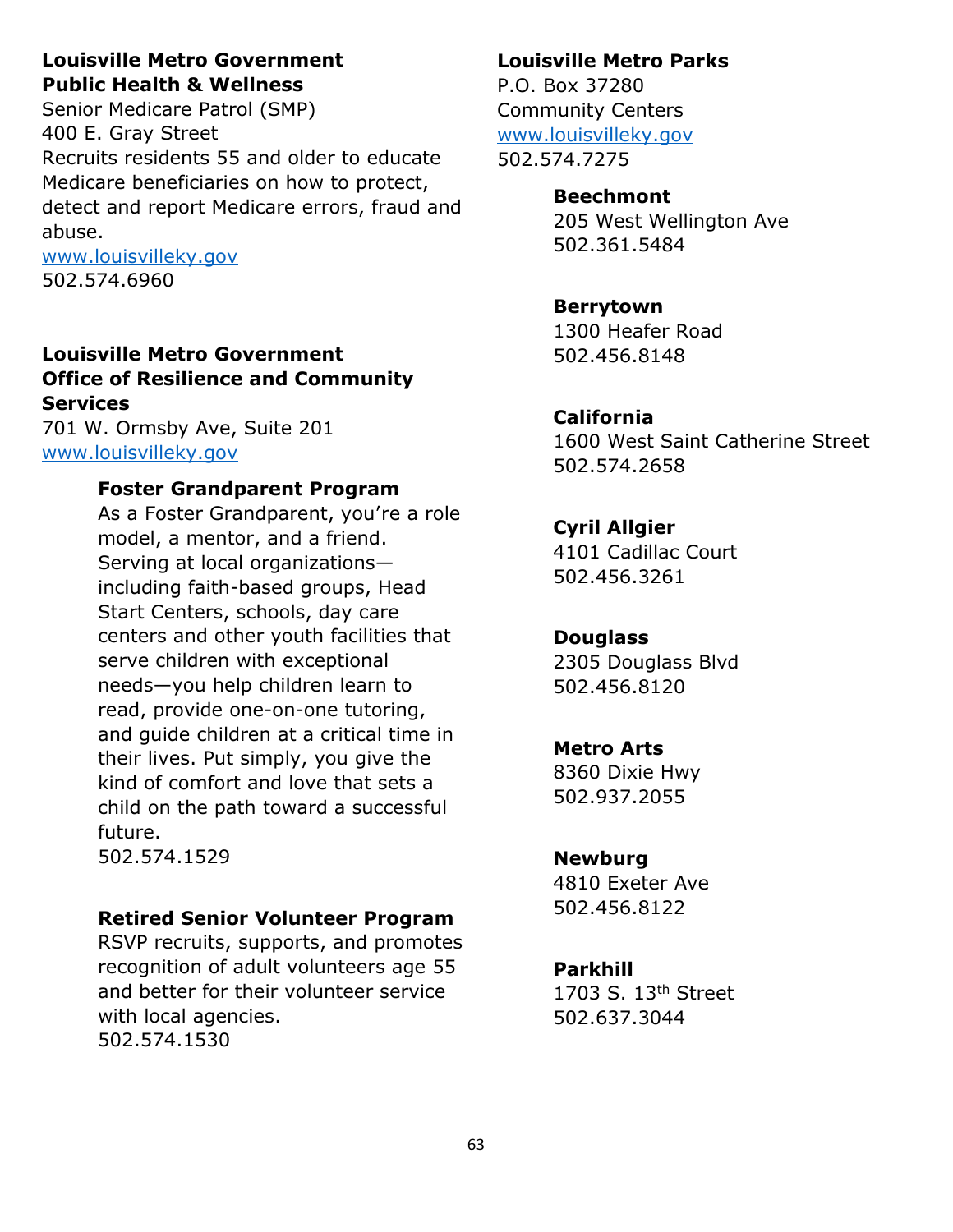**Louisville Metro Parks** Continued….

#### **Portland**

640 N. 27th Street 502.776.0913

#### **Shawnee**

607 S. 37th Street 502.775.5268

#### **South Louisville**

2911 Taylor Blvd 502.574.3206

#### **Southwick**

3621 Southern Ave 502.775.6598

#### **Sun Valley**

6505 Bethany Lane 502.937.8802

#### **Wilderness Road**

8111 Blue Lick Rd 502.964.5151

### **Louisville Tennis Center**

3783 Illinois Ave [www.louisvilleky.gov](http://www.louisvilleky.gov/) 502.456.8140

#### **Olmsted Parks Conservancy**

1299 Trevillian Way The mission is to restore, enhance and preserve one of Louisville's most valued treasures, the historic Olmsted Parks and Parkways. [www.olmstedparks.org](http://www.olmstedparks.org/)

502.456.8125

#### **Mary T. Maegher Aquatic Center**

201 Reservoir Road Year-round swim and fitness opportunities. [www.louisvilleky.gov](http://www.louisvilleky.gov/) 502.987.9949

#### **Walnut Street Baptist Church**

220 W. Saint Catherine Street OASIS (older adults still in service) an exciting luncheon club, meets monthly except in December. \$5 [www.walnutstreet.org](http://www.walnutstreet.org/) 502.589.5290

## **Cultural Opportunities**

#### **21C Museum Hotel**

700 W. Main Street A 90-room hotel dedicated to world-class luxury, southern-style hospitality and contemporary art from living artists. [www.21cmuseumhotels.com](http://www.21cmuseumhotels.com/) 502.217.6300

#### **Actors Theatre of Louisville**

316 W. Main Street Actors Theatre of Louisville unlocks human potential, builds community and enriches quality of life by engaging people in theatre that reflects the wonder and complexity of our time.

[www.actorstheatre.org](http://www.actorstheatre.org/) 502.584.1265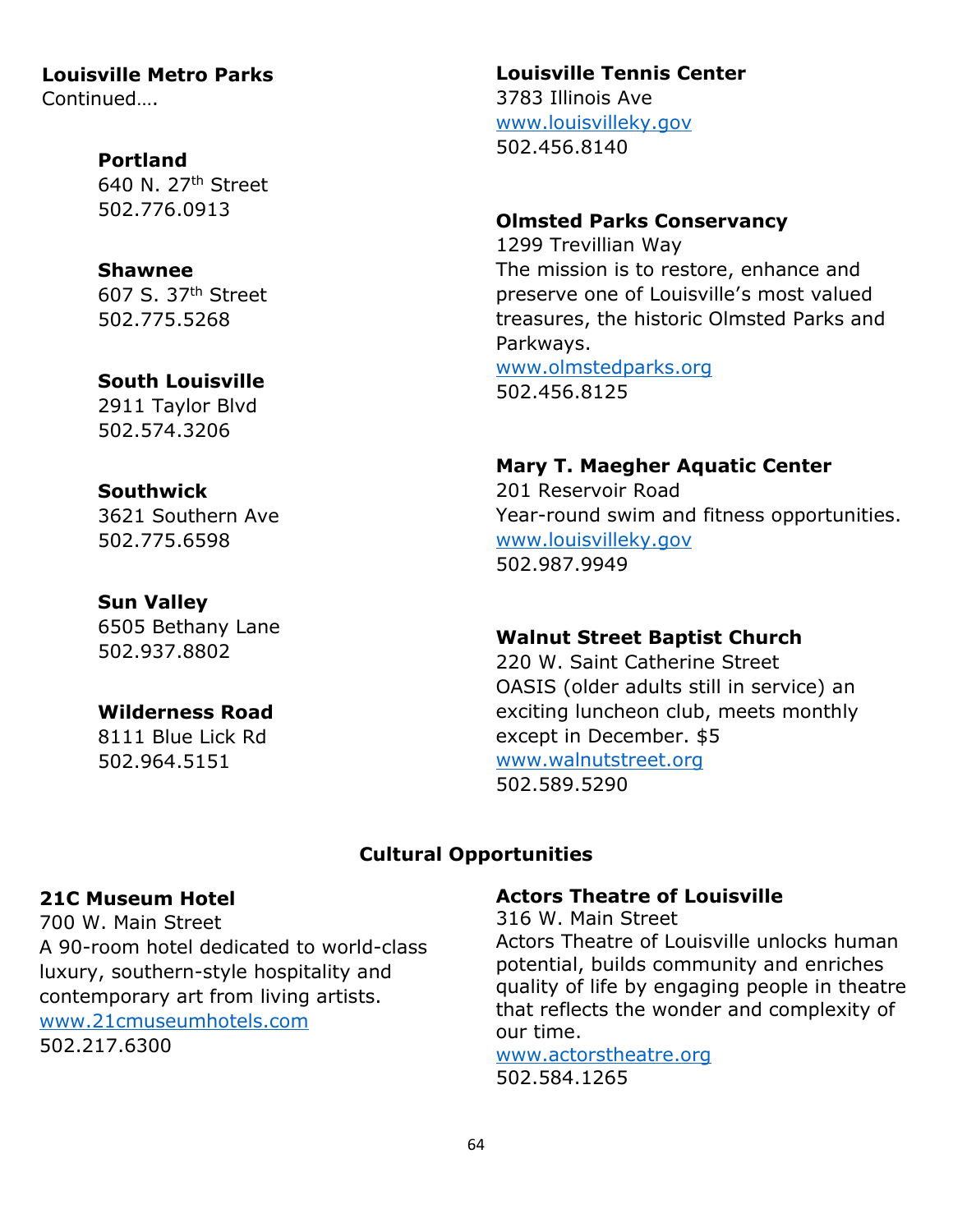#### **American Printing House for the Blind**

1839 Frankfort Ave [www.aph.org](http://www.aph.org/) 502.895.2405

### **Belle of Louisville**

401 W. River Road Public sightseeing cruises and special events available May through October. [www.belleoflouisville.org](http://www.belleoflouisville.org/) 502.574.2992

### **Carnegie Center for Art & History**

201 E. Spring Street New Albany, IN [www.carnegiecenter.org](http://www.carnegiecenter.org/) 812.944.7336

#### **Cathedral of the Assumption**

433 S. 5<sup>th</sup> Street [www.cathedraloftheassumption.org](http://www.cathedraloftheassumption.org/) 502.582.2971

## **Cave Hill Cemetery**

701 Baxter Ave [www.cavehillcemetary.com](http://www.cavehillcemetary.com/) 502.451.5630

## **Commonwealth Theatre Center**

1123 Payne Street To develop youth and community through excellence in comprehensive theatre education and performance [www.commonwealththeatre.org](http://www.commonwealththeatre.org/) 502.589.0084

#### **The Conrad-Caldwell House Museum**

1402 St. James Court Tours and special programs. Wheelchair accessible. Open Wednesday-Sunday. [www.conrad-caldwell.org](http://www.conrad-caldwell.org/) 502.636.5023

#### **Derby Dinner Play House**

525 Marriott Drive Clarksville, IN A 500 seat dinner theater in-the-round featuring Broadway musicals and comedies. Performances Tuesday through Sunday. [www.derbydinner.com](http://www.derbydinner.com/) 812.288.8281

## **Falls of the Ohio Interpretive Center**

201 W. Riverside Drive Clarksville, IN [www.fallsoftheohio.org](http://www.fallsoftheohio.org/)

### **Farmington Historic Plantation**

3033 Bardstown Road Tours Tuesday through Saturday [www.farmingtonhistoricplantation.org](http://www.farmingtonhistoricplantation.org/) 502.452.9920

#### **Filson Historical Society**

1310 S. 3rd Street Nationally recognized center for the study of the Ohio Valley region's history and culture. [www.filsonhistorical.org](http://www.filsonhistorical.org/) 502.635.583

#### **Flame Run Hotshop & Gallery**

815 W. Market Street Visitors can watch as teams of artists blow and shape 1,500 degree glass into vessels, sculptures and decorative art. [www.flamerun.com](http://www.flamerun.com/)

502.584.5353

#### **Frazier History Museum**

829 W. Main Street [www.fraziermuseum.org](http://www.fraziermuseum.org/) 502.753.5663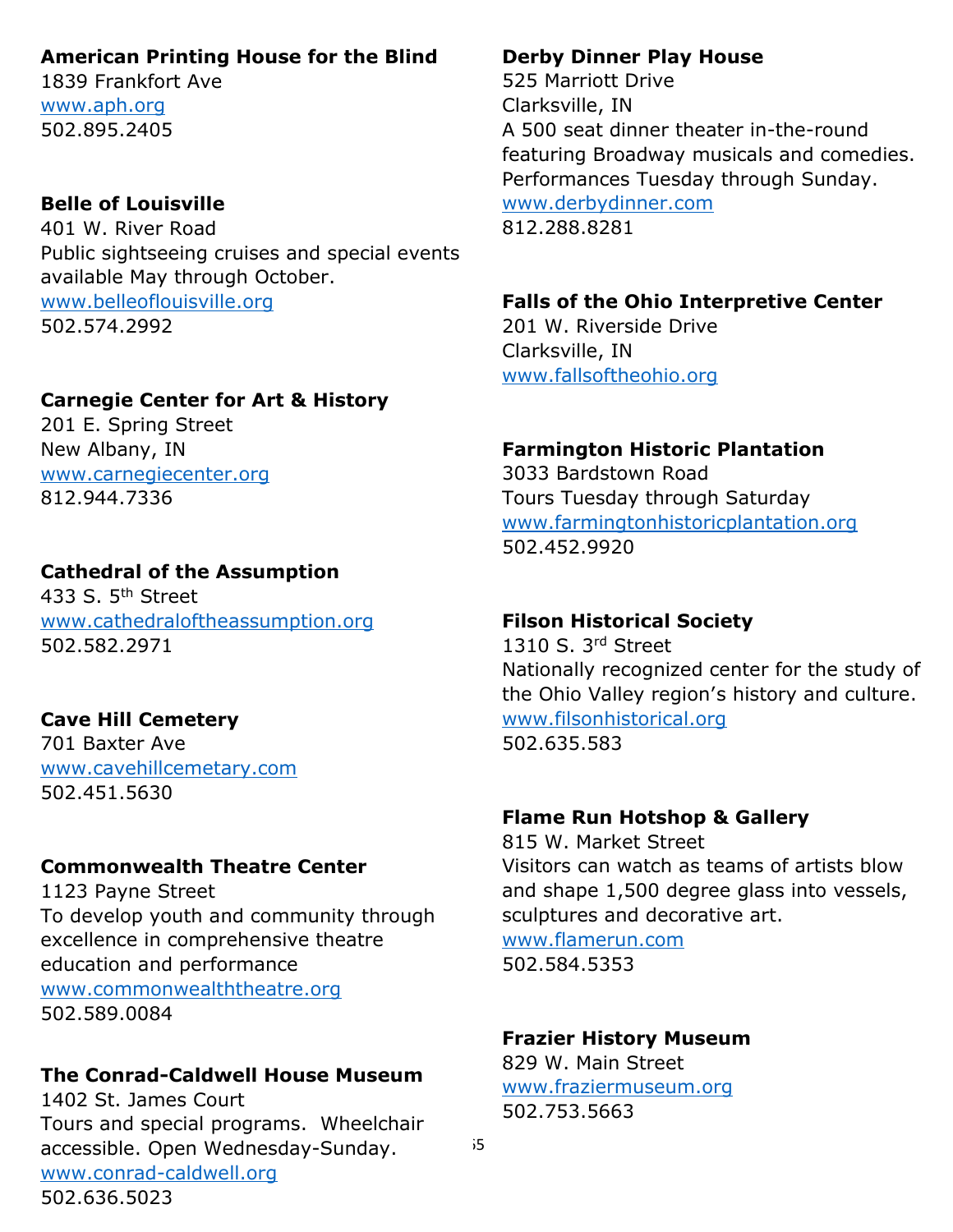## **Historic Homes Foundation**

3110 Lexington Road Three historic homes all owned and managed. [www.historichomes.org](http://www.historichomes.org/) 502.899.5079

## **Iroquois Amphitheater**

1080 Amphitheater Road Providing an attractive, safe, unique, outdoor theater venue in which to experience outstanding cultural, artistic entertainment and educational opportunities.

[www.iroquoisamphitheater.com](http://www.iroquoisamphitheater.com/) 502.368.5865

## **Jeffersontown Museum**

10635 Watterson Trail [www.jeffersontownky.com](http://www.jeffersontownky.com/) 502.261.8290

### **Kentucky Center for African American Heritage**

1701 W. Muhammad Ali Blvd KCAAH's mission is to enhance the public's knowledge about the history, heritage and cultural contributions of African-Americans in Kentucky.

[www.kcaah.org](http://www.kcaah.org/) 502.583.4100

## **Kentucky Derby Festival**

1001 S. 3rd Street [www.kdf.org](http://www.kdf.org/) 800.928.3378

## **Kentucky Derby Museum**

704 Central Ave [www.derbymuseum.org](http://www.derbymuseum.org/) 502.637.1111

## **Kentucky Museum of Arts & Crafts**

715 W. Main Street

Dedicated to promoting the art and craft heritage of Kentucky. KMAC has four exhibition galleries, a permanent collection and a gallery shop featuring artwork from over 400 artists. Open Wednesday through Sunday.

[www.kmacmuseum.org](http://www.kmacmuseum.org/) 502.589.0102

### **Kentucky Opera**

708 Magazine Street [www.kyopera.org](http://www.kyopera.org/) 502.584.4500

## **Kentucky Performing Arts**

[www.kentuckyperformingarts.org](http://www.kentuckyperformingarts.org/) 502.584.7777

**Kentucky Center**

501 W. Main Street

**Brown Theater** 315 W. Broadway

#### **Old Forester's Paristown Hall**  724 Brent Street

## **Little Loom House**

328 Kenwood Hill Road [www.littleloomhouse.org](http://www.littleloomhouse.org/) 502.367.4792

## **Kentucky Science Center**

727 W. Main Street [www.kysciencecenter.org](http://www.kysciencecenter.org/) 502.561.6100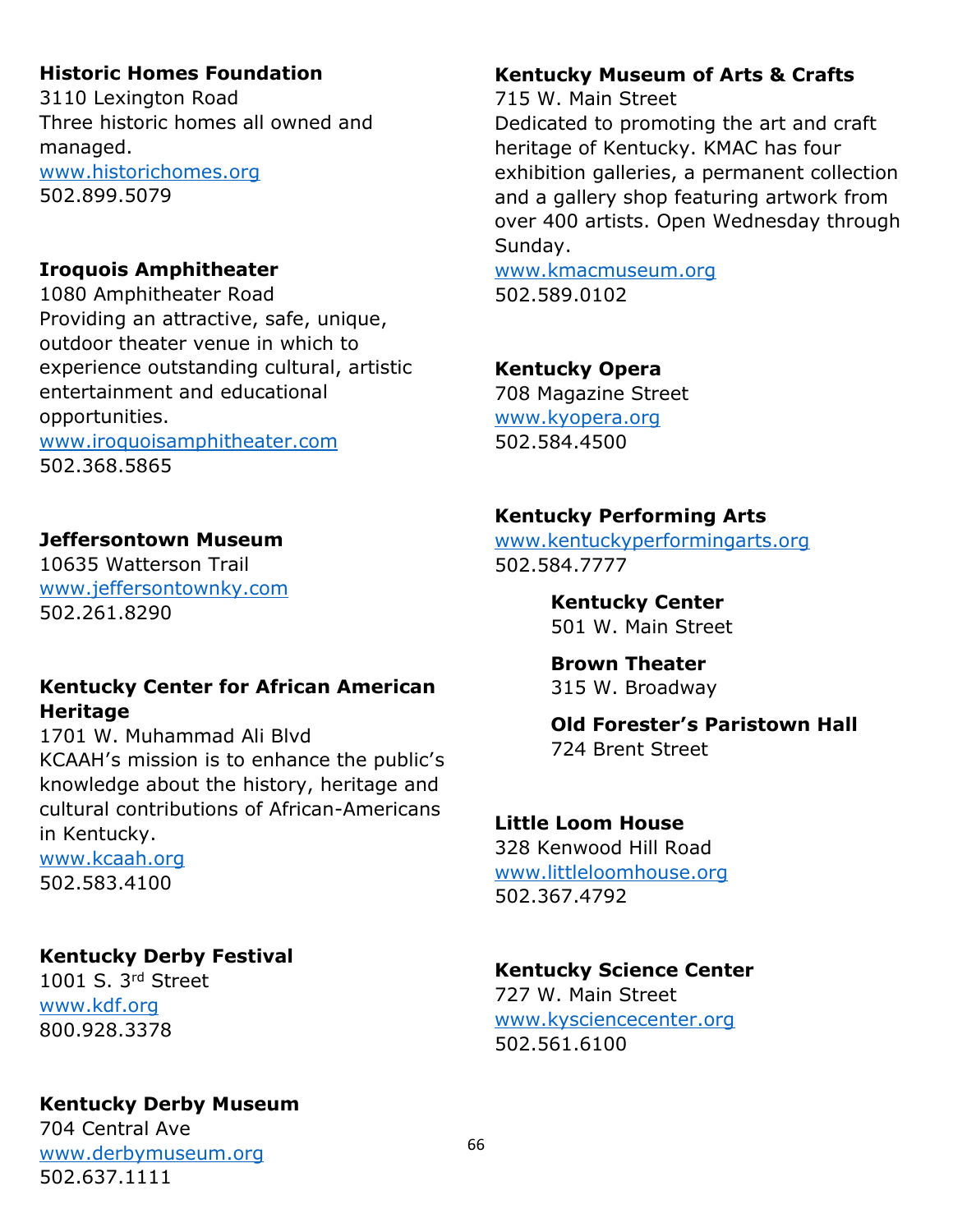## **Locust Grove**

561 Blankenbaker Lane A national historic landmark on 55 acres of the original 694-acre farm established in 1790. Open Tuesday through Saturday [www.locustgrove.org](http://www.locustgrove.org/) 502.897.9845

## **Louisville Art Gallery-Main Library**

301 York Street Free and open to the public [www.lfpl.org](http://www.lfpl.org/) 502.574.1611

#### **Louisville Ballet**

315 E. Main Street [www.louisvilleballet.org](http://www.louisvilleballet.org/) 502.583.2623

## **Louisville Nature Center**

3745 Illinois Ave [www.louisvillenaturecenter.org](http://www.louisvillenaturecenter.org/) 502.458.1328

## **Louisville Orchestra**

620 W. Main Street, Suite 600 [www.louisvilleorchestra.org](http://www.louisvilleorchestra.org/) 502.587.8681

#### **Louisville Slugger Museum & Factory**

800 W. Main Street [www.sluggermuseum.com](http://www.sluggermuseum.com/) 877.775.8443

## **Louisville Visual Arts Association**

1538 Lytle Street Workshops and exhibits of sculpture, paintings and prints. [www.louisvillevisualart.org](http://www.louisvillevisualart.org/) 502.584.8166

## **Louisville Zoo**

1100 Travilian Way [www.louisvillezoo.org](http://www.louisvillezoo.org/) 502.459.2181

#### **Middletown Museum**

11700 Main Street [www.cityofmiddletownky.org/historical-sites](http://www.cityofmiddletownky.org/historical-sites) 502.254.4303

#### **The Muhammad Ali Center**

144 N.  $6<sup>th</sup>$  Street An international cultural and educational center that is guided and inspired by the ideals of Muhammad Ali [www.alicenter.org](http://www.alicenter.org/) 502.584.9254

#### **Portland Museum**

2308 Portland Ave Housed in an 1852 italiante mansion with a modern addition, the Portland Museum uses long-term and temporary exhibits to tell the story of Portland. Open Wednesday through Saturday.

[www.portlandky.org](http://www.portlandky.org/) 502.776.7678

## **Riverside, The Farnsley-Moremen Landing**

7410 Moorman Road 300 acre historic site in Louisville. [www.riverside-landing.org](http://www.riverside-landing.org/) 502.935.6809

#### **Speed Art Museum**

2035 S. 3rd Street [www.speedmuseum.org](http://www.speedmuseum.org/) 502.634.2700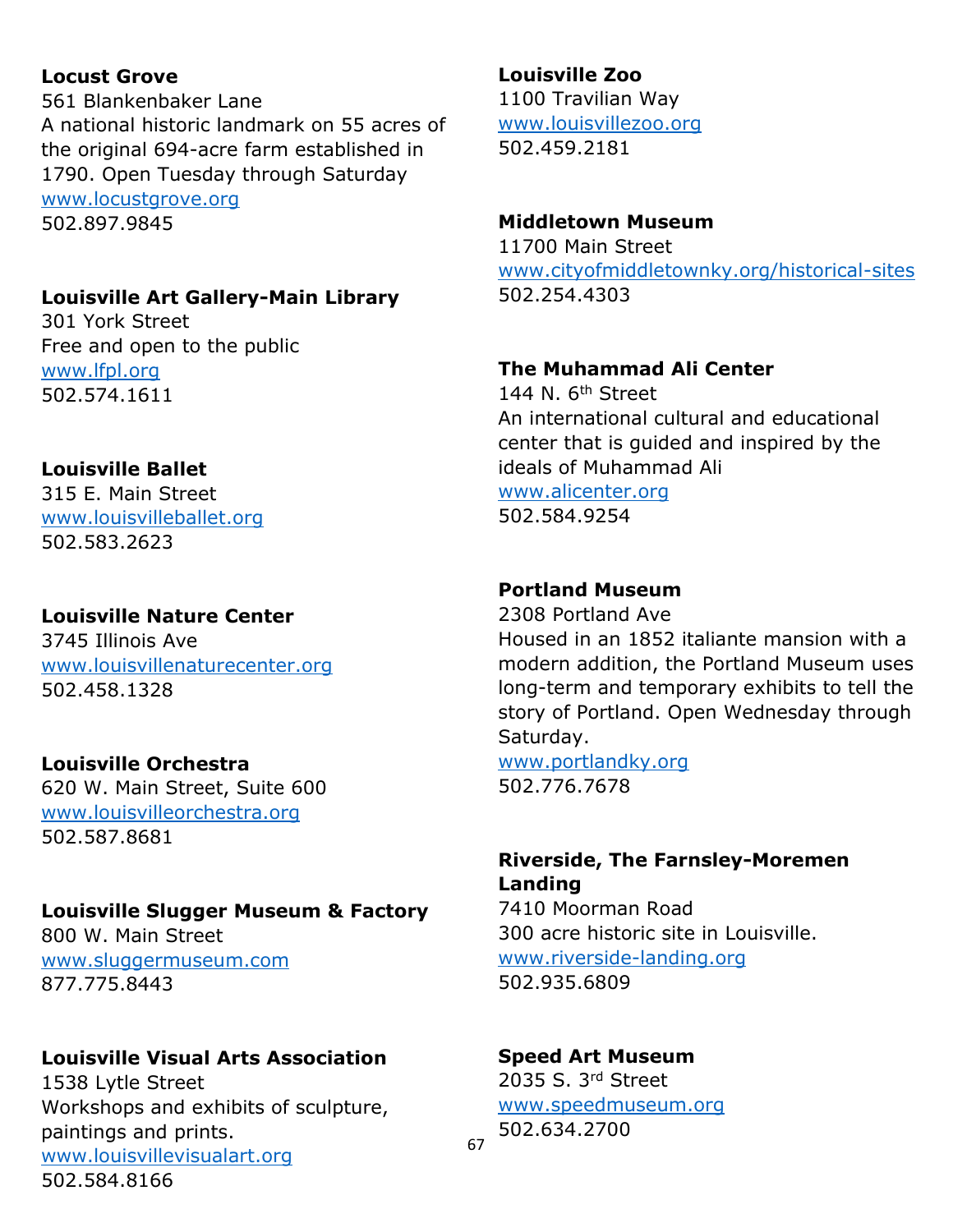## **Thomas Edison House**

729 E. Washington Street Tours Tuesday through Saturday [www.edisonhouse.org](http://www.edisonhouse.org/) 502.585.5247

### **Waterfront Botanical Gardens**

1435 Frankfort Ave [www.waterfrontgardens.org](http://www.waterfrontgardens.org/) 502.276.5404

**Whitehall** 3110 Lexington Road Tours Monday through Friday [www.historicwhitehall.org](http://www.historicwhitehall.org/) 502.897.2944

## **Yew Dell Gardens**

6220 Old LaGrange Road [www.yewdellgardens.org](http://www.yewdellgardens.org/) 502.241.4788

#### **Youth Performing Arts Schools**

1517 S 2<sup>nd</sup> Street <https://ypas.jcps-ky.com/> 502.485.8355

# **Services for the Blind**

#### **American Printing House for the Blind**

1839 Frankfort Ave [www.aph.org](http://www.aph.org/) 502.895.2405

#### **Charles W McDowell Center 8412 Westport Road**

State government rehabilitation agency that offers assistance to person who are blind or visually impaired. Also provides services for employers interested in hiring or accommodating workers who have a vision loss. Opportunities for employment and independence to individuals with visual disabilities.

[www.kentucky.gov](http://www.kentucky.gov/)

502.429.4460 (VIDEO) 866.761.0818

### **Kentucky Assistive Technology Services KATS**

8412 Westport Road Network for individuals with any type of disability. Information referral regarding funding and listing of statewide resource centers.

#### [www.katsnet.org](http://www.katsnet.org/) 800.327.5287

## **Kentucky Council for the Blind**

148 Vernon Ave [www.kentucky-acb.org](http://www.kentucky-acb.org/) 502.895.4598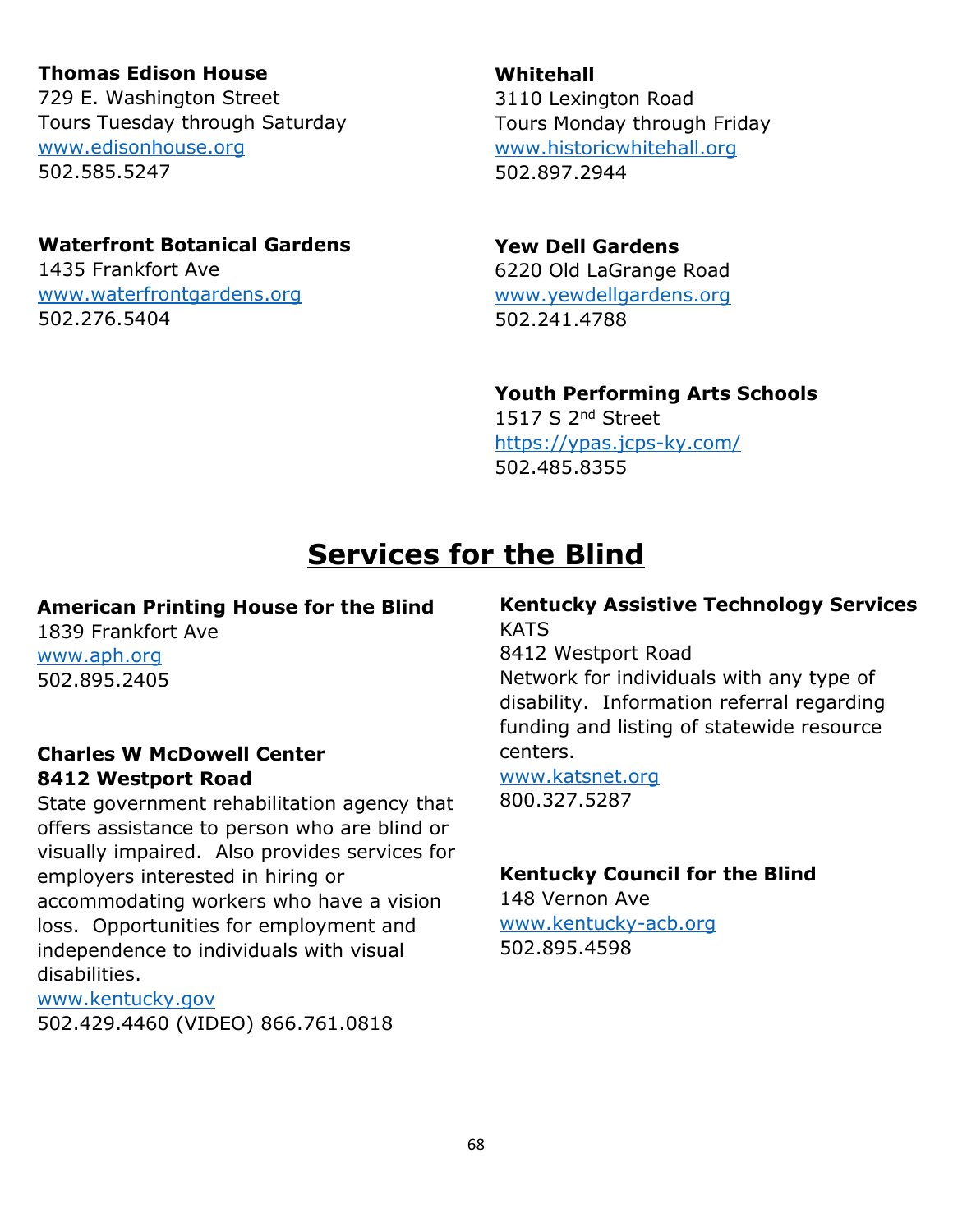## **Kentucky Lions Eye Foundation**

301 E. Muhammad Ali Blvd A charitable non-profit organization whose mission is to provide vision services through education, detection, prevention, treatment and empowerment. [www.kylionseye.org](http://www.kylionseye.org/)

502.583.0564

## **Kentucky School for the Blind**

1867 Frankfort Ave The mission of the Kentucky School for the Blind is to provide comprehensive services to all Kentucky students who are blind and visually impaired, birth to 21. [www.ksb.kyschools.us](http://www.ksb.kyschools.us/)

502.897.1583

### **Radio Eye**

1906 Goldsmith Lane

Radio Eye broadcasts the reading of current news, public service and general interest programming to people who are blind and print-disabled, with the vision of producing quality programming designed to help our listening audience lead enriched, productive, and independent lives. All services and listening devices are provided free of charge.

[www.radioeye.org](http://www.radioeye.org/) 502.509.5184

## **Veterans Administration Medical Center**

800 Zorn Ave Comprehensive blind and low vision rehabilitation services for veterans. [www.louisville.va.gov](http://www.louisville.va.gov/) 502.287.4000

# **Services for Deaf, Hard of Hearing and Speech Difficulties**

### **American Sign Language Interpreter (ASL)**

Center for Accessible Living Provides certified ASL interpreter for nonprofit, government and public events.

[www.calky.org](http://www.calky.org/) 502.792.0626

# **CapTel**

Captioned telephone services. Multiple models and variations. [www.captel.com](http://www.captel.com/)

888.233.9130

#### **Catholic Deaf Society**

Epiphany Catholic Church 914 Old Harrods Creek Road To provide ministry to the deaf and hard-ofhearing and their families. 9am mass in ASL Interpreted.

[www.archlou.org](http://www.archlou.org/) 502.245.9733

## **Hearing Loss Association of Kentucky**

Information, virtual Meetings and helpline. [www.hearinglosskentucky.org](http://www.hearinglosskentucky.org/) 502.233.5774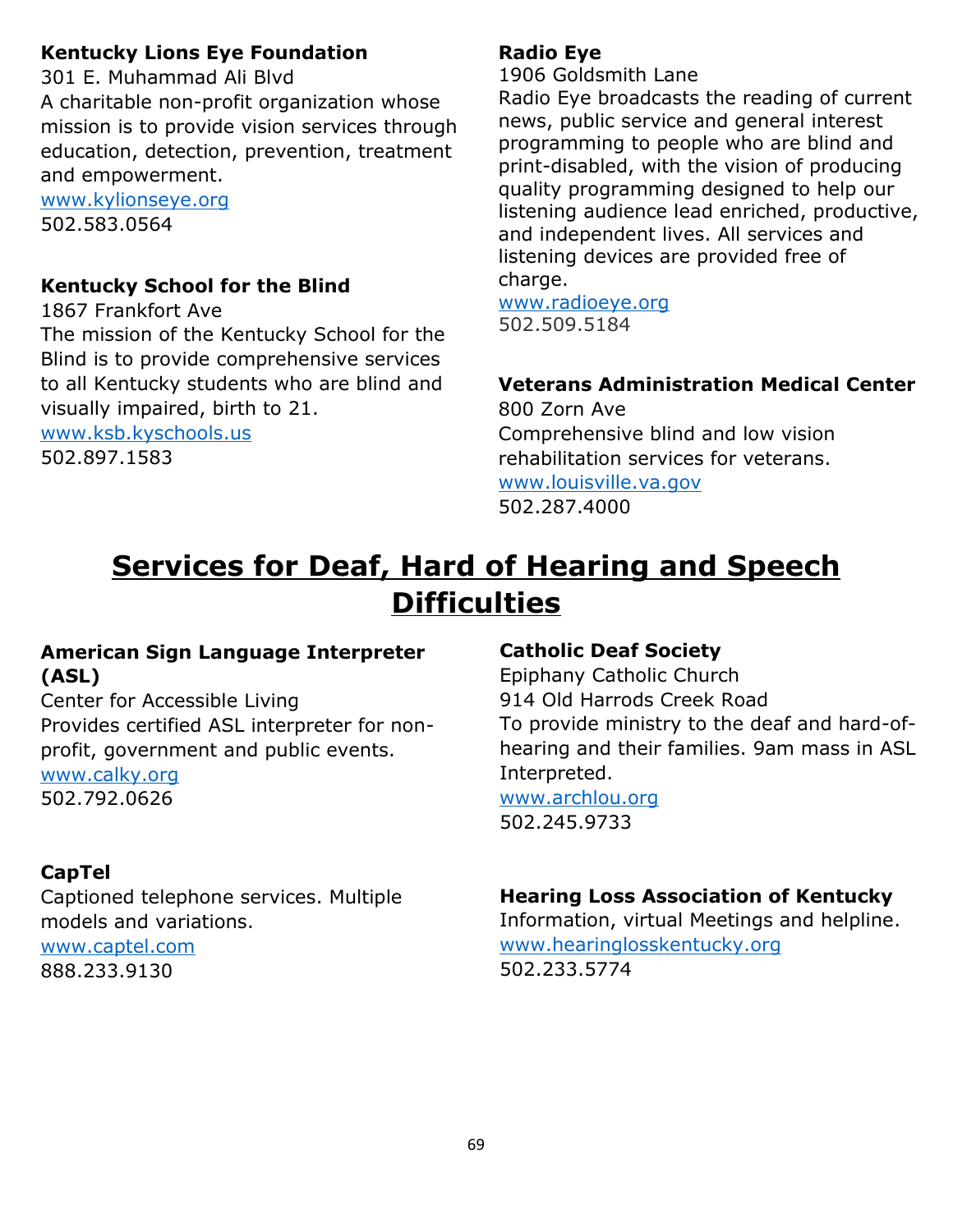### **Heuser Hearing Institute**

Heuser Hearing & Language Academy is a comprehensive educational community that exists to empower those with hearing loss or speech, language and communication disorders to reach their full potential and effectively participate in the community. [www.thehearinginstitute.org](http://www.thehearinginstitute.org/) 502.584.3573

#### **Academy**

111 E Kentucky Street 502.636.2084

### **Downtown Clinic**

117 E. Kentucky Street 502.584.3573

#### **Dupont Clinic** 3900 Dupont Square S, Suite D 502.584.3573

**Lyndon Clinic** 417 Benjamin Lane, Suite 202 502.584.3573

**Masonic Homes Care Clinic** 240 Masonic Home Drive 502.584.3573

## **Kentucky Commission on Deaf and Hard of Hearing**

KCDHH 632 Versailles Road Frankfort, KY [www.kcdhh.ky.gov](http://www.kcdhh.ky.gov/) 502.573.2604 (VIDEO) 502.416.0607

## **Kentucky Relay Services**

A public service which guarantees all citizens access to prompt, professional and accurate communication through the telephone. Consumers of these specialized services, specifically individuals who are deaf, deaf-blind, hard of hearing or have difficulty speaking, can communicate on the telephone via TTY, Voice Carry Over (VCO) hearing Carry Over (HCO), Speech-to-Speech (STS), Spanish and Captioned Telephone.

[www.tgtel.com](http://www.tgtel.com/) 606.785.9500

# **Transportation Services**

#### **Able Care**

10488 Bluegrass Parkway Wheelchair and ambulatory transportation for seniors or disabled citizens. Door to door service for medical appointments, social events, errands and more. Jefferson county only.

[www.ablecaretransport.com](http://www.ablecaretransport.com/) 502.267.1911

## **CareConextion**

10200 Forest Green Blvd, Suite 112 Non-emergency medical transportation. [www.careconextion.com](http://www.careconextion.com/) 502.466.7000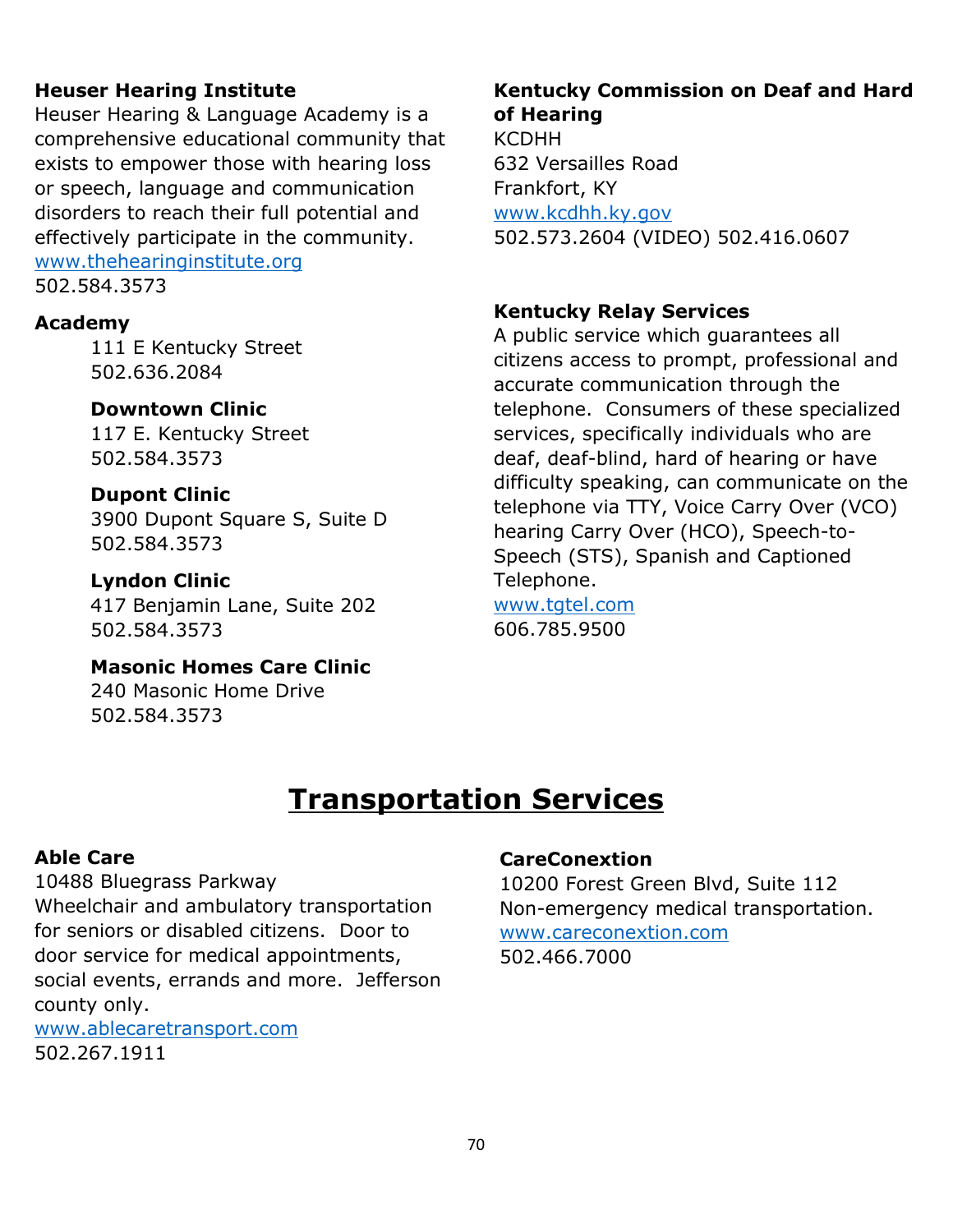### **Federated Transportation Services of the Bluegrass**

Medicaid eligible transportation for Jefferson and surrounding counties.

[www.ftsb.org](http://www.ftsb.org/) 859.258.2722

#### **JenCare Senior Medical Center**

JenCare Senior Medical Center offers doorto-doctor, non-emergency transportation for our Medicare Advantage patients who qualify. Contact the office staff to learn more.

[www.jencaremed.com](http://www.jencaremed.com/) 855.845.9333

## **Jewish Family & Career Services**

2821 Klempner Way PALS Transportation Service PALS provides seniors with an affordable and convenient transportation option for non-emergency medical appointments, personal appointments, grocery shopping, general errands and more. [www.jfcslouisville.org](http://www.jfcslouisville.org/)

502.452.6341

#### **Louisville WHEELS Transportation**

1134 S. Preston Street Medical transportation for persons age 60 and over or disabled. 502.561.3690

#### **Park DuValle Community Health Center**

Transportation for health center patients to and from the center.

[www.pdchc.org](http://www.pdchc.org/) 502.774.4401

#### **TARC 3**

Door to door shared ride service for eligible, disabled citizens. Advanced registration required. Must live within ¾ mile of a fixed bus route.

#### [www.ridetarc.org](http://www.ridetarc.org/)

Eligibility Office 502.213.3217 Reservations 502.560.0333 TTY 502.213.3240

# **Veteran's Services**

Veterans Crisis Line 800.273.8255

#### **American Legion of KY**

State Headquarters 970 S. 4<sup>th</sup> Street [www.kylegion.org](http://www.kylegion.org/) 502.587.1414

#### **Disabled American Veterans**

VA Regional Office, Suite 390 321 W. Main Street, Room 322 Advocacy organization and office for those disabled during military service. [www.dav.org](http://www.dav.org/) 502.566.4482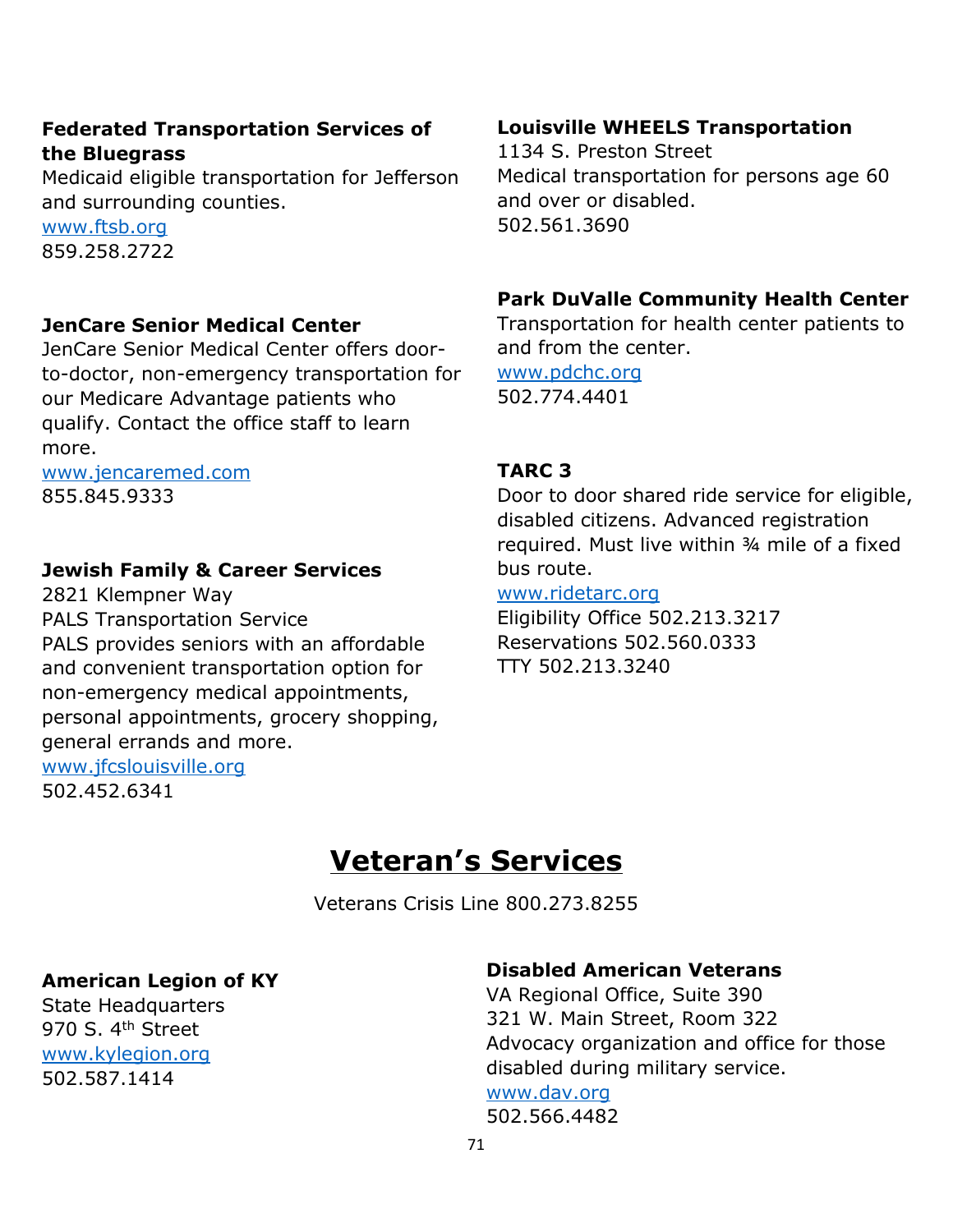#### **Louisville Metro Government Office for Veterans**

701 W. Ormsby Ave, Suite 201 The Louisville Metro Office for Veterans strives to promote community awareness of the sacrifices our Veterans have made, and provides Veterans in need with knowledge and access to services needed to achieve self-sufficiency and a better quality of life. The Office for Veterans connects homeless Veterans and honorably discharged Veterans with local resources; and provides information on available services through local nonprofit, federal and community business partners to include referrals for housing, financial assistance, training and education.

[www.louisvilleky.gov](http://www.louisvilleky.gov/) 502.574.5748

### **Louisville Vet Center**

1347 S. 3rd Street Counseling and support groups [www.va.gov](http://www.va.gov/) 502.287.6710

## **Paralyzed Veterans of America**

a congressionally chartered veterans service organization founded in 1946, has developed a unique expertise on a wide variety of issues involving the special needs of our members – veterans of the armed forces who have experienced [spinal cord](https://pva.org/research-resources/spinal-cord-injury-information/)  [injury](https://pva.org/research-resources/spinal-cord-injury-information/) or [dysfunction.](https://pva.org/research-resources/spinal-cord-disease/)

[www.pva.org](http://www.pva.org/) 800.424.8200

## **Veterans Affairs Regional Office**

321 W. Main Street, Suite 390 Veterans benefits [www.benefits.va.gov](http://www.benefits.va.gov/) 502.566.4356 or 800.827.1000

## **Veterans Affairs Medical Center Robley Rex**

800 Zorn Ave

The Robley Rex VAMC, located in Louisville, KY, is a tertiary care facility classified as a Clinical Referral Level 1b Facility. The Robley Rex VAMC is pleased to offer hospital-based and outpatient care to Veterans residing in 35 counties in Kentucky and southern Indiana.

[www.louisville.va.gov](http://www.louisville.va.gov/) 502.287.4000

# **Veterans Affairs Medical Clinics:**

Local primary care clinics for veterans and dependents.

### **Newburg**

3430 Newburg Road, Suite 200 502.287.6223

### **Greenwood**

7410 Dixie Highway 502.287.6000

## **Stonybrook**

9208 Taylorsville Road 502.287.6986

## **New Albany (IN)**

4347 Security Parkway 502.287.4100

# **Veterans of Foreign Wars**

State headquarters 3031 Poplar Level Road [www.vfwky.org](http://www.vfwky.org/)

## **Vietnam Veterans of America**

[www.vva.org](http://www.vva.org/) 800.882.1316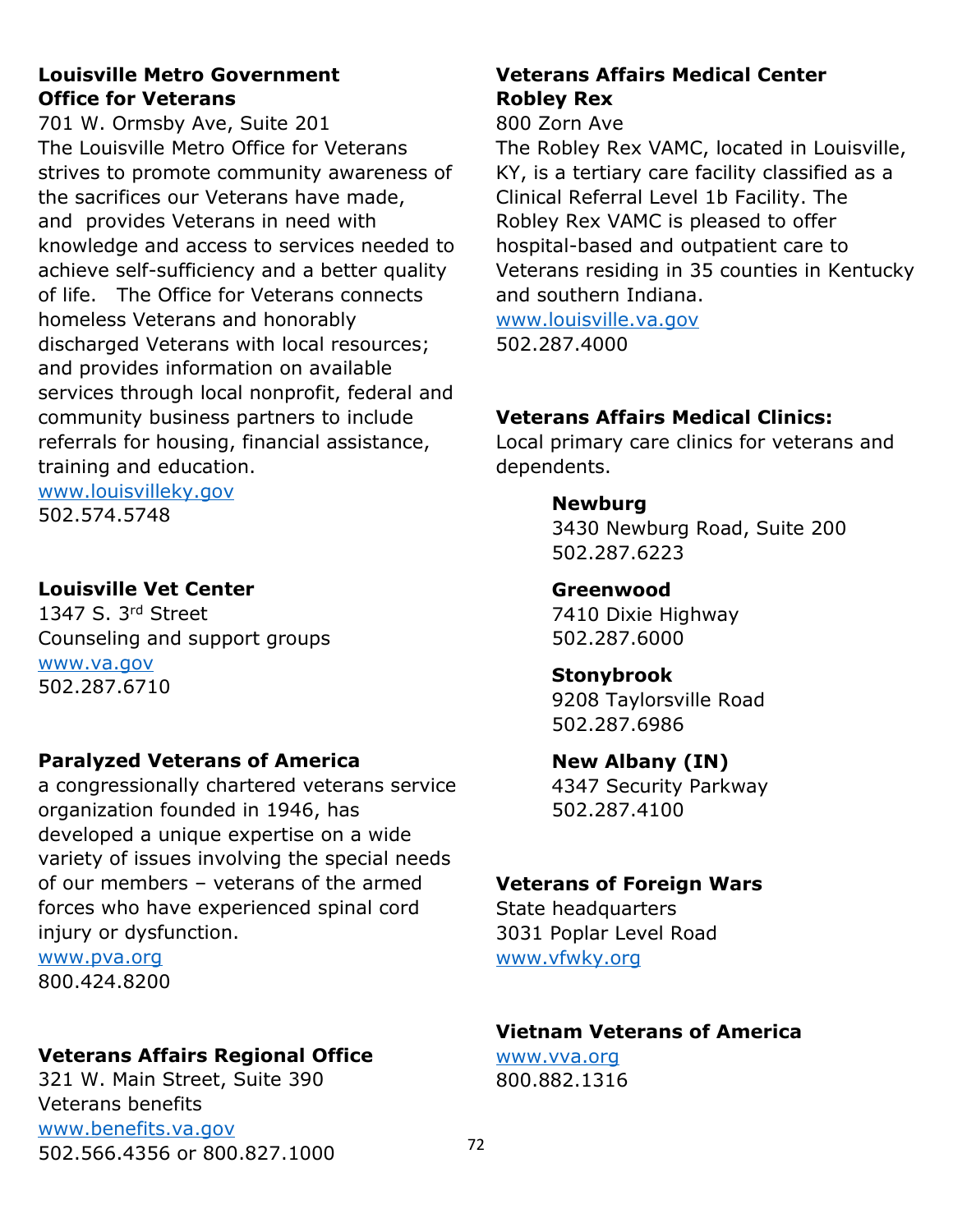# **Volunteer Opportunities**

# **AARP Kentucky**

A national organization with local chapters and various volunteer opportunities.

[www.aarp.org/ky](http://www.aarp.org/ky) 866.295.7275

### **Cedar Lake**

9505 Williamsburg Plaza, Suite 200 Volunteers are the backbone of our organization. They serve in many capacities within Cedar Lake by contributing time and talent to help us fulfill our mission and enrich the lives of those we support.

[www.cedarlake.org](http://www.cedarlake.org/) 502.495.4946

# **The Center for Women and Families**

927 S. 2<sup>nd</sup> Street Volunteers are at the heart of the The Center's mission. All volunteers must complete an application, background check, sign a pledge of confidentiality and complete required training and orientation.

# [www.thecenteronline.org](http://www.thecenteronline.org/)

502.581.7200

# **Dare to Care**

5803 Fern Valley Road [www.daretocare.org](http://www.daretocare.org/) 502.966.3821

#### **KIPDA**

State Health Insurance Assistance Program 11520 Commonwealth Drive Volunteers are an integral part of providing

assistance and benefits counseling to those who receive Medicare and Medicaid.

# [www.kipda.org](http://www.kipda.org/)

502.266.5571 or 888.737.3363 TDD 800.648.6056

# **Louisville Asset Building Coalition (LABC)**

Assists persons with tax prep, asset building opportunities and financial education classes.

[www.labcservices.org](http://www.labcservices.org/) 502.305.0005

### **Louisville Metro Government Office of Resilience and Community Services**

[www.louisvilleky.gov](http://www.louisvilleky.gov/)

#### **Foster Grandparent Program**

As a Foster Grandparent, you're a role model, a mentor, and a friend. Serving at local organizations including faith-based groups, Head Start Centers, schools, day care centers and other youth facilities that serve children with exceptional needs—you help children learn to read, provide one-on-one tutoring, and guide children at a critical time in their lives. 502.574.1529

#### **Retired Senior Volunteer Program**

RSVP recruits, supports, and promotes recognition of adult volunteers age 55 for their volunteer service with local agencies. 502.574.1530

#### **Senior Nutrition Program**

Volunteers provide essential assistance at congregate meal sites and in delivering Meals on Wheels to homebound clients. 502.574.6325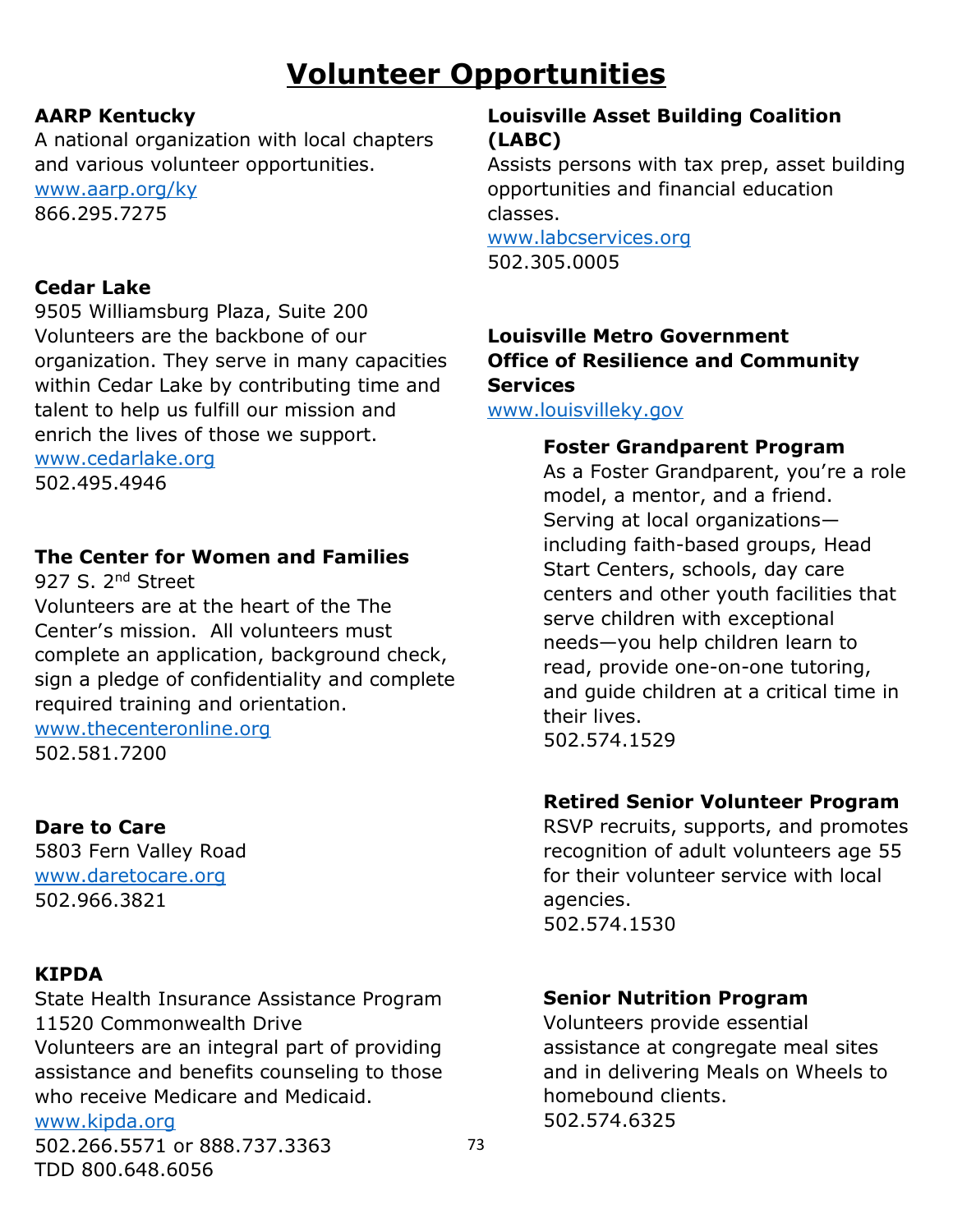#### **Metro United Way**

334 E. Broadway Various corporate and community volunteerism opportunities. [www.metrounitedway.org](http://www.metrounitedway.org/) 502.583.2821

#### **Neighborhood Place Council**

Multiple locations. Click **HERE** to access the application.

#### **New Directions Housing Corporation**

1617 Maple Street

Volunteering is the essence of showing that you care about your fellow citizens and the city's neighborhoods. It's also an opportunity to work side-by-side with your own neighbors, further strengthening the bonds that are critical to a community's success.

[www.ndhc.org](http://www.ndhc.org/) 502.589.2272

# **The Salvation Army**

From its inception, The Salvation Army has relied heavily on volunteers who support its programs and play a crucial role in the Army's ability to provide quality social services for the entire community. Through the skills and experience they bring, volunteers make significant contributions to society by positively impacting the lives of those they assist.

[www.salvationarmylouisville.org](http://www.salvationarmylouisville.org/) 502.671.4900

#### **Service Corp of Retired Executives**

614 W. Main Street, Suite 6000 Volunteer retired executives counsel businesses about loans, business plans and problems.

[www.score.org](http://www.score.org/) 502.888.4543

#### **Seven Counties Services**

10401 Linn Station Road, Suite 100 You can help make a difference by providing the most personal gift you can give, your time and talent. Each year, thousands of volunteers generously give of themselves to a variety of our programs in order to help our community flourish. We provide a number of opportunities for individuals, groups and families.

[www.sevencounties.org](http://www.sevencounties.org/) 502.589.8600

# **Voting**

#### **Jefferson County Clerk Election Center**

74 1000 East Liberty Street Voter registration for residents of Jefferson County, absentee ballots, party changes, and help finding polling locations. [www.elections.jeffersoncountyclerk.org](http://www.elections.jeffersoncountyclerk.org/)